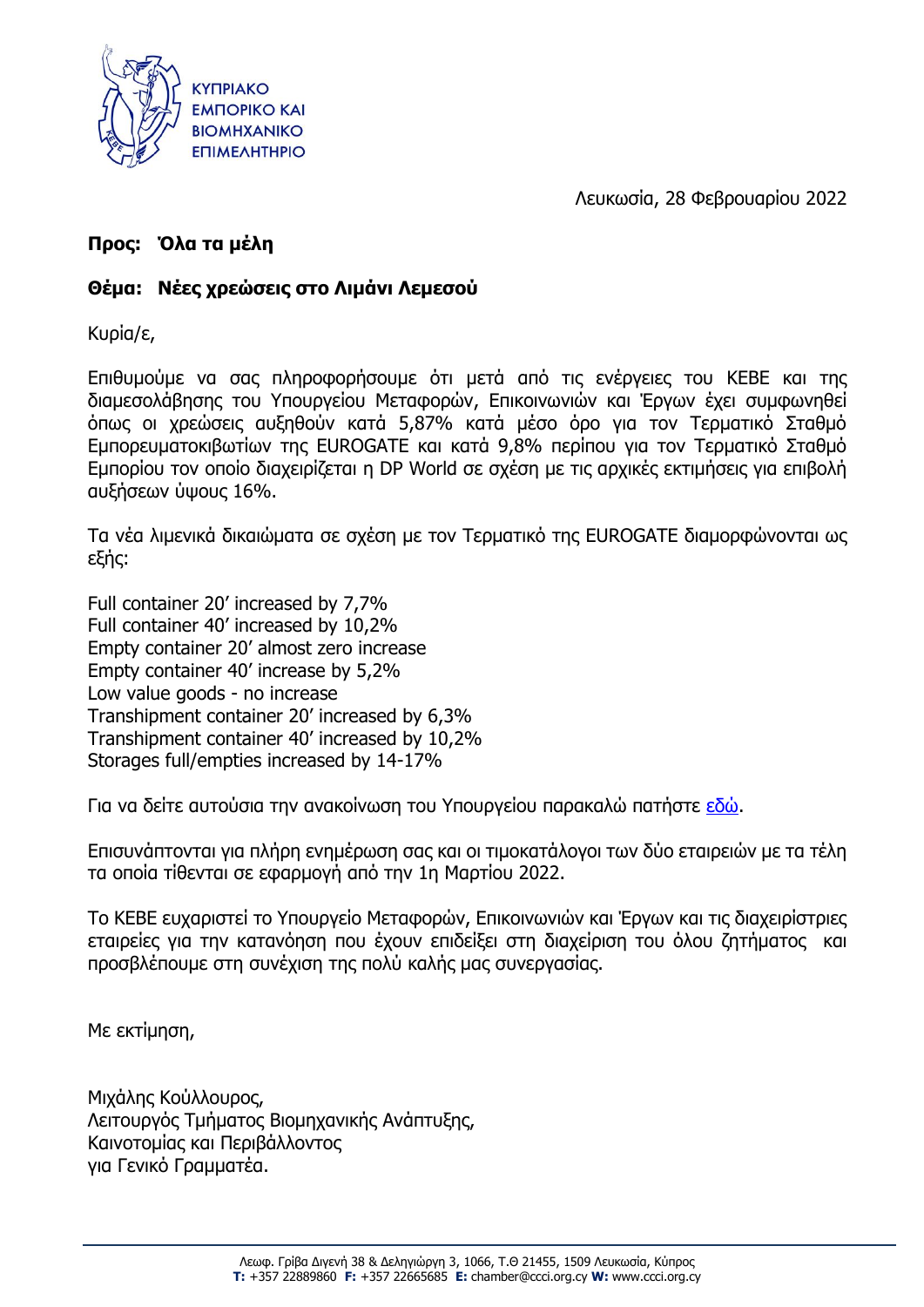

# **DP WORLD Limassol Terms & Conditions + Tariff Book 2022**

| <b>Version:</b>       | 7.1        |
|-----------------------|------------|
| <b>Issued on:</b>     | 28.02.2022 |
| <b>Applicable on:</b> | 01.03.2022 |

# **Contact Details**

| <b>Address:</b> | <b>DP World Limassol</b><br>Old Passenger Terminal<br>North Quay<br>Port of Limassol<br>Cyprus |
|-----------------|------------------------------------------------------------------------------------------------|
| Tel:            | +357 25 858700                                                                                 |

**Fax:**  $+357 25 661314$ 

**Email**: [info@dpworldlimassol.com](mailto:info@dpworldlimassol.com)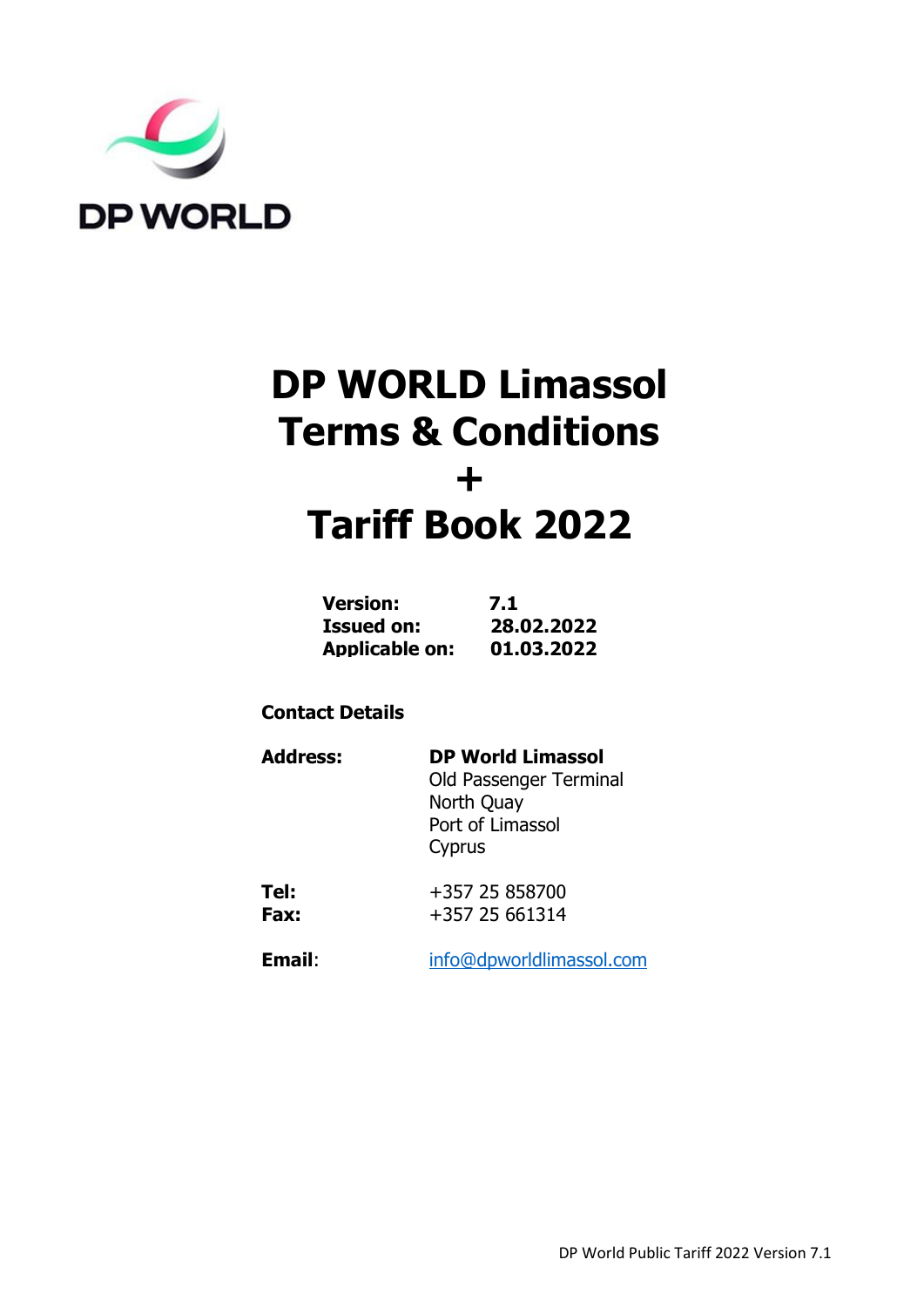#### Document Change Management

| <b>Version</b> | Date of<br><b>Release</b> | <b>Change Comments</b>                                                                                                                 |  |
|----------------|---------------------------|----------------------------------------------------------------------------------------------------------------------------------------|--|
| 1.0            | January 2017              | N/A Not Applicable                                                                                                                     |  |
| 2.0            | April 2017                | Credit terms, Tariff adjustments                                                                                                       |  |
| 3.0            | February 2018             | T&Cs update, Tariff updates, Indexation                                                                                                |  |
| 3.1            | May 2018                  | Clarifications on Direct delivery, indexation adjustments, Shuttle, Cargo<br>sorting, Navy vessel rates                                |  |
| 4.0            | February 2019             | Clarifications on tariffs, 2019 Indexation, Reduction of 3.3% basis indexation<br>in selected sectors Cruise berthing policy           |  |
| 4.1            | <b>July 2019</b>          | Update rates basis indexes, clarification on layover, Cruise berthing policy<br>update, ISPS notes                                     |  |
| 5              | Feb 2020                  | Update rates basis indexes, revised Energy tariff, Addition of project/critical<br>lift                                                |  |
| 5.1            | March 2020                | Reinstate of 3 free storage days for domestic cargo, various revisions of tariffs                                                      |  |
| 5.2            | August 2020               | Final indexation for 2020, revised: secondary lifting for Break-Bulk, RoRo<br>dedicated car carrier tariffs, added new equipment rates |  |
| 5.2a           | August 2020               | Revised change of information                                                                                                          |  |
| 6.0            | June 2021                 | T&C Conditions of vehicle discharge or load update<br>Delay and Haulier Charges, Tariff revision                                       |  |
| 6.1            | June 2021                 | Revised Loaded Vehicles Charges                                                                                                        |  |
| 6.2            | December 2021             | Cyprus - Greece Ferry Link Tariff                                                                                                      |  |
| 7.0            | February 2022             | Index applied on Various Tariffs                                                                                                       |  |
| 7.1            | February 2022             | Adjustment of Index on Various Tariffs                                                                                                 |  |

Revisions to this document and key updates will be included and tracked within this section.

#### How should I read the DP World Limassol Tariff Book?

This document is in two parts.

Part One details the Port Terms and Conditions whilst Part Two lists the rates applicable at the DP World Port of Limassol.

Part Two of the document is divided by sector; the sectors include:

- Break-Bulk
- Dry Bulk
- Container Handling Tariff
- RO-RO Dedicated Car Carrier
- Ferry Link
- RO-RO Multipurpose Vessel
- Cruise
- Provision of Additional Services All Sectors
- Administration
- ISPS per Sector Summary
- Yard Related Charges
- Fuel Bunkering
- Water Provision
- Waste Collection
- Licenced Areas/Premises
- Waste Collection
- Licenced Areas/Premises
- Equipment / Labour charges
- Energy Tariff
- Other

The contents section can be used a quick method of navigating the document including document links.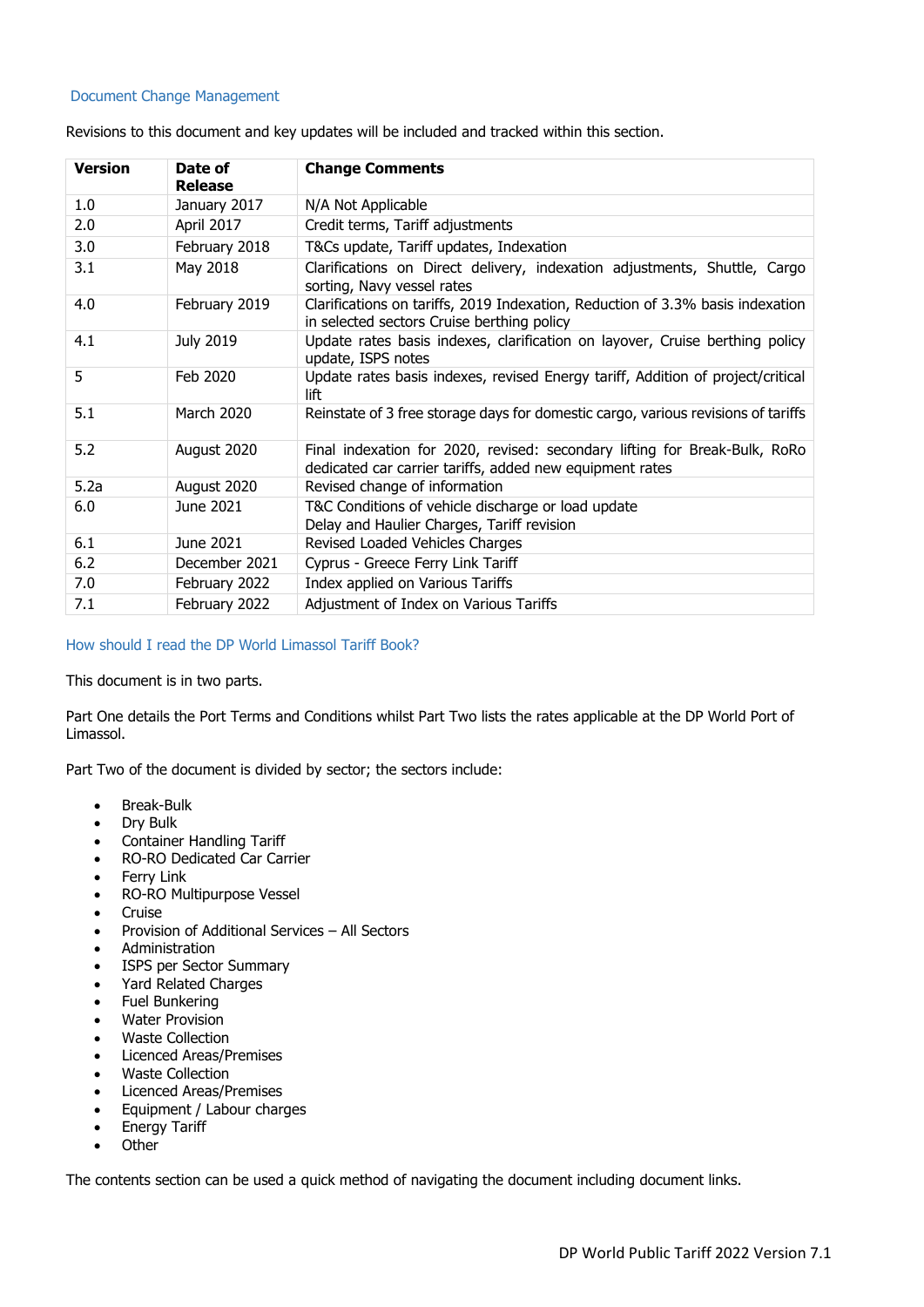# **Contents**

| 1.  |  |
|-----|--|
| 2.  |  |
| 3.  |  |
| 4.  |  |
| 5.  |  |
| 6.  |  |
| 7.  |  |
| 8.  |  |
| 9.  |  |
| 10. |  |
| 11. |  |
| 12. |  |
| 13. |  |
| 14. |  |
| 15. |  |
| 16. |  |
| 17. |  |
| 18. |  |
| 19. |  |
|     |  |
| 1.  |  |
| 2.  |  |
| 3.  |  |
| 4.  |  |
| 5.  |  |
| 6.  |  |
| 7.  |  |
| 8.  |  |
| 9.  |  |
| 10. |  |
| 11. |  |
| 12. |  |
| 13. |  |
| 14. |  |
| 15. |  |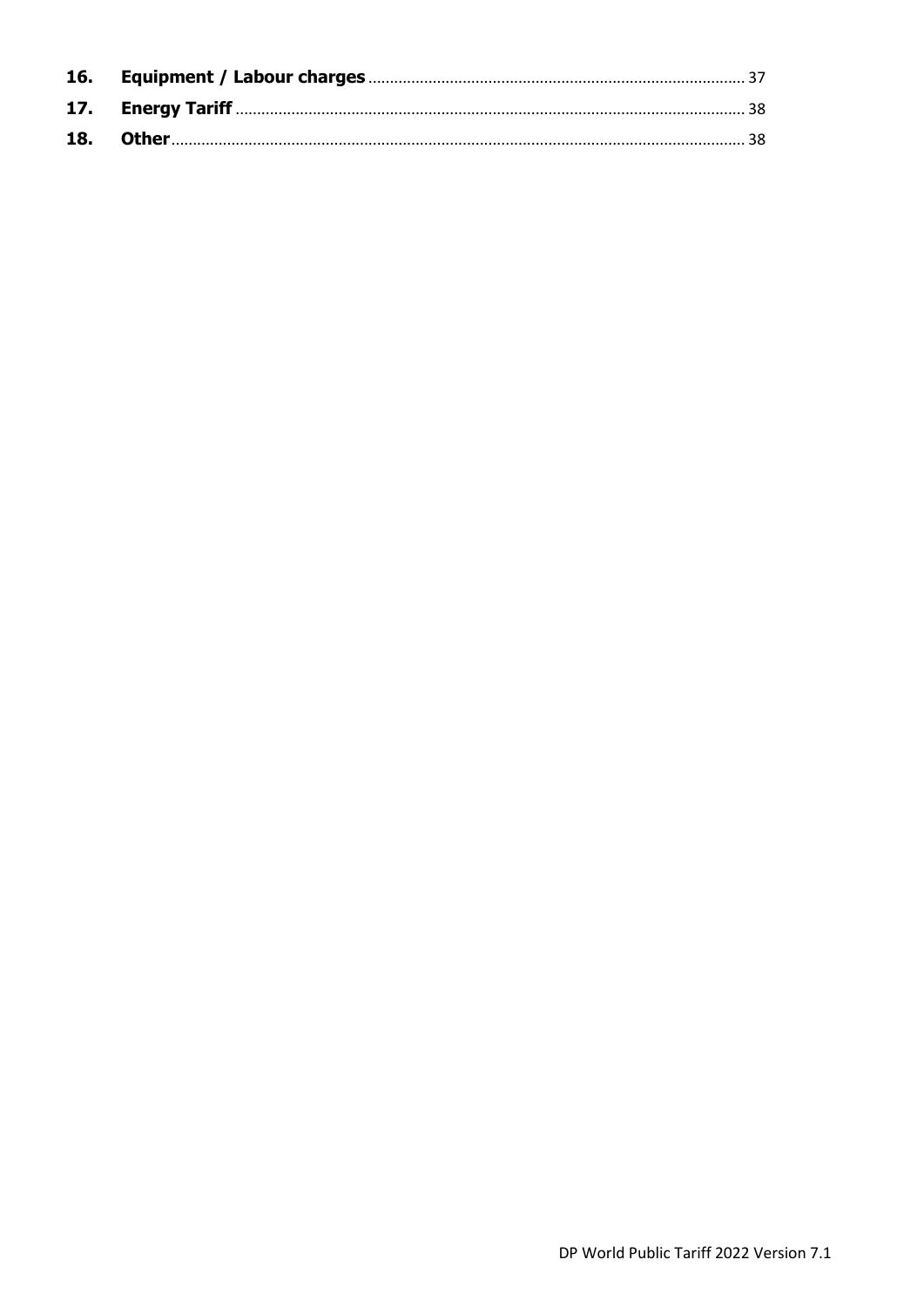<span id="page-5-0"></span>

**DP WORLD LIMASSOL LIMITED**

# **GENERAL TRADING TERMS AND CONDITIONS FOR THE DP WORLD LIMASSOL MULTIPURPOSE TERMINAL AT THE PORT OF LIMASSOL CYPRUS**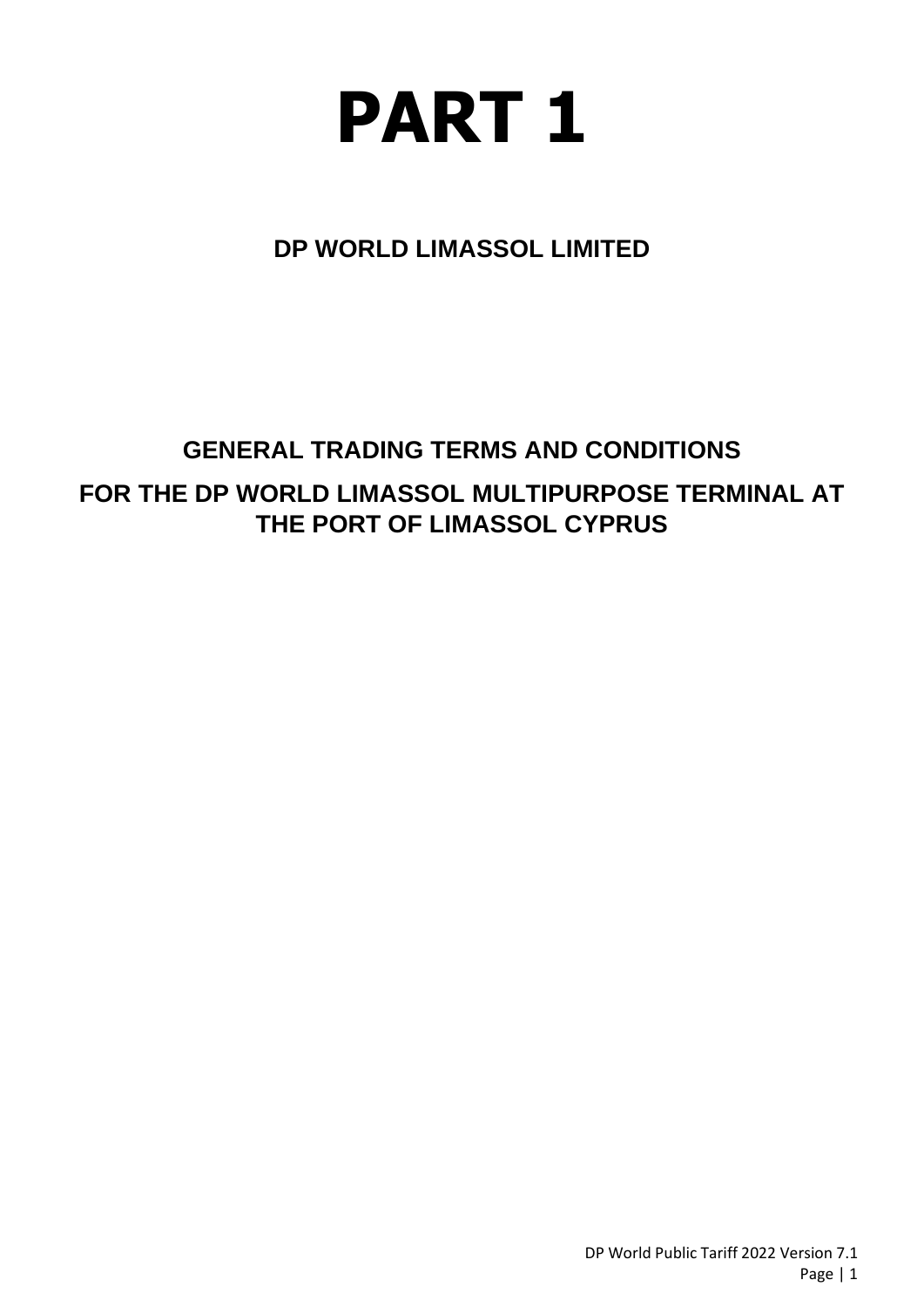#### <span id="page-6-0"></span>**1. Definitions and Interpretation**

1.1. In these Terms and Conditions, the following words have the following meanings:

**Affiliate** means in relation to any company:

- (a) a company which is either a Holding Company or a Subsidiary of such company; or
- (b) a company which is a Subsidiary of a Holding Company of which such company is also a Subsidiary;

**Applicable Laws** means all applicable international, European and national laws, SOLAS Convention, regulations, regulatory requirements, codes of practice, practice directions of the International Maritime Organisation or the Director of the Department of Labour Inspection, sanctions and byelaws;

#### **Charges** includes:

- (a) all charges set out in the Supplier's published tariff;
- (b) costs incurred as a result in a change in Applicable Laws; and
- (c) any other charges imposed by the Supplier from time to time in respect of any Services and includes ship dues within the meaning of the Cyprus Port Authority Law 38/1973 (as amended);

**Community System** means the computer system used by the Supplier, shipping lines, agents, forwarders, hauliers, freight operating companies and others for customs clearance and inventory control of imports and exports, and any electronic data system that may succeed it. For the purpose of these Terms and Conditions, Community System also includes any additional electronic systems or interactive services provided by or on behalf of the Supplier for use by the Customer;

**Cruise or Ferry Passenger Services** means Passenger Services provided to or in connection with a cruise vessel, passenger ferry or any other Ship whose primary purpose is the movement of people;

**Customer** includes any person who:

- (a) visits the Port Premises;
- (b) is the Owner of Goods or Equipment delivered, brought into or come howsoever to be upon the Port Premises;
- (c) is the Owner, master or crew of or a Passenger on a Ship which enters the Port Premises;
- (d) by itself, its employees, contractors or agents avails itself of any facility or Services provided by the Supplier;
- (e) is the VGM (Verified Gross Mass) Declarant; or
- (f) by itself, its employees, contractors or agents seeks to avail itself of any facility or Services provided by the Supplier;

**Concession** means the concession agreement entered into between DP World Limassol Limited and the Government of the Republic of Cyprus on 25 April 2016;

**CPA** means Cyprus Port Authority;

**CPA Port Manager** means the port manager at the Port Premises, having powers of a port manager under Cyprus Port Authority Law 38/1973 (as amended);

**Customs & Excise** means the Republic of Cyprus Department of Customs and Excise;

**Cyprus** means the Republic of Cyprus;

**DPWL** means DP World Limassol Limited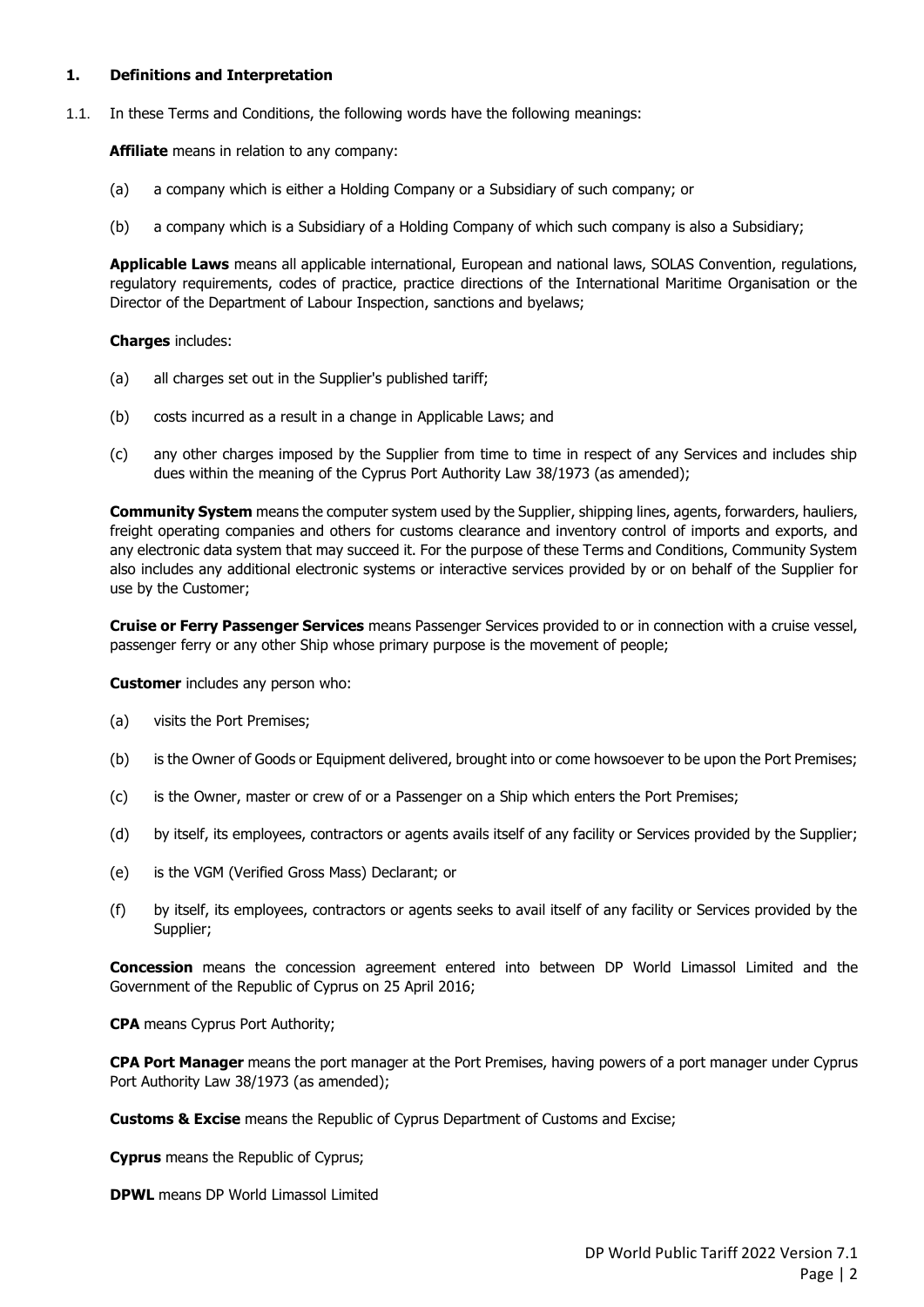**Equipment** means any plant, machinery, container package, case, pallet, vehicle (private or commercial), trailer, truck of any description;

**Goods** means cargo of whatever nature;

**Holding Company** has the meaning given to it in section 148 of the Cyprus Companies Law, Cap 113;

**ISPS Code** means the International Ship and Port Facility Security Code forming part of the **SOLAS** Convention;

**CPIC** means CPA Identity Card, the road haulage identity system operated by the CPA;

**Luggage** means any property travelling with a Passenger but excludes any Goods contained in or carried on board a Ship;

**Manager** means any manager duly appointed from time to time by the Supplier to be in charge of a department, division or operation at or on the Port Premises and/or any CPA Port Manager appointed by DPWL and includes his or her deputies and assistants;

#### **Owner** means:

- (a) when used with reference to Goods or Equipment includes the owner, container owner, container lessee, agent, bailee, consignor, consolidator, consignee, freight operating company or other person in charge of the Goods or Equipment and their respective agents in relation thereto;
- (b) when used with reference to any Ship includes the registered owner, agent, charterer (time, voyage or demise), line operator, manager, master or other person in charge of the Ship; and
- (c) when used with reference to any road or rail vehicles includes the owner, agent, driver or other person in charge of the vehicle;

**Passenger** means any person using the Port Premises as the point of embarkation or disembarkation in connection with travelling on a Ship;

**Passenger Services** means services provided to or in connection with Passengers and their Luggage including but not limited to the provision of terminal facilities for the embarkation or disembarkation of Passengers and their Luggage, clearance through Customs & Excise of Passengers and their Luggage and any other ancillary services related to Passengers and their Luggage;

**Port Premises** means the port premises as defined in the Concession and shown tinted in yellow colour on the Plan;

**Ro-Ro** means roll-on roll-off cargo of any nature;

**Services** means any operation, work or services performed or provided by the Supplier in connection with Goods, Equipment or a Ship and in particular with the berthing, unberthing, moving and servicing (including bunkering or watering) or repairing of any Ship or Equipment, the shipping and unshipping of Goods, the sorting, weighing (including container weighing and associated services in order to verify or establishing the VGM), marking, checking, recording, coopering, storing, devanning or revanning, and general handling and movement of Goods and Equipment by road, rail or otherwise, the embarking, disembarking and movement of crews and passengers and the provision of VBS (Vehicle Booking System);

**Ship** means any vessel, containership, barge, lighter, non-displacement craft, hydrofoil, hovercraft or other vessel of any description or any part thereof;

**Shipper** means a legal entity or person named on the bill of lading or sea waybill or equivalent multi-model transport document (e.g. "through" bill of lading) as Shipper and/or who (or in whose name or on whose behalf) a contract of carriage has been concluded with a shipping company with respect to a packed container or containers being handled at the Port Premises;

**SOLAS Convention** means the International Convention for the Safety of Life at Sea of the International Maritime Organization as supplemented by the SOLAS Guidelines, as amended from time to time;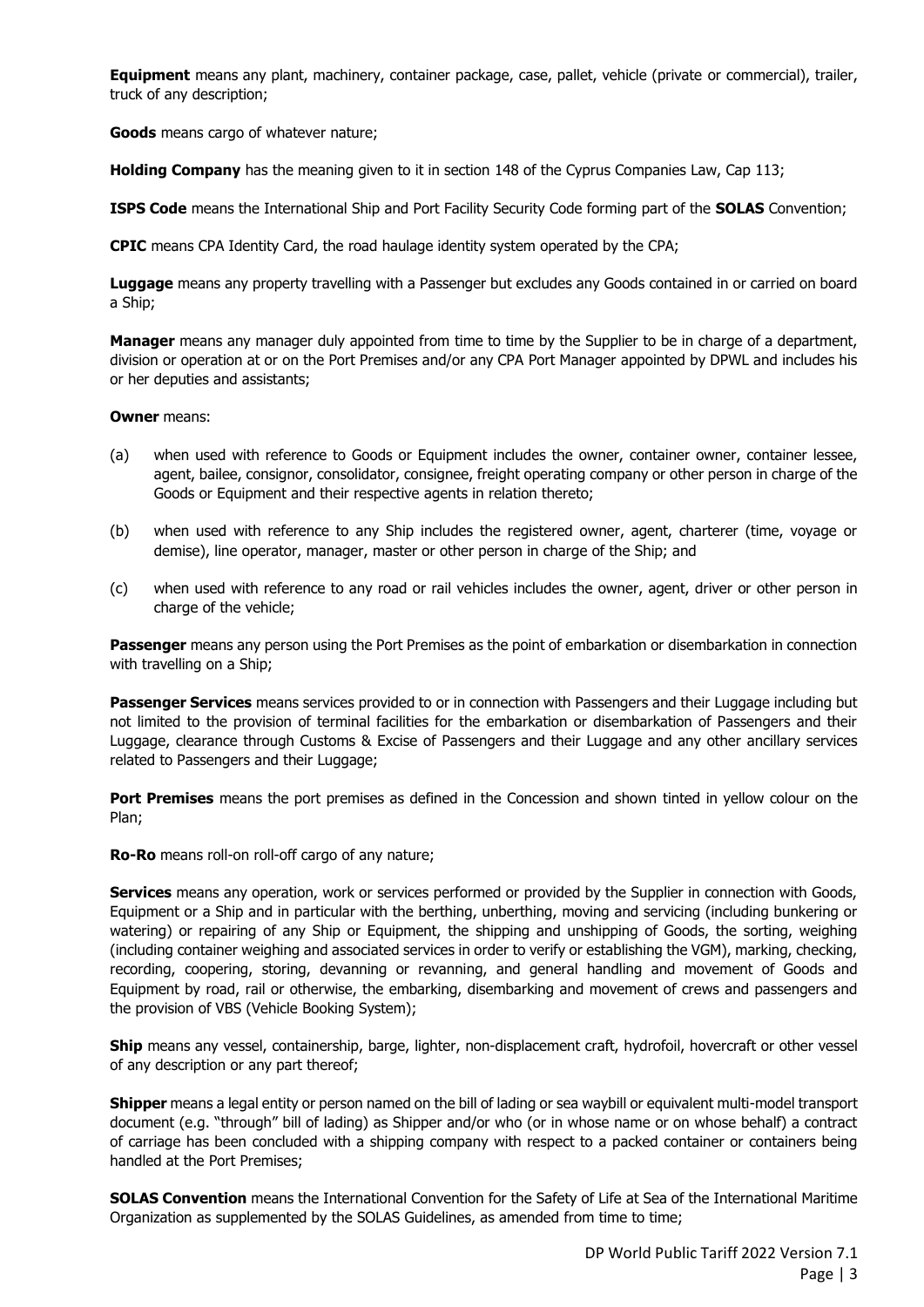**SOLAS Guidelines** means the Guidelines regarding the verified gross mass of a container carrying cargo (MSC.1/Circ.1475) published by the International Maritime Organisation;

**Subsidiary** has the meaning given to it in section 148 of the Cyprus Companies Law, Cap 113

**Supplier** means the relevant entity providing the Services and will be either DPWL or an Affiliate of DPWL;

**VBS** means the vehicle booking system operated by the Supplier;

**VGM or Verified Gross Mass** means the total gross mass of each and every packed container which is either provided by the Customer or the Supplier (as the case may be) prescribed by the SOLAS Convention and these Terms and Conditions;

#### **VGM Charges** means:

- (a) all charges incurred in obtaining the VGM to take account of the SOLAS Convention, including but not limited to, checking the existence of a VGM in the Goods documentation, establishing the VGM, additional transport, shunting, handling, re-handing, de-stuffing, stuffing and storage; and
- (b) the charges set out in Appendix 1 to these Terms and Conditions (to be provided subject to offering service);

**VGM Cut-off** means 24 hours prior to the estimated arrival time of a Ship as first communicated to the Customer; and

**VGM Declarant** means the Shipper or another person on behalf of the Shipper.

- 1.2. Where the context so admits or requires, words denoting the singular include the plural and vice versa and words denoting any gender include all genders.
- 1.3. Clause headings and sub-headings are for ease of reference and do not form part of or affect the interpretation of these Terms and Conditions.
- 1.4. Appendices are part of these Terms and Conditions and are incorporated as an integral part which may be amended by the Supplier from time to time.
- 1.5. References to each party herein include references to its successors in title and permitted assignees and novates.
- 1.6. Any phrase introduced by the terms "including", "include", "in particular", or any similar expression are to be construed as illustrative and do not limit the sense of the words proceeding those terms.
- 1.7. Any reference to "person" includes any natural person, company, body corporate or unincorporate, or other judicial person, partnership, firm, joint venture or trust.
- 1.8. References to any statute or statutory provision are to be construed as a reference to that statute or statutory provision as from time to time amended, consolidated, modified, extended, re-enacted or replaced except to the extent that any amendment, consolidation, modification, extension, re-enactment or replacement after the date the parties entered into a relationship would extend or increase the Supplier's liability. In the event that any liability or duty arising hereunder attaches to more than one Customer, such liability or duty is joint and several.

#### <span id="page-8-0"></span>**2. Application of Conditions**

- 2.1. Save as otherwise specifically provided, these Terms and Conditions apply:
	- (a) to all Services performed by the Supplier whether directly or indirectly and whether within the area of the Port Premises or elsewhere; and
	- (b) to all or any access of or by any Goods, Luggage, Equipment, Passenger, person or vehicle to or from the Port Premises; and
	- (c) to all other relationships, whether contractual or otherwise and whether created with or without the agreement of the Supplier.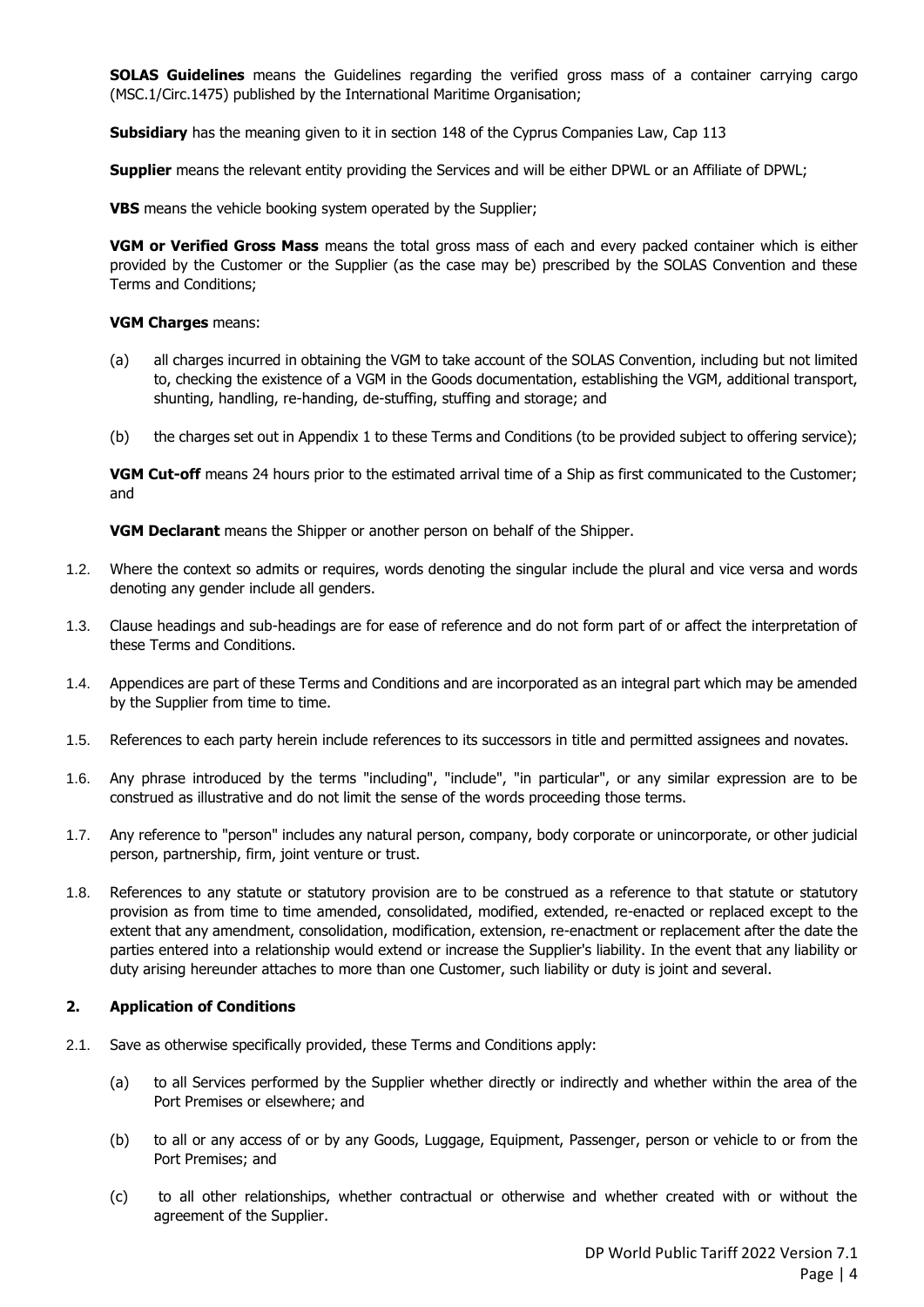- 2.2. Each Customer warrants that it acts as agent for each and every (other) Owner of the Goods, Equipment or Ship as the case may be and will procure acceptance of these Terms and Conditions by each and every Owner. In the absence of express acceptance by the Customer of these Terms and Conditions, acceptance is implied in the event of the entry or delivery of any Ship, Passenger, person, Goods, Luggage or Equipment into or onto the Port Premises and/or the submission of any documentation via the Community System or otherwise or oral application to the Supplier for entry to the Port Premises or for any Services or the use of any facility by or on behalf of any Customer.
- 2.3. Subject to clauses [2.6](#page-9-1) to [2.10,](#page-9-2) these Terms and Conditions constitute the entire agreement between the Supplier and the Customer and supersede any previous agreement or arrangement between them relating to the subject matter hereof and it is expressly declared that no variation to these Terms and Conditions is effective unless made in writing and signed by the duly authorised representatives of both parties.
- 2.4. No printed terms or conditions of any purchase order or other correspondence or documents issued by the Customer at any time in connection with the Services apply.
- 2.5. These Terms and Conditions are in addition to and not in substitution of the rights and powers of DPWL conferred by the Concession.
- <span id="page-9-1"></span>2.6. Where the Customer is issued with any security pass or CPIC Identification Card in connection with its access to the Port Premises, the Customer must comply with any additional terms and conditions governing the use of such security pass or CPIC Identification Card.
- 2.7. The Supplier may issue separate terms and conditions governing the provision of specialist services. Unless specified otherwise in writing, such additional terms and conditions apply in respect of the specialist services but these Terms and Conditions also continue to apply to the extent they are applicable.
	- 2.8. Where the Customer uses the VBS then such use is subject to the terms of access and use of the VBS which can be found at http://www.dpworldlimassol.com or can be separately provided on request (to be provided subject to offering service);
- 2.9. Use of the Community System is subject to the standard terms of use for the Community System which are available from Community Network Services Limited upon request.
- <span id="page-9-2"></span>2.10. For the avoidance of doubt, where the Customer is acting or purports to act as an agent for a principal then it contracts with the Supplier on these Terms and Conditions.
- 2.11. In respect of Passenger Services:
	- (a) no Cruise or Ferry Passenger Services will be provided at the Port Premises without the express prior agreement of the Supplier and the express agreement of further Terms and Conditions to apply to those services; and
	- (b) any Passenger Services other than Cruise or Ferry Passenger Services provided at the Port Premises are provided subject to these Terms and Conditions and also the Passenger Terms and Conditions available from the CPA Port Manager on request.
	- (c) Any Customer who is the Owner of a Ship in respect of which Cruise of Ferry Passenger Services are provided to Passengers shall take all reasonable steps to notify all Passengers of the relevant provisions of these Terms and Conditions.

#### <span id="page-9-0"></span>**3. Provision of Services**

- 3.1. The Supplier warrants that the Services will be carried out with reasonable skill and care.
- 3.2. The Supplier will exercise reasonable despatch in executing orders for its Services but will not be liable for any delay whatsoever, howsoever caused.
- 3.3. Goods and Equipment which for any reason cannot be delivered at the time of landing ex-ship will be placed on the quays, in a transit shed or elsewhere within the Port Premises **at the expense and sole risk of the Customer**. Charges for transit shed and quay rental will be made where appropriate.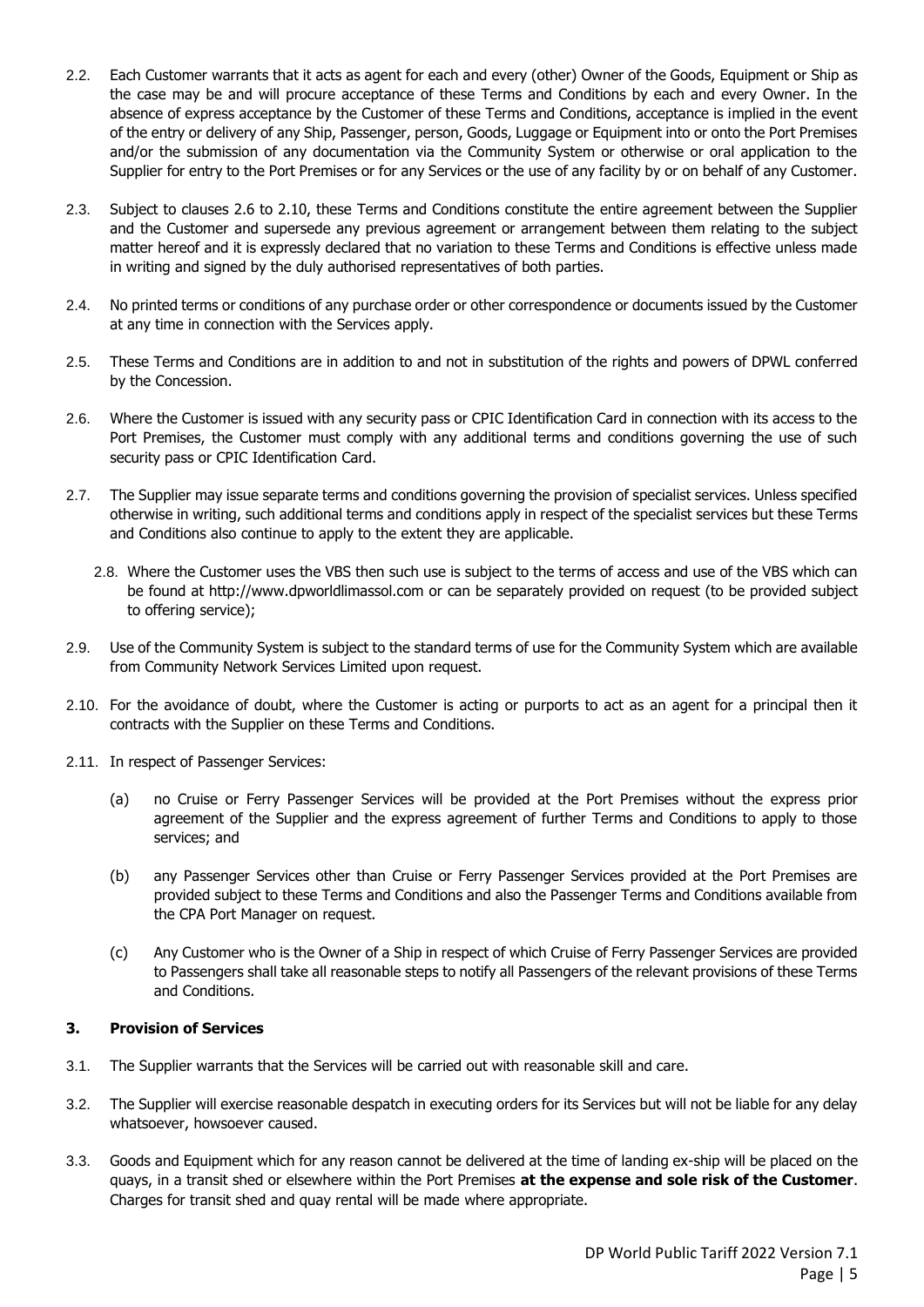- <span id="page-10-0"></span>3.4. The Supplier reserves the right to:
	- (a) appoint sub-contractors to perform all or any part of the Services;
	- (b) transfer any of its functions in accordance with the provisions of the Concession;
	- (c) at any time before it commences the performance of any Services, serve written notice on the Customer declining to undertake the performance of such Services and giving reasons for so declining;
	- (d) **suspend the provision of any Services in the event of any breach** of these Terms and Conditions by the Customer;
	- (e) suspend the provision of any Services in the event that the Supplier reasonably believes the Customer is attempting to damage or disrupt the Community System or any other electronic system provided by or on behalf of the Supplier.
- <span id="page-10-1"></span>3.5. Subject to clause [11,](#page-16-0) in the event the Supplier declines to perform the Services or suspends performance of the Services in accordance with clauses [3.4\(c\)](#page-10-0) to [3.4\(e\)](#page-10-1) respectively, the Supplier will not have any liability for any loss or damage to Ships, Goods, Luggage or Equipment arising out of the non-performance or cessation of performance of the Services.
- 3.6. In the case of the Supplier declining to perform any Services by written notice in accordance with clause [3.4\(c\),](#page-10-0) for any reason other than its own inability to perform the Services, the Customer must, at its own expense, remove any Goods, Luggage or Equipment or both from the Supplier's premises within 30 days of the date of said notice, failing **which the Supplier may so remove them at the expense and risk of the Customer**.
- 3.7. In the event the Supplier suspends provision of the Services in accordance with clause[s 3.4\(c\)](#page-10-0) to [3.4\(e\)](#page-10-1) and declines to recommence the provision of the Services, the Supplier will notify the Customer and the Customer must, at its own expense, remove any Goods, Luggage or Equipment from the Supplier's premises within 30 days of the date of said notice failing **which the Supplier may so remove them at the expense and risk of the Customer**.
- 3.8. Without prejudice to the generality of the foregoing, where it becomes exceptionally difficult to provide the Services due to unsoundness of the Goods, bad or collapsed stowage, damage to the Goods or the Vessel or other matter creating exceptionally difficult working conditions (including but not limited to adverse weather conditions) then the Supplier may in its absolute discretion elect whether to perform or provide or continue to perform or provide the Services. If it should so elect and inform the Customer, then the Supplier will not be liable for any loss or damage whatsoever howsoever caused (including where caused by the negligence of the Supplier, its employees, agents or independent contractors) to the Goods or the Vessel including any claim for loss of use or loss of a particular market and the Customer shall indemnify the Supplier against all proceedings claims and expenses arising out of or consequent on any such election by the Supplier including all proceedings claims and expenses relating to the handling of Goods on the quay or in a transit shed. The Supplier by reason of its specialised knowledge shall be the sole arbiter as to whether (i) a cargo is exceptionally difficult to work, or (ii) the prevailing weather conditions permit the Services to be provided.
	- 3.9. Where cargo is not sound cargo able to be worked under normal conditions on a normal vessel or, at the discretion of the Supplier, for any other reason such that a reasonable rate of receiving loading or discharging delivering is not achievable, and in such regard the Supplier by reason of its specialised knowledge shall be the sole arbiter, then the rates per tonne specified from time to time by the Supplier shall not be applicable but shall be substituted by the Supplier charges for labour plant gear and equipment and, in addition, all extra costs charges and expenses incurred by the Supplier shall be repaid by the Shipowner of the vessel and/or Agent representative of the vessel.
- 3.10. The Customer acknowledges and agrees that the Supplier has absolute discretion pursuant to the terms of the Concession, in the allocation of berths, rail terminal capacity, quay plant, machinery, cargo handling gear, labour and storage space.
- 3.11. The acceptance by the Supplier of Goods for shipment does not imply any warranty that such Goods will be shipped. The acceptance or refusal of Goods for shipment is the responsibility of the Customer and not the Supplier.

#### **Container Weighing**

3.12. In accordance with the SOLAS Convention the Customer is required (among other things) to: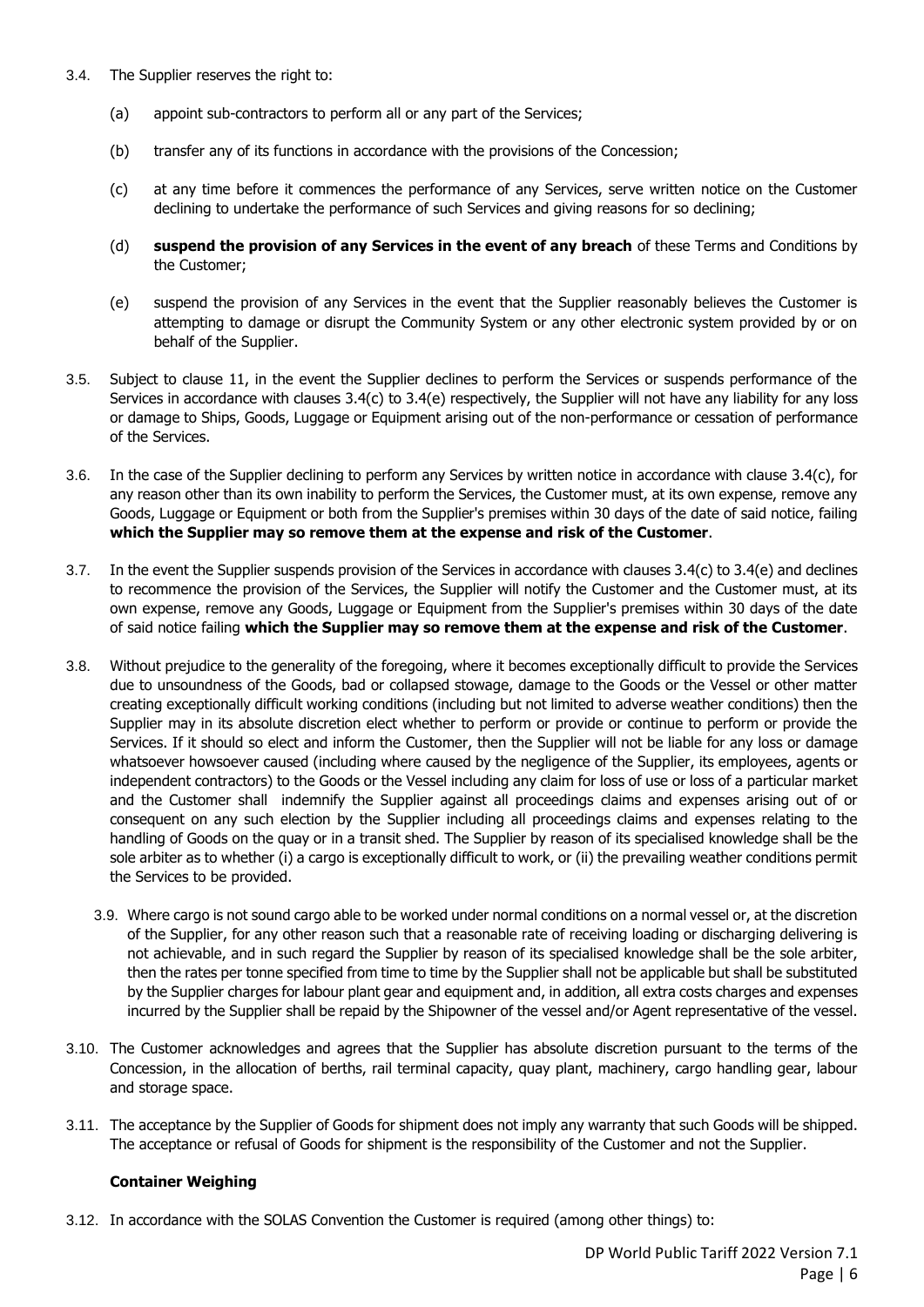- (a) establish the VGM of a packed container including any Goods which are placed on or in a single container of any type, which is regulated by the International Convention for Safe Containers (CSC); and
- (b) ensure that, once established, the VGM is communicated in the relevant shipping documents in advance to the Ship's master and to the Supplier.
- 3.13. At the Port Premises the Customer will (through the Community System) be required to:
	- (a) provide the VGM; or
	- (b) indicate that it requires the Customer to provide the VGM.
- 3.14. In the event the Customer has provided the VGM through the Community System to the Supplier, the Supplier shall rely in good faith, without further investigation, on the purported VGM.
- 3.15. The Customer warrants and represents that any VGM it provides or provided on its behalf to the Supplier (other than a VGM provided by DPWL) has been obtained in using appropriately calibrated and certified equipment in compliance with Applicable Laws.
- <span id="page-11-1"></span>3.16. If either:
	- (a) a packed container has been received by the Port Premises but the VGM for such packed container is not received by the Supplier from a Customer before the VGM Cut-off; or
	- (b) the Customer requests (through the Community System) that the packed container be weighed by the Supplier; or
	- (c) the VGM provided by the Customer is found to be  $+/-$  500kg or  $+/-$  5% of the VGM weight as determined by the Supplier,

then the Supplier shall obtain the VGM for such packed container using appropriately calibrated and certified equipment as required by Applicable Laws and, for the purpose of paragraphs (b) and (c), the VGM shall replace the VGM for that container previously provided by a VGM Declarant.

- 3.17. The Supplier will not load a packed Container onto a Ship if the VGM provided by the Customer or established by the Supplier in accordance with clause [3.16](#page-11-1) above shows a VGM greater than the maximum gross mass indicated on the safety approval plate under the International Convention for Safe Containers as amended from time to time (an **Overweight container**).
- 3.18. The Customer agrees and warrants to pay the VGM Charges including all cost and charges associated with Overweight containers, delays or missed sailing.

#### <span id="page-11-0"></span>**4. Customer's Warranties**

- 4.1. Each Customer which avails itself of any Services provided by the Supplier in respect of any Goods, Equipment or Ship warrants to the Supplier that it has the authority of all Owners having any title to or interest in Goods, Equipment or Ship including (without limitation) in respect of any Luggage travelling with any Passenger to accept these Terms and Conditions on their behalf as well as on its own behalf as principal and has specifically notified these Terms and Conditions to such persons.
- 4.2. All such Owners, including finance companies, lessors and others having or claiming to have title to or an interest in Goods, Equipment or Ship are advised that unless the Supplier is notified in writing of their title or interest in any particular Goods, Equipment or Ship prior to the commencement of any relationship between the Supplier and the Customer, these Terms and Conditions are deemed to have been accepted with the authority of such persons. Such persons' rights over and in respect of the Goods, Equipment or Ship are subordinated to the rights of the Supplier hereunder.
- <span id="page-11-2"></span>4.3. The Customer warrants that it will procure that the rights, exceptions, defences and limits available to the Customer as regards third parties, either by statute or by contractual terms, are extended to the Supplier in so far as lawfully possible in relation to those third parties. For the purpose of this Clause [4.3,](#page-11-2) this shall, where applicable, include such rights, exceptions, defences and limits available to the Customer as regards any Passengers.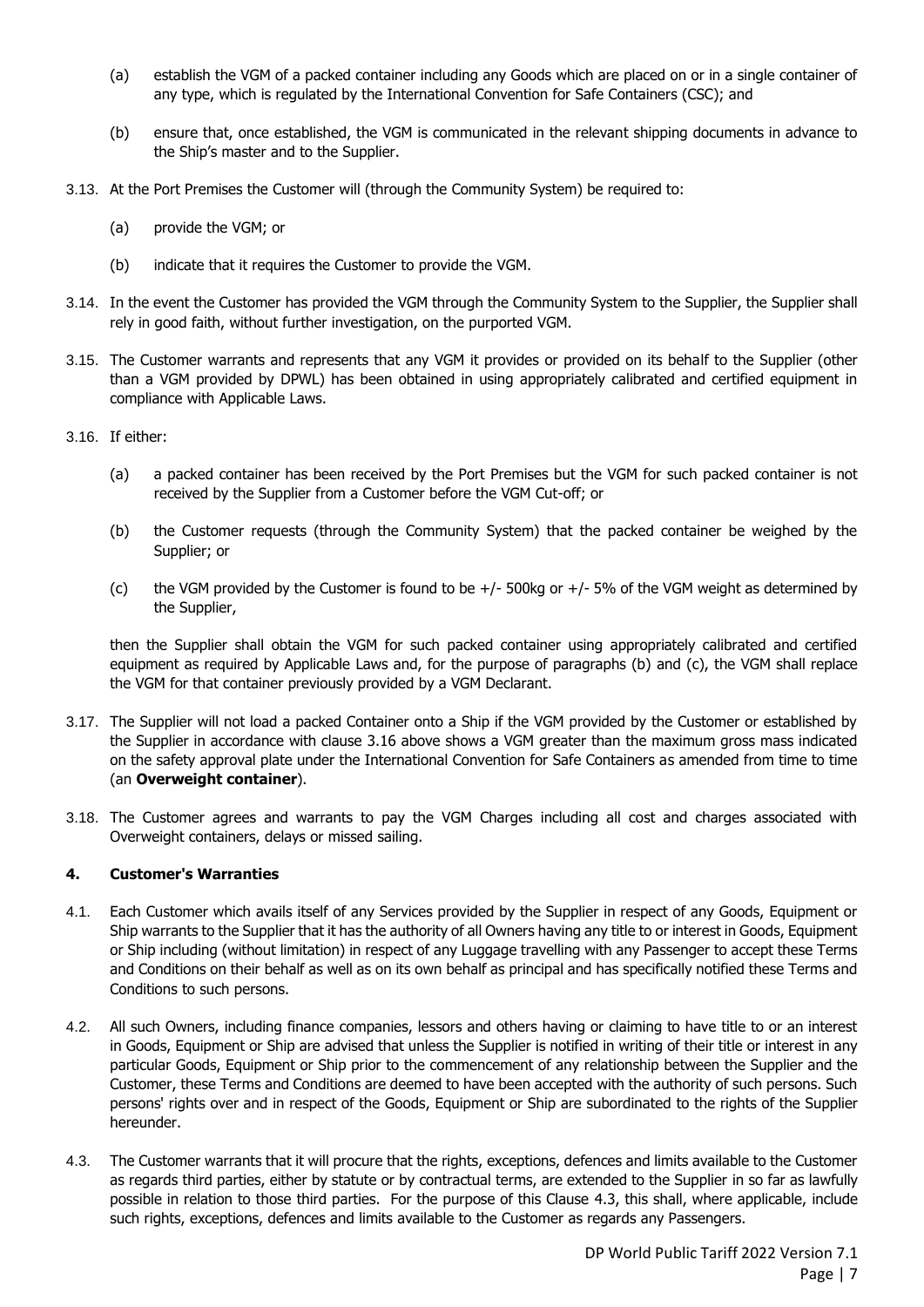- 4.4. The Customer warrants that its employees (and those of any agents or contractors it may engage including without limitation hauliers) are properly trained and competent (which for this purpose, includes the ability competently to read and speak English to carry out the tasks at any time assigned to them including in relation to the giving of any instructions to the Supplier or the inputting of any information into any electronic service or system operated or managed by or on behalf of the Supplier whether such instruction or input of information is given in writing, orally, electronically or by any other means. The Customer further and separately warrants that such persons have the full authority to give such instructions or input such information.
- 4.5. The Customer warrants that it has obtained or will obtain and maintain at its own expense, all necessary licences and authorisations and has complied or will comply with all Applicable Laws relating to the carriage, handling, storage and movement of Passengers, Goods and or Equipment.
- <span id="page-12-0"></span>4.6. The Customer warrants (unless otherwise specified in writing to the Manager) that any Goods, Equipment or Ship which it delivers, directs to or causes to be upon the Port Premises:
	- (a) are not dangerous or hazardous to health, property or the environment or poisonous, flammable or liable to become so in the form in which they are delivered and/or in which they are to remain while on the Port Premises;
	- (b) are not toxic or liable to give off any injurious emission, including dust, gas, fumes, liquid or radiation;
	- (c) are not infested, verminous, rotten or subject to fungal attack and not liable to become so while on the Port Premises;
	- (d) are not over-heated or under-heated or liable to become so while on the Port Premises;
	- (e) will not contaminate or cause danger, injury, pollution or damage to any person or any other Goods, Equipment or Ship or the Port Premises or the environment adjacent thereto or more generally;
	- (f) do not require for their safekeeping any special protection (other than as may be agreed in writing between the Supplier and the Customer) arising from vulnerability to heat, cold, natural or artificial light, moisture, salt, pilferage, vandalism or proximity to other goods or from their flammability but will remain safe if left standing in the open on the Port Premises or in covered accommodation (if agreed in writing with the Supplier);
	- (g) contain no unauthorised controlled drugs, contraband, pornographic or other illegal matter;
	- (h) are properly and sufficiently packed, marked, documented and labelled, in accordance with all Applicable Laws for all shipping, cargo handling, despatch, customs and like purposes;
	- (i) are fit for their intended purpose and are in a fit and proper condition to be handled or otherwise dealt with by the Supplier, its equipment and its employees, agents and contractors.
- 4.7. The Customer warrants that it will take all reasonable steps to procure that any Luggage travelling with any Passenger complies with the terms of Clause [4.6.](#page-12-0)
- 4.8. The Customer warrants that it will immediately inform and keep informed the Manager of any occurrence or incident which might affect the safe and efficient operation of the Port Premises or other persons at the Port Premises or result in adverse environmental impact.
- 4.9. The Customer must take, at its own cost, such reasonable steps with respect to that Customer, or that Customer's Goods, Equipment or Ship to prevent, minimise, control or eliminate any danger, inconvenience or adverse environmental impact as may be required by the Supplier.
- 4.10. The Customer must not and warrants that it will not and will procure that Passengers will not:
	- (a) use any devices which transmit radio signals or attempt to block radio signals (including without limitation GPS) whilst on the Port Premises;
	- (b) interfere with any systems, communication links and equipment or computer hardware and software whilst on the Port Premises;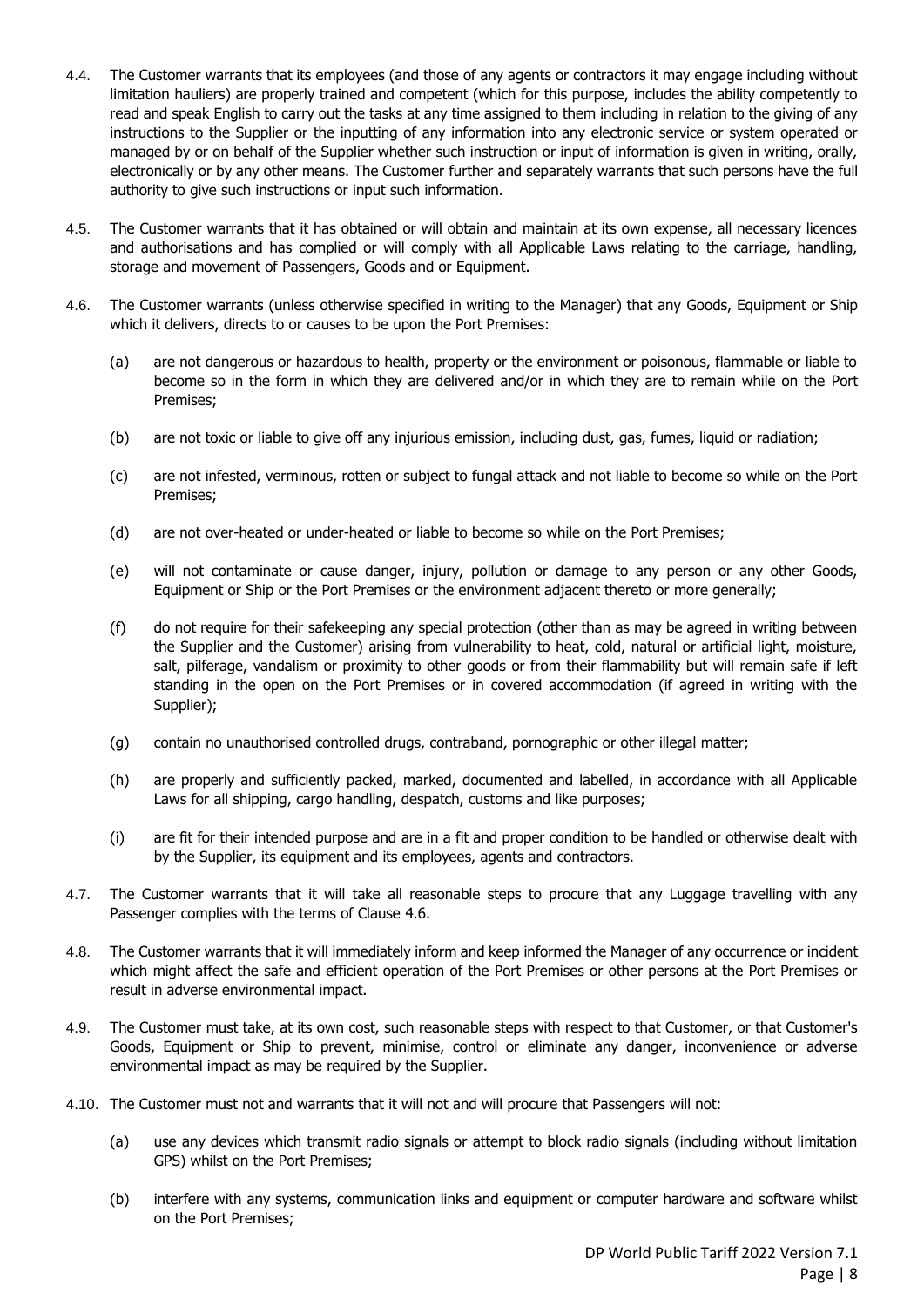- (c) use or attempt to use any devices or software to gain access to unauthorised data and information; without the prior written consent of the Supplier except that the Customer may use marine band and radar radio frequencies.
- 4.11. In respect of any Ship of which the Customer is the Owner, the Customer warrants and undertakes to ensure that the Ship is operated in compliance with all Applicable Laws and international standards in relation to safety, stability, seaworthiness, fitness for purpose and security, including any regulations introduced pursuant to the ISPS Code.

#### <span id="page-13-0"></span>**5. Hazardous Goods and Waste**

- 5.1. No waste material or Goods of a dangerous, hazardous or poisonous nature will be handled by the Supplier except by prior agreement with the CPA Port Manager and then only in accordance with the conditions prescribed by the CPA Port Manager and all Applicable Laws. The Supplier's policy for handling such material can be provided upon request. Without prejudice to the above, the handling of goods requiring fumigation must be in accordance with the Supplier's Safe Code of Practice for Fumigation (also available upon request).
- 5.2. The Customer warrants that any waste material or Goods of a dangerous, hazardous or poisonous nature or any Equipment containing such material or Goods are properly marked with any warning as to the hazardous nature of any contents and the precautions to be taken in handling the same (in the event of the escape of anything injurious therefrom) as may be necessary to ensure the safety and health of all persons likely to handle or come into contact with the same.

#### <span id="page-13-1"></span>**6. Documentation, Formalities and Seals**

- 6.1. All documentation submissions including (without limitation) delivery orders, sub-orders, shipping notes/advices, consignment notes, documents of title, Goods handling instructions, cargo stowage plans, cargo manifests, cargo loading list, hatch lists/discharge lists, hazardous and dangerous cargo declaration, details of type and capacity of cargo handling gear for all Goods, Passenger manifest (in each case as applicable) and orders for any Services must be submitted to the Community System (where the facility for submission is generally available) not less than 24 hours (or such shorter time as may be agreed in writing by the Supplier) before the Services are required to be performed. Any order given orally must be confirmed by or on behalf of the Customer via the Community System (where the facility for submission is generally available) or, in writing within 24 hours (where the facility for submission is not generally available).
- 6.2. All other notifications or communications must be made in accordance with clause [19.](#page-22-2) No communication may be made to or will be accepted by the Supplier in the form of a facsimile transmission.
- 6.3. The Supplier is not liable for any failure, disruption or other malfunction of the Community System.
	- 6.4. The Customer is entirely responsible for compliance with formalities and procedures prescribed by any statutory, Government or local Government departments including, without limitation, [the Cyprus Ports Authority, the Ministry of Commerce, Industry and Tourism of the Republic of Cyprus, the Department of Merchant Shipping, the Ministry of Finance, the Ministry of Transport, Communications and Works, the Department of Customs and Excise and the Department of Labour Inspection]. The Supplier is not liable for any acts or omissions of any of the foregoing bodies or any losses, claims or delays resulting from those acts or omissions including, without limitation, in respect of damaged Goods and Goods not satisfactorily re-vanned by the Supplier.
- 6.5. Unless agreed otherwise in writing, the Supplier is not responsible for checking seals or seal numbers and is not required to carry out any seal check or to note seal numbers on any document at any time whatsoever. Where seal numbers are noted for whatever reason by the Supplier then no representation is made by the Supplier as to the accuracy of the number noted or to the condition of the seal.

#### <span id="page-13-2"></span>**7. Import and Export Formalities**

7.1. Authorisation for the removal of imported Goods and Equipment will not be granted by the Supplier unless such Goods and Equipment are correctly released and cleared with no statutory authority holds applied via the Community System, or local holds that may be applied via equipment control systems operated by or on behalf of the Supplier. Goods and Equipment which fall outside the scope of the Community System are subject to acceptance of other documentation as prescribed from time to time by the Manager so that the Goods and Equipment may be released to nominated persons.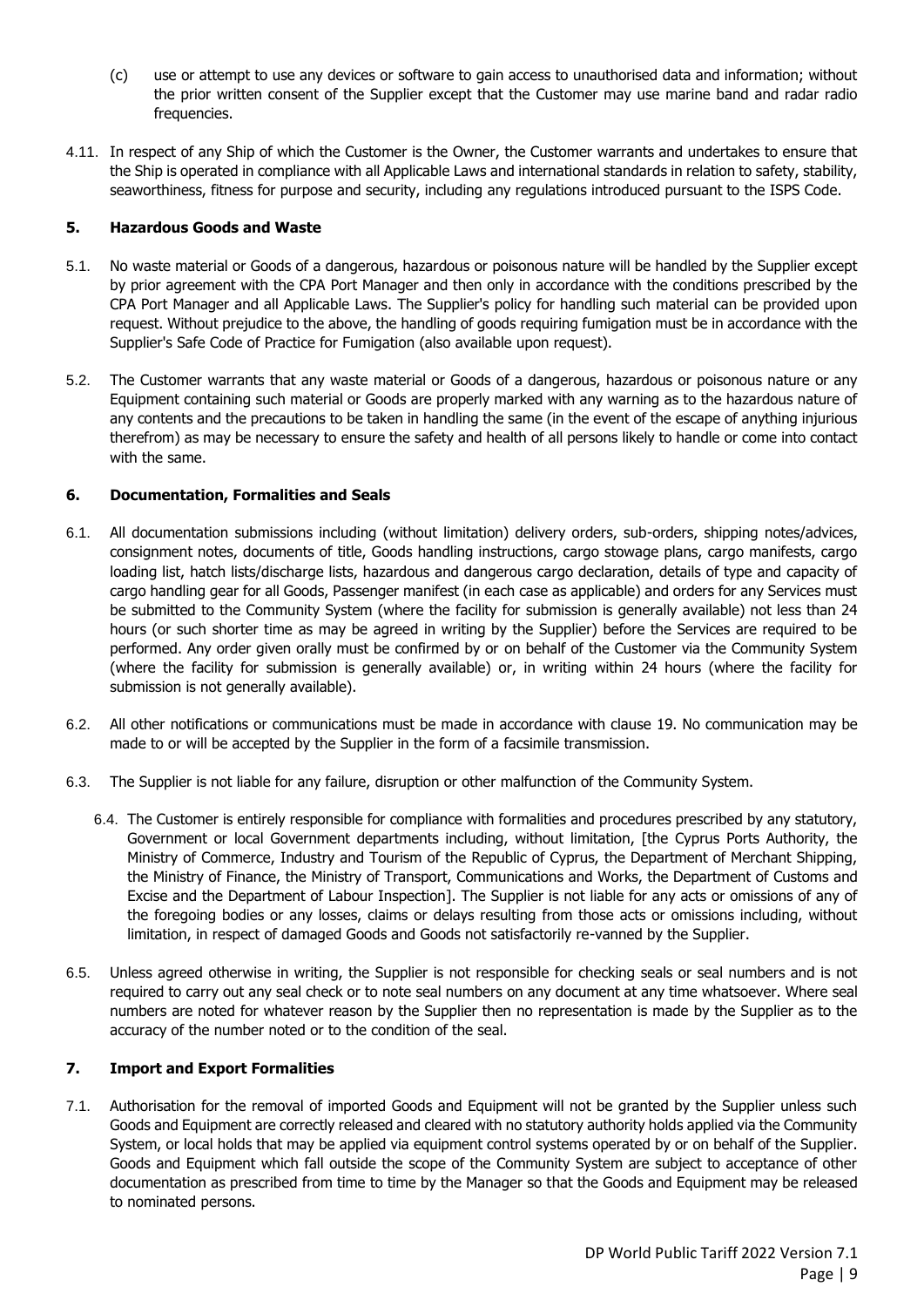- 7.2. All Goods and/or Equipment brought to the Port Premises for shipment will only be accepted by the Port Premises if correctly entered by or on behalf of the Customer on the Community System and arriving at the Port Premises within the receiving period agreed by the Manager.
- 7.3. The Customer must ensure that any hazardous Goods are pre-entered as such on the Community System and must include the IMDG class and UN number. Such hazardous Goods must be labelled by or on behalf of the Customer in accordance with all Applicable Laws and accompanied by a duly authorised dangerous goods note.
- 7.4. Goods which fall outside the scope of the Community System must be accompanied by a standard shipping note, unit load note, dangerous goods note, vehicle condition report or temperature control document, as agreed with the Manager not later than
	- (a) the arrival of trucks/lorries conveying such Goods and/or Equipment at the Port Premises in respect of Goods and/or Equipment brought to the Port Premises by road.
- 7.5. Subject to alternative arrangements being agreed in writing with the Supplier, a standard shipping note, unit load note, dangerous goods note, vehicle condition report, temperature control document or other document accompanying the Goods or Equipment must specify marks and number of packages, description of Goods, gross weight, VGM or request for Supplier to provide the VGM, any weight imbalances, cubic measurement, name of the Ship, port to which the Goods or Equipment are to be shipped, any special carriage or storage requirements of the Goods and the name and address of the Customer or Customer's agent to whom Charges are to be rendered.
- 7.6. The Customer is responsible for all import duties, export duties, fines, charges and imposts relating to the Goods. The Customer indemnifies the Supplier against any claims made against the Supplier by Customs & Excise or any other Government or regulatory agency and any other costs, charges and expenses in respect of any Goods under bond.

#### 7.7. MISDECLARATION OF CARGO WEIGHTS

DP World Limassol (herein after called "The Port Operator") will not permit its equipment be used in any way to lift, move or transport a Cargo unit weighing in excess to the safe working load. Should the Port Operator's equipment be used in handling an overweight Cargo unit, the party or parties causing such unauthorized use shall be held liable for all losses, claims, demands and suits for damages including death and personal injury, legal and court expenses, directly or indirectly resulting from such unauthorized use. Mis-declared Cargo weight units tendered to the Port Operator will be reported to the respective local authority which may result into applying hold to the cargo clearance from the port.

#### <span id="page-14-0"></span>**8. Charges**

- 8.1. The Supplier shall charge the Charges for the Services in accordance with the provisions of Part 1 and Part 2 of these Terms and Conditions.
- 8.2. In addition to these provisions, the Supplier shall be entitled to charge the Customer additional fees for accidents or spills caused by the Customers, general non-performance or for breach of these Terms and Conditions or any Applicable Laws or for not acting with reasonable skill and prudence which may result to delays, costs or any additional work to be performed by the Supplier.
- 8.3. Passenger handling charges will be applicable for each individual Passenger joining or leaving a Ship, including Passengers (or other persons) in transit who use the Port Premises to go ashore and return to the Ship.

#### <span id="page-14-1"></span>**9. Ro-Ro Vessels**

- 9.1. Where Supplier resources are used in connection with delivery of in-bound Ro-Ro items from point of rest, or to receive to point of rest for out-bound items, the Supplier will charge 100% of the applicable general cargo handling rate.
- 9.2. Ro-Ro Mafi trailers and flats will be charged at the appropriate storage rate.
- 9.3. Supplier assumes no liability for second hand vehicles.
- 9.4. Conditions of Vehicle Discharge or Load: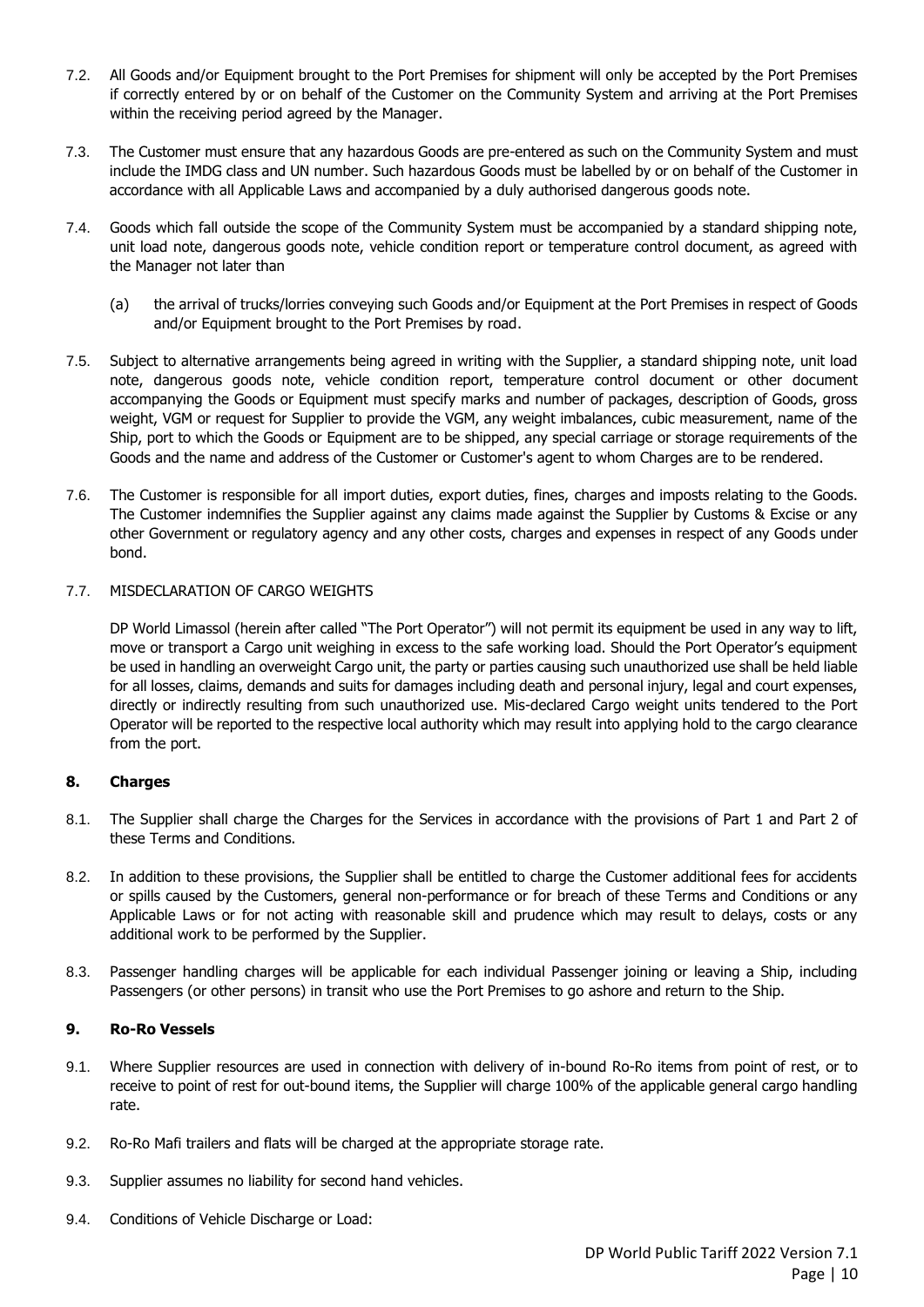- a) All motorized units are to be capable of starting and being driven off the Vessel under their own power to the final point of rest in the marshalling yard within DP World Limassol terminal (hereinafter called "Port Operator").
- b) All wheeled units shall have sufficient air in their tyres to be safely driven off the Vessel. The Port Operator will not be responsible for damaged tyres for those units which are removed or shifted with flat or under-inflated tyres.
- c) Trailer and/or vehicles loaded on top of other units shall be charged as individual units regardless of the method stored or packed or loaded together.

#### <span id="page-15-0"></span>**10. Goods, Equipment and Liens**

- 10.1. To the extent permitted by any applicable laws, codes or regulations", so that the rights given to the customs under the customs code law (94(I)/2004) are not affected, the Supplier will, at its sole discretion, have the following powers in respect of Goods, Luggage and Equipment abandoned, neglected or left unattended, whether wilfully or by default, on the Port Premises:
	- (a) the power immediately to remove Goods, Luggage and Equipment in the case of a hazard or other emergency (and to dispose of such Goods, Luggage and Equipment where necessary) without notice;
	- (b) the power generally to remove, store, dispose of or sell Goods and Equipment on reasonable notice to the Customer (the length of such notice to be determined by the Supplier on a case by case basis);
	- (c) in the case of DPWL, the power to remove, dispose of or sell Goods and Equipment. Any such sale to be on the basis of the best offer immediately available, which may or may not amount to as much as the Customer (or any other person interested) may believe the Goods or Equipment to be worth in any specialist market place, and in each case to charge for the reasonable costs incurred in respect of the removal, storage and disposal of the Goods or Equipment.
- <span id="page-15-2"></span><span id="page-15-1"></span>10.2. The Supplier will have a general, as well as a particular lien on all Goods, Equipment and documents relating to Goods and Equipment in its possession custody or control for all and any sums due to the Supplier at any time from the Customer or any other person interested in the Goods or Equipment whether in relation to the same Goods and Equipment or otherwise. The Supplier will be entitled to sell or dispose of such Goods or Equipment or documents as agent for and at the expense of the Customer and apply the proceeds in or towards the payment of such sums upon 14 days' written notice to the Customer.
	- 10.3. To the extent permitted by any applicable laws, codes or regulations", so that the rights given to the customs under the customs code law  $(94(1)/2004)$  are not affected, in the event that any Goods or Equipment held pursuant to the lien under clause [10.2](#page-15-1) are perishable and in the view of the Manager it is impracticable to give the notice required by clause [10.2](#page-15-1) because the Goods or Equipment will, or may, deteriorate in value during the delay occasioned by the giving of the notice, the Supplier may sell the Goods and Equipment without giving the said notice, but will as soon as practicable inform the person to whom the notice would have been given of the action being taken.
- 10.4. Upon accounting to the Customer for any balance remaining after payment of any sum due to the Supplier or its agents (including all costs) pursuant to clauses [10.2](#page-15-1) and [10.3](#page-15-2) the Supplier will be discharged of any liability whatsoever in respect of the Goods, Equipment or documents.
- <span id="page-15-3"></span>10.5. In relation to any Goods or Equipment:
	- (a) whose gross weight or VGM (as applicable) is incorrectly stated;
	- (b) whose gross weight or VGM (as applicable) exceeds the maximum gross weight appropriate for any handling equipment used (whether or not the Supplier knows at the time of such handling that the gross weight exceeds the appropriate gross weight for such handling equipment); or
	- (c) whose weight distribution does not facilitate the safe onward transportation of such Goods or Equipment, whether by rail, road or otherwise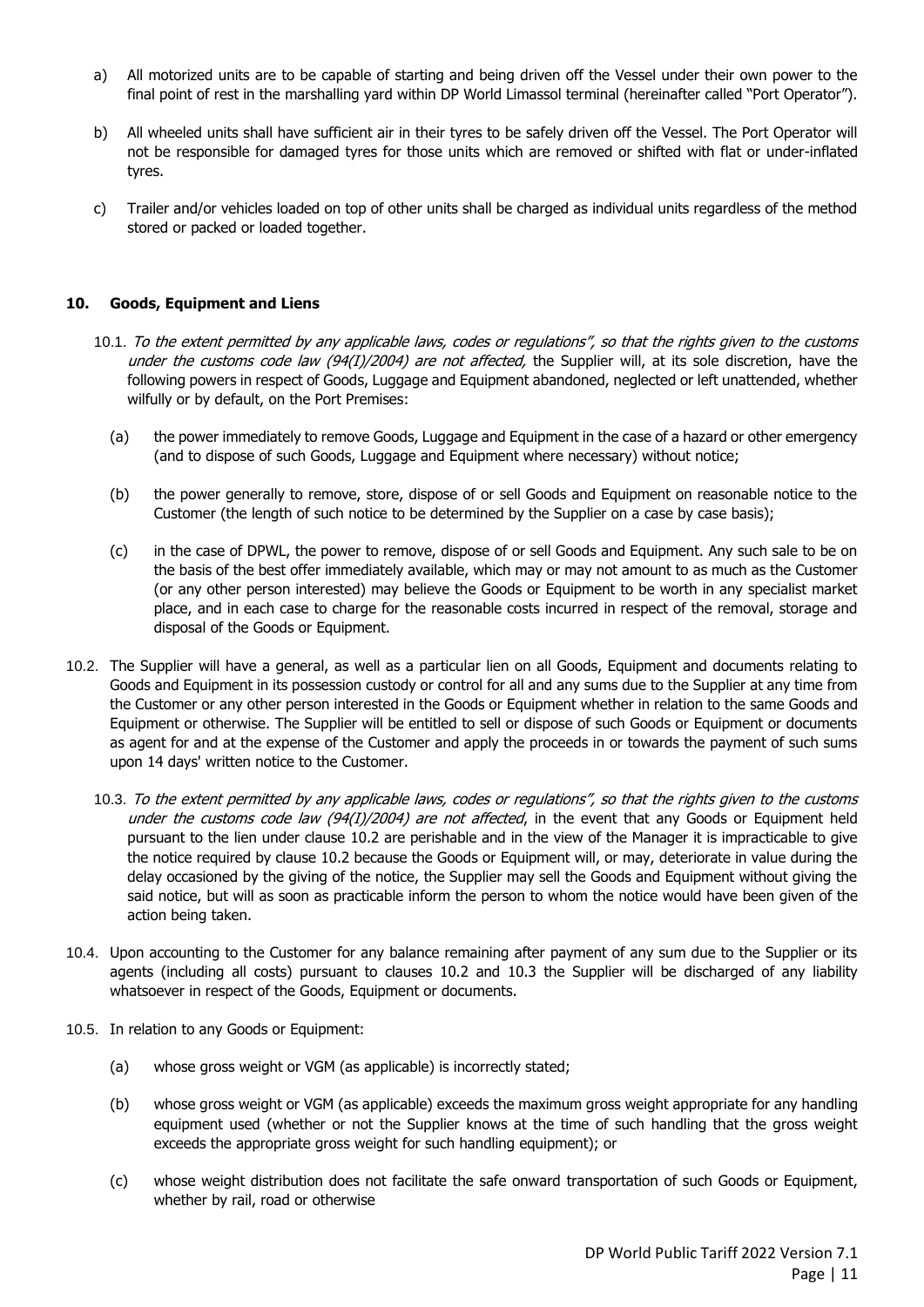the Supplier reserves the right not to handle such Goods or Equipment, but, in the event that the Supplier does handle such Goods or Equipment such handling by the Supplier will be at the sole risk and cost of the Owner(s) of the Equipment or Goods.

- 10.6. In the circumstances described in clause [10.5,](#page-15-3) subject to clause [11.4](#page-17-0) , the Supplier will be exempt from all liability whatsoever for deficiency, loss, damage, delay, taint or misdelivery of or to the Goods or to the Equipment or for delay arising out of, caused or contributed to by the handling by the Supplier of the Goods or the Equipment.
- 10.7. The Customer must notify and must procure that any Owner other than the Customer notifies the Manager as soon as the Customer becomes aware of any overloading or uneven loading or any failure of a load bearing part of any lifting appliance or of the Equipment.
- 10.8. The Customer is responsible for insuring its Goods or Equipment against any loss, theft or damage which they may sustain within the Port Premises.
- 10.9. Where applicable, the Supplier's right to detain a Ship is (to the extent not already granted by statute) to apply to all Charges due to the Supplier arising out of any Services, any call of the Ship including quay rent incurred by Goods or Equipment discharged from or awaiting loading onto the Ship. Subject to the provisions of the Applicable Laws, the Supplier has the power to sell the Ship and / or its fittings if any charges remain unpaid 7 days after a Ship is detained. The proceeds of such a sale will be allocated, after all mandatory provisions of the Applicable Laws shall have been satisfied, to the Supplier's unpaid charges, then to any unpaid charge due to those entities who performed part of the Services before any surplus is returned to the Owner of the Ship.
- 10.10. The Supplier has the right to open any Equipment to access any Goods contained in that Equipment.

#### <span id="page-16-0"></span>**11. Supplier Liability**

#### **Negligence or wilful act or omission only**

11.1. The Supplier is exempt from all liability whatsoever for deficiency, loss, damage, taint, delay, accuracy, failure or mis-delivery of or to Goods or Equipment or damage or delay to a Ship, however or whenever caused except upon proof by the Customer (otherwise than by evidence only of such deficiency, loss, damage, delay, or mis-delivery) that the deficiency, loss, damage, delay, mis-delivery, accuracy or failure was caused by the negligent or unlawful act or omission of the Supplier.

#### **Force majeure etc.**

- 11.2. Subject to clause [11.4,](#page-17-0) the Supplier has no liability whatsoever (whether for negligence or otherwise) for deficiency, loss, damage, taint, or mis-delivery or delay, accuracy or failure to a Ship or Equipment or Goods or any deficiency therein if the same arises out of or is caused by any of the following:
	- (a) force majeure including, storm, tempest, lightning, snow, ice, drought or flood;
	- (b) fire (including steps taken for the extinguishment thereof), explosion or smoke;
	- (c) strikes, combinations, lock-outs, go-slows, blockades, or other industrial action (whether lawful or not) by any person or anything done in the course of furtherance of a trade dispute;
	- (d) improper, insufficient, indistinct or erroneous marking or addressing of Goods or Equipment;
	- (e) improper or insufficient packaging of Goods or Equipment;
	- (f) any inherent defect, flaw or quality of the Goods or Equipment;
	- (g) any act of the Supplier, its employees, agents or contractors reasonably necessary for the safety or preservation of persons, the Port Premises, a Ship and/or any Goods and Equipment;
	- (h) theft or wilful damage unless proved by the Customer to have been committed by the Supplier;
	- (i) vermin, insects, fungal attack, rot or corrosion;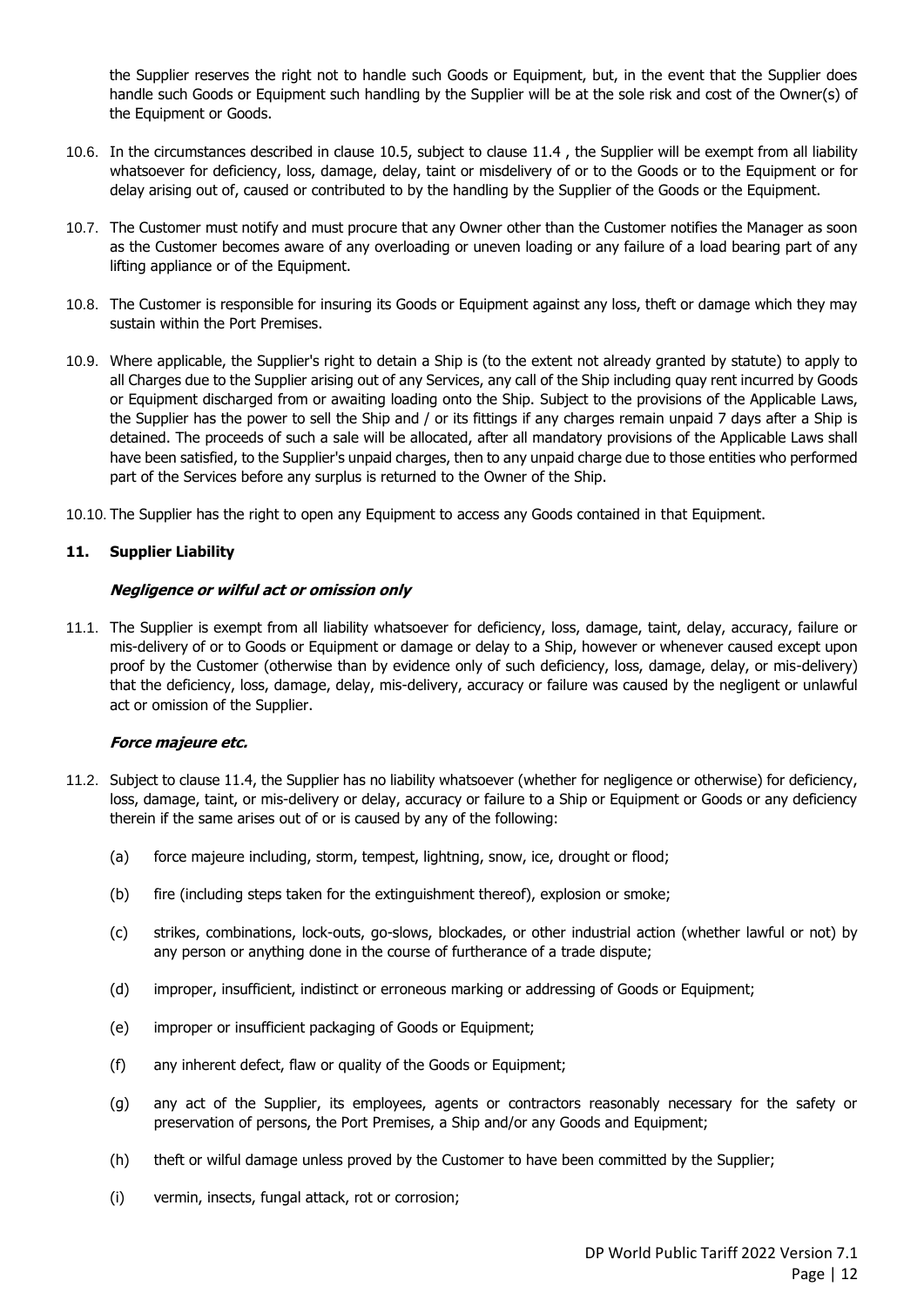- (j) heat or cold;
- (k) any act directly or indirectly occasioned by happening through or in consequence of war, threat of war, invasion, act of foreign enemy, hostilities (whether war be declared or not), civil war, rebellion, revolution, insurrection or military or usurped power, terrorism or acts of terrorism;
- (l) any act of any person or persons acting on behalf of any organisation with activities directed towards the overthrow by force of any de jure or de facto government;
- (m) civil disobedience at or in the vicinity of the Port Premises;
- (n) shortage of berthing space, labour, plant deficiency, fuel or power or any form of storage accommodation;
- (o) insufficient depth of water at any berth or the approaches thereto or the unsafe condition of any berth;
- (p) late receipt of Customs & Excise entries or deliveries or landing orders, disputes in respect of documents, or declarations made for entry purposes by or on behalf of any person, delay in passing Customs & Excise entries or obtaining clearance of the Goods, or omission of information from or an incorrect statement in any order to the Supplier relating to the Goods or Equipment;
- (q) the total or partial failure of the Community System or any other electronic services or systems offered at any time by or on behalf of the Supplier including the total or partial failure of any communication links with those services or systems;
- (r) human error on the part of the Supplier, its employees, agents or contractors in inputting any information into any electronic service or system operated or managed by the Supplier or its contractors;
- (s) compliance with the instructions or order of Customs & Excise or any other regulatory or statutory body or court of law, in any jurisdiction;
- (t) any other cause or event which the Supplier is unable to avoid and the consequences of which the Supplier is unable to prevent by the exercise of reasonable care;
- (u) any failure by a Customer or third party to comply with the requirements of the SOLAS Convention or these Terms and Conditions including inaccuracies in the provided VGM or receipt of an Overweight container or the Supplier not receiving the VGM within the VGM Cut-off.

#### **Financial and consequential losses etc.**

11.3. The Supplier is under no liability whatsoever (whether for negligence or otherwise) for any loss of income, loss of profits or loss of contracts, hire costs, survey costs, legal expenses, de-vanning or re-vanning costs, packing costs or for any indirect or consequential loss or damage of any kind, in each case howsoever arising and whether caused by tort (including negligence), breach of statutory duty, contract or otherwise.

#### **Death and personal injury**

<span id="page-17-0"></span>*11.4.* Nothing in these Terms and Conditions excludes or in any way limits the Supplier's liability for fraud, or for death or personal injury caused by its negligence, or any other liability to the extent the same may not be excluded or limited as a matter of law.

#### **Liability Cap**

- <span id="page-17-1"></span>11.5. Subject to clause [11.4,](#page-17-0) the total liability of the Supplier for any loss, damage, claim, cost or expense in respect of any one event or occurrence or series of incident arising from a common cause or series of related incidents in the aggregate will in no case be more than €[1,000,000] and will be the lowest of the following as applicable:
	- (a) Ship:
		- i) the value of that part or parts of the Ship to which the claim relates at the time of the damage or loss;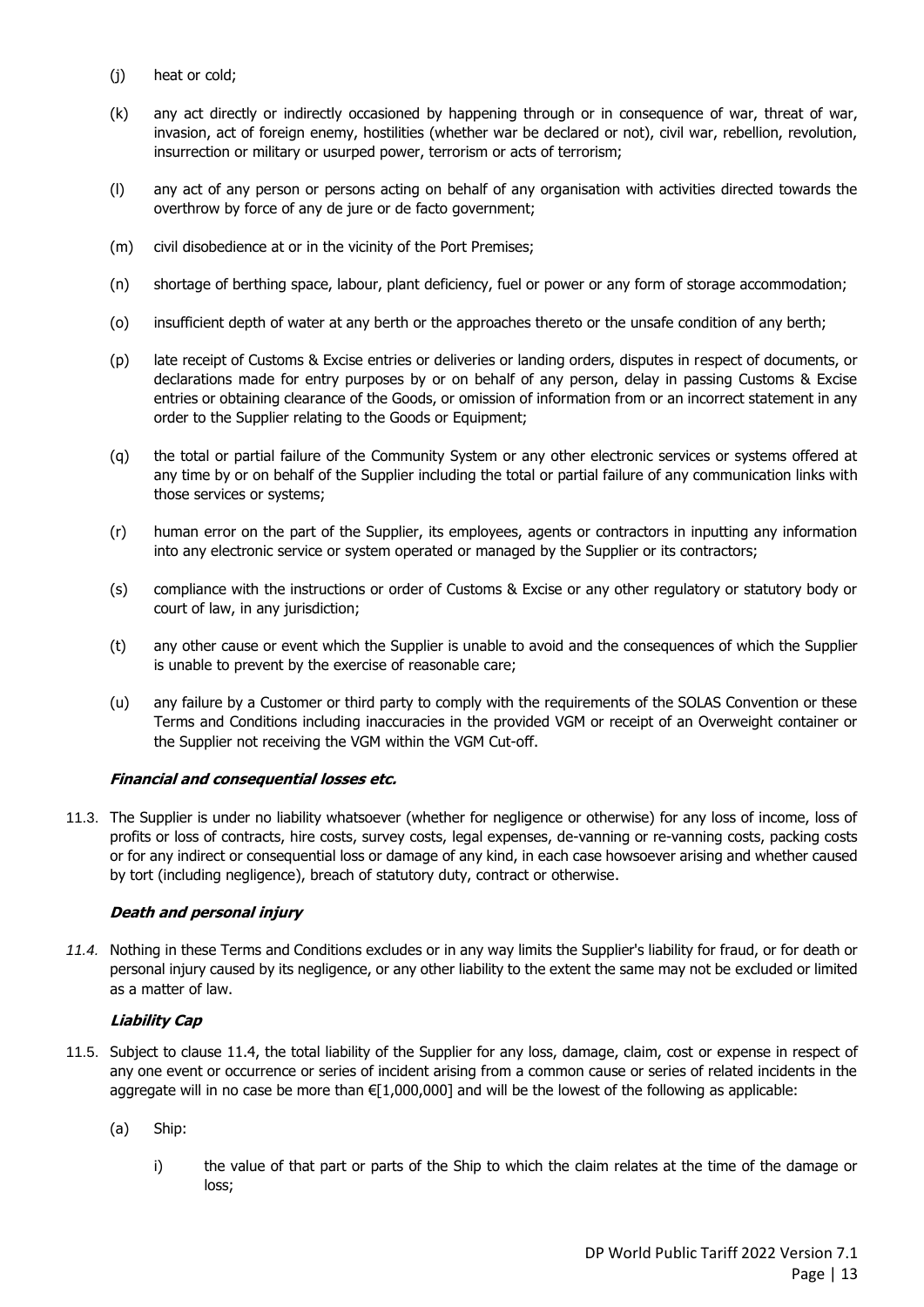- ii) the reasonable cost of repairs (as agreed between surveyors appointed by the Supplier and the Owner).
- (b) Equipment:
	- i) the reasonable cost of repairs;
	- ii) the depreciated value of the Equipment to which the claim relates at the time of the damage or loss;
	- iii) the sum of: (a) €[2,000] per dry van/general purpose container; (b) €[5,000] per refrigerated container; or  $(c) \in [3,000]$  per any other unit of Equipment;
	- iv) in the case of any other Equipment owned or operated by the Customer not previously referred to in this clause [11.5](#page-17-1), subject to a limit of  $E$ [20,000], the lesser of the reasonable cost of repair and the depreciated value.
- (c) Goods:
	- i) in the case of loss or damage to Goods arising out of the performance of the/a contract of carriage, the defences and limits available to the carrier under the said contract of carriage;
	- ii) the value of the Goods affected to which the claim relates; and if any claims in respect of a part consignment, then the value only of the part consignment as a proportion of the whole consignment (to be calculated by weight in the absence of specific values for the damaged part);
	- iii) the reasonable cost of repairs;
	- iv) in any other case the lesser of:
		- A) the sum of  $E[1300]$  per tonne (or pro rata for any part of a tonne); or
		- B) the sum of  $E[52,000]$  per packed container in the case of containerised Goods; or
		- C) the sum of  $\epsilon$ [35,000] per packed container in the case of break bulk or non-containerised Goods,

unless the nature and value of the Goods had been declared to the Supplier and the Supplier has agreed a higher limit of liability with the Customer (as evidenced in writing) prior to such Goods arriving at the Port Premises.

#### **De minimis**

- <span id="page-18-0"></span>11.6. The Customer may not bring any claim in respect of any single incident below the de minimis limit of €[1000].
	- 11.7.Notwithstanding clause [11.5,](#page-17-1) the Supplier has the right, in any circumstance, to elect to rely on (in the alternative) any relevant statutory provision providing for limitation and/or exclusion of liability including, but not restricted to, the provisions of the Merchant Shipping (Registration of Ships, Sales and Mortgages) Law 45/1963.
	- 11.8.It is a condition precedent to the liability of the Supplier that the Supplier is notified in writing to the CPA Port Manager by email to: info@dpworldlimassol.com
		- (a) of any damage alleged to have been caused to a Ship and to permit inspection thereof prior to sailing;
		- (b) within 30 days of their arrival at the Port Premises (in the case of import Goods) or 60 days of their removal from the Port Premises, of any alleged misdelivery or loss of or damage to Goods or any deficiency therein together with particulars of the nature and the amount of any claim to be made;
		- (c) of any damage alleged to have been caused to Equipment prior to such Equipment leaving the Port Premises. In any event the Supplier is entitled (and the Customer hereby grants permission) to inspect any such Goods or Equipment prior to their disposal or destruction by the relevant Owner.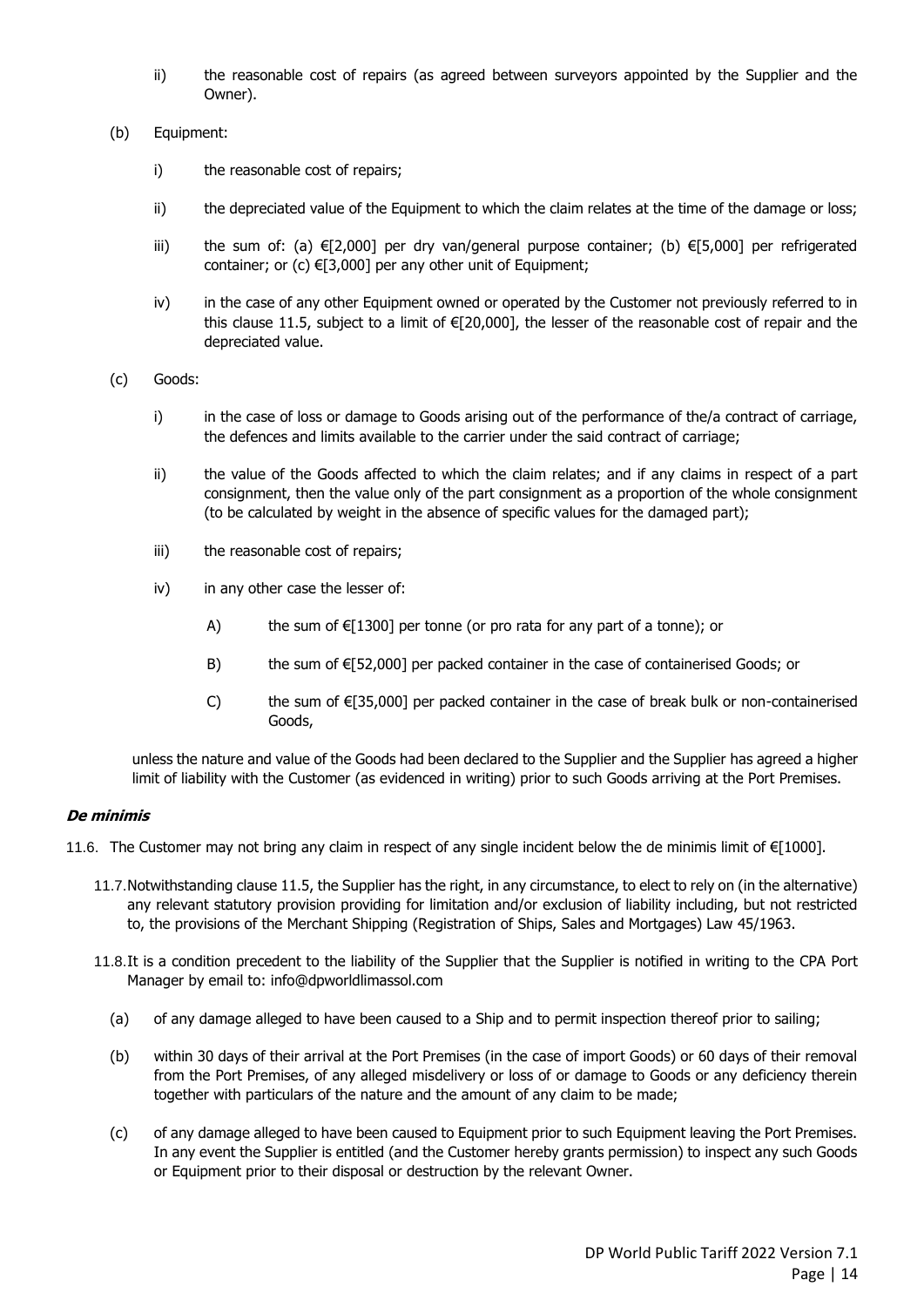- 11.9. Notwithstanding the provisions of clause [11.8](#page-18-0) and subject to clause [11.4,](#page-17-0) the Supplier will, in any event, be discharged of all liability whatsoever howsoever arising unless proceedings are brought within 12 months from the date of the event or occurrence alleged to have given rise to a cause of action against the Supplier.
- 11.10. These Terms and Conditions and in particular the limitations on liability are intended to inure for the benefit of both the Supplier and its employees, agents and contractors to which end the Supplier contracts on these Terms and Conditions on its own behalf and as agent for and trustee for the benefit of its employees, agents and contractors. The Customer agrees that the exclusions and limitations on the Supplier's liability benefits the Supplier's contractors, employees and agents and anyone else who may be vicariously liable for act or omissions of such a person.
- 11.11. The Supplier is entitled, in its absolute discretion, **to reduce a claim for betterment**.
- 11.12. The Customer is under a duty to mitigate its losses, including for example, to obtain salvage.

#### <span id="page-19-0"></span>**12. Customer Indemnity**

- 12.1. The Customer is liable for and will indemnify and hold harmless the Supplier against any and all fines, claims, including claims for personal injury and/or death, actions, liabilities, losses, damages and expenses (including legal expenses) incurred, whether or directly or indirectly, by the Supplier, its employees, servant, agents or subcontractors and howsoever caused, even if contributed to by the negligence of the Supplier, its employees, servant, agents or sub-contractors, which arise out of or in connection with:
	- (a) accidents, spills or delays caused by the Customers, the failure of the Customer or any Passenger to comply with any of these Terms and Conditions or the requirements of any Applicable Laws or the taking of any step which the Supplier considers to have been reasonably required to remedy the same or to comply with the requirements of any authority in any jurisdiction;
	- (b) any act wherever carried out, omission or instruction, misrepresentation, negligence, fraud, wilful misconduct or breach of statutory duty of the Customer, any Owner or any other person interested in the Goods, Luggage, Equipment or Ship;
	- (c) the nature, state, weight (including within the circumstances in clause [10.5\)](#page-15-3), fitness for purpose, packaging, character, labelling or presentation of the Customer's Goods or Equipment; or
	- (d) damages resulting from the Customer's use of the berths or any of the Port Premises.
- 12.2. Any sums payable hereunder are chargeable to and payable by the Customer in addition to and subject to the same provisions as the Charges.

#### <span id="page-19-1"></span>**13. Payment**

<span id="page-19-2"></span>13.1. Unless otherwise agreed in writing all charges must be paid:

DP World Limassol's payment terms are the following:

- 1. DP World Limassol Ltd will issue all invoices to shipping agents. No invoices will be issued to customs' clearing agents.
- 2. All invoices issued should be settled on the date of issue. However, in cases where Customers disagree with invoices issued, we will offer 7 days credit period until all issues are communicated and resolved.
- 3. Payments will be accepted through the following methods:
	- a. Direct deposits to DP World Limassol Ltd's bank account; and
	- b. JCC payment device will be available at our customer payment area within the Cyprus Port Authorities building at Limassol Port.
- 4. It should be noted that DP World Limassol Ltd does not accept cash or cheques.
- 5. Invoices not settled by the due date will be subject to interest on the overdue amount at a rate of 4.5% per annum.
- 6. Invoices sent electronically are considered to be accepted by Customers.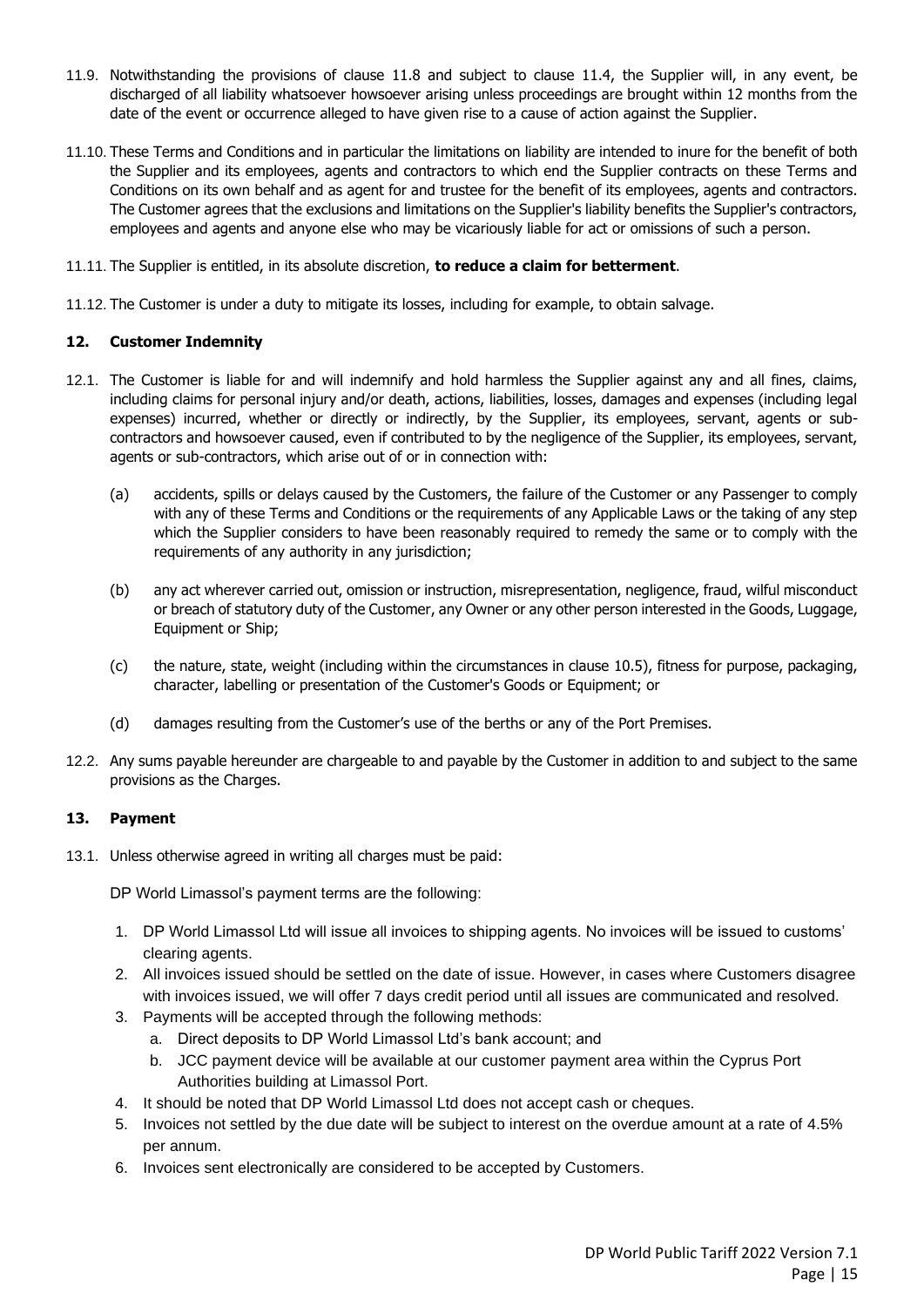- 13.2. The Customer must pay or must procure that any other person liable for the Supplier's Charges (including, where applicable, agents) pays to the Supplier by bank transfer to an account specified by the Supplier, or as otherwise agreed in writing, all sums immediately when due without deduction, withholding, abatement, set-off, or any counterclaim for any reason whatsoever, whether arising in contract, tort (including negligence), breach of statutory duty or otherwise, save as may be required by law, or due to overpayment by the Customer or an undisputed credit owed by the Supplier to the Customer.
- 13.3. Notwithstanding any agreement by the Supplier to collect charges from any person other than the Customer, the Customer remains liable to the Supplier for payment of all charges when due.
- 13.4. All payments hereunder must be in Euros.
- 13.5. Interest is payable upon all sums payable by the Customer which remain unpaid after the due date at a rate of 4.5 percent.
- 13.6. In the event that any payment is not made within the periods set out in clause [13.1,](#page-19-2) or such other period as has been agreed in writing, then the Supplier is entitled to immediately recover from the Customer or other person liable for the Supplier's Charges all sums then due to or levied by the Supplier (including any accrued interest and other Charges properly levied in accordance with these Terms and Conditions) and all losses arising to the Supplier as a result of such non-payment. In addition the Supplier reserves the right to suspend or withdraw Services.
- <span id="page-20-1"></span>13.7. All sums payable under these Terms and Conditions are exclusive of value added tax and any other duty or tax, which is (if and to the extent applicable) payable by the Customer at the rate and in the manner from time to time prescribed by law.
- 13.8. If the Customer ceases to trade (either in whole, or as to any part or division involved in the performance of these Terms and Conditions), or becomes insolvent, has a receiver, administrative receiver, administrator or manager appointed over the whole or any part of its assets or business, makes any composition or arrangement with its creditors, takes or suffers any similar action in consequence of debt or an order or resolution is made for its dissolution or liquidation (other than for the purpose of solvent amalgamation or reconstruction) or, where the Customer is an individual, the Customer becomes bankrupt or makes any composition or arrangement with its creditors, or anything analogous happens in any jurisdiction, then:
	- (a) the Supplier is entitled to immediately recover from the Customer or any other person liable for the Supplier's Charges (notwithstanding that the periods stated above or any period of credit extended to the Customer may not have expired) all sums then due to the Supplier (including any accrued interest and other Charges properly levied in accordance with these Terms and Conditions) and all losses arising to the Supplier as a result of such circumstances arising; and
	- (b) the Supplier may, without prejudice to any other remedy or right available to it, delay, withhold or refuse to provide any Services.
- 13.9. Notwithstanding clause [13.7,](#page-20-1) if the Supplier reasonably considers that Charges levied or to be levied will not be paid within the periods stated in claus[e 13.1,](#page-19-2) the Supplier is entitled forthwith upon giving the Customer notice in writing, to withdraw any period of credit extended to the Customer or other person liable for the Supplier's Charges and to require payment of all such charges forthwith upon receipt of the said notice or subsequent invoice.
- 13.10. Any bona fide query to be raised by the Customer on any invoice issued by the Supplier must be made in writing within 14 days of the date of the invoice or the Customer will be deemed to have accepted the invoice. Disputed portions of invoices may be withheld until the dispute is resolved but undisputed amounts must be paid on the due date.

#### **14. Implementation and Transition Arrangements**

- <span id="page-20-0"></span>1. The tariff mechanism (including the Ceiling Tariffs in respect of Regulated Tariffs) shall be effective from the Takeover Date, subject to the transitional rebate programme, designed to facilitate a reasonable transition into the new Tariffs, for relevant users, as set out in paragraphs 2 to 5 below.
- 2. The transitional rebate programme will be effective from the Takeover Date for the period ending three (3) years from the effective date of the new tariff mechanism. The programme will offer support to any cargo owner who has had cargo transit through the Port and has paid (directly or indirectly) for services provided by the CPA, the Licensed Porters and/or Stevedores associated with such cargo within the twelve (12) month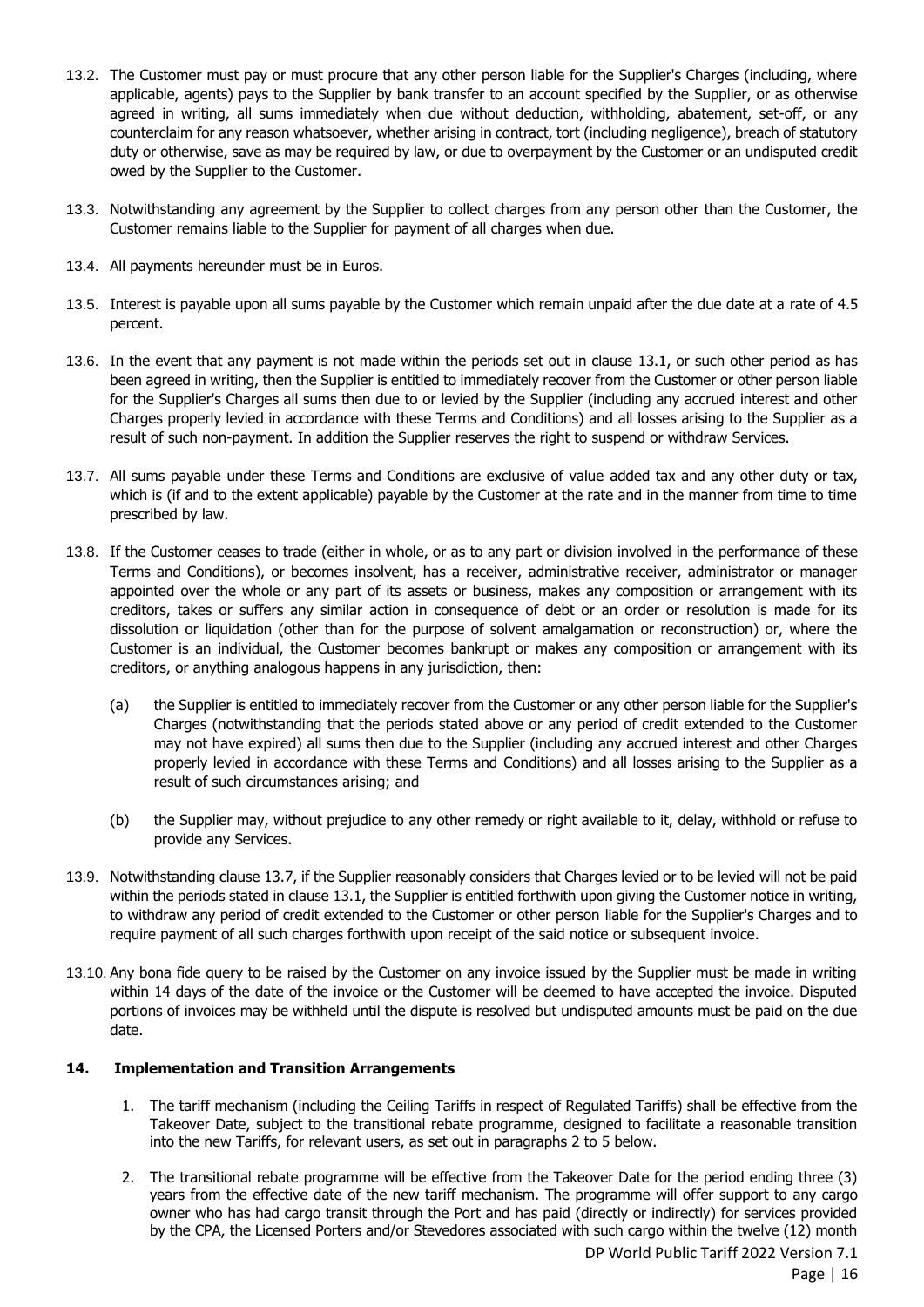period prior to the Takeover Date. The transitional rebate programme shall not apply to the tariffs in respect of Marine Services.

- 3. To qualify for the transitional rebate, the cargo owner will need to demonstrate that their total costs related to unloading from a ship and to the point of delivery of the cargo outside the Port boundary (or vice versa) has risen on a per unit (TEU or tonne) basis by more than 10% as a direct result of the change in tariffs. Further, that the change on a per unit basis represents more than 1% of the value of the cargo owned as declared to Customs or insurers. For the purposes of this paragraph 3, "total costs" shall mean all costs that can be reasonably attributed to the services provided by the CPA, Licensed Porters and Stevedores including ancillaries, overtime, management charges and profits.
- 4. The MTO shall manage the application process for a rebate in relation to the tariffs applicable to the Port Activities and shall do so in a simple and transparent manner. The application process will also be subject to independent review in respect of disputes.
- 5. Where any cargo owner is due a rebate it will be calculated as follows:
- 5.1 For increases in total cost between 10 and 40%:
	- 5.1.1 37.5% of the increase as a rebate in year 1;
	- 5.1.2 25% of the increase as a rebate in year 2;
	- 5.1.3 12.5% of the increase as a rebate in year 3.
- 5.2 For increases in total cost over 40%:
	- 5.2.1 75% of the increase as a rebate in year 1;
	- 5.2.2 50% of the increase as a rebate in year 2;
	- 5.2.3 25% of the increase as a rebate in year 3.

#### <span id="page-21-0"></span>**15. Data Protection and Number Plate Recognition**

- 15.1. For the purposes of security, safety and crime prevention, CCTV cameras and ANPR (automatic number plate recognition) cameras are used throughout the Port Premises and the information and images they produce are monitored and recorded.
- 15.2. By entering into the Port Premises, all persons consent to the recording, storage and use of images and data relating to them and their vehicles for the purpose of security, safety and crime prevention. Data and images may also be passed to the police, Customs & Excise and similar third parties in connection with such purposes. Data and images will not be sold to any third parties.
- 15.3. The Customer undertakes to notify all Passengers of the terms set out in this Clause [15.](#page-21-0)

#### <span id="page-21-1"></span>**16. Governing Law, Complaints and Jurisdiction**

- 16.1. The construction, validity and performance of these Terms and Conditions and any dispute or claim arising out of or in connection with these Terms and Conditions, their subject matter or formation (including non-contractual disputes or claims) is to be governed by and construed in accordance with the laws of Cyprus.
	- 16.2.The Supplier maintains effective and transparent procedures for the reasonable and prompt handling of complaints or grievances received from all Customers, keeps a record of each complaint or grievance and the measures taken for the respective resolution, as applicable. Such procedures and records are under the responsibility of the [Complaints Handling Officer].
		- (a) The Customers may send their Complaint with email directly to the Complaints Handling Officer at info@dpworldlimassol.com or by calling at number: +357 25 858700
		- (b) Complaints handing is made without undue delay, taking into account the seriousness of the complaint and the extent of economic impact arising from the content of the complaint, both for the Customer and the Supplier.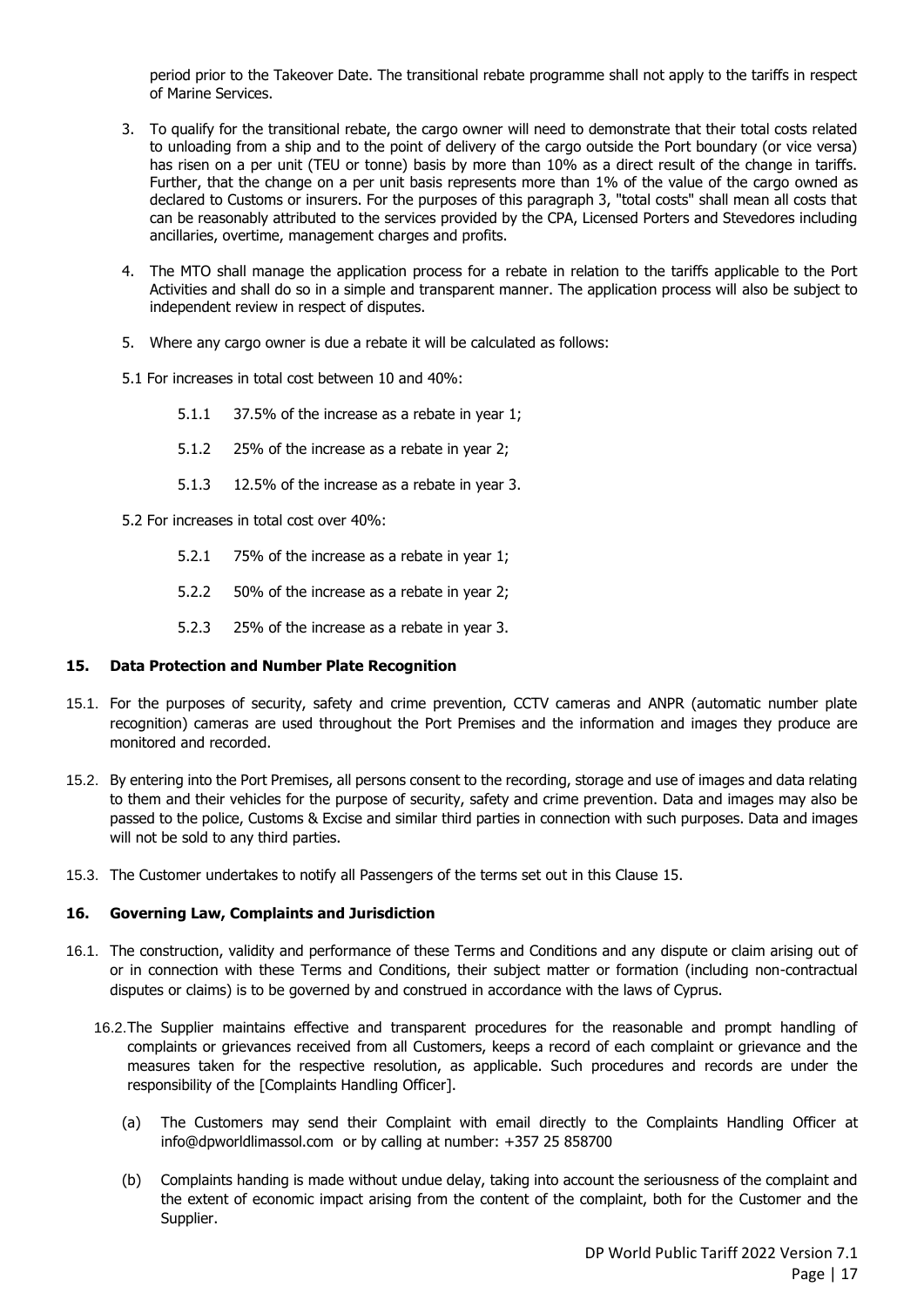- (c) The Complaints Handling Officer may contact the Customer directly in order to obtain further clarifications and information, if needed. The Supplier shall consider the complaint as closed and cease the relevant investigation in case the Customer fails to respond to the Complaints Handling Officer within the period of one (1) month from the date of the submission of the complaint.
- (d) The Supplier examines all complaints received from Customers and informs them of the outcome within 15 days from the date of submission of the complaint or of the additional requested information, as the case may be. The Supplier shall ensure that all complaints are treated promptly and with fairness.
- (e) In the event that the complaint requires further investigation and cannot be resolved within the period of 15 days, the Supplier will issue a holding response and inform the Customer. When a holding response is sent, it will indicate the causes of the delay and when the Supplier's investigation is likely to be completed. In any event, the Supplier shall provide the Supplier with the outcome of the investigation no later than one (1) month from the issuing of the holding response, depending on the complexity of the case and the Customer's cooperation.
- (f) The Supplier keeps within its records all the complaints where all the information and documents relating to the submitted complaints are included, as well as the final outcome of these for a period of at least 6 six) years from the date of complaint.
- 16.3. This complaints procedure shall not affect the rights or powers of any applicable regulatory body.
- 16.4. The Cyprus courts shall have jurisdiction to adjudicate any unresolved claims or disputes arising out of or related to these Terms and Conditions (including non-contractual disputes or claims) , however the Supplier will have the right, as claimant, to initiate proceedings against the Customer either (a) in the jurisdiction of the courts of the country of the principal domicile of the Customer or (b) in the jurisdiction of the courts of the country in which any ship or other asset (including a bank account) of the Customer is, or may, at the instigation of the Supplier be detained or frozen.

#### <span id="page-22-0"></span>**17. General**

- 17.1. The failure of the Supplier to enforce or to exercise at any time or for any period of time any term of or any right pursuant to these Terms and Conditions does not constitute, and is not to be construed as, a waiver of such term or right and in no way affects the Supplier's right later to enforce or to exercise it.
- 17.2. If any provision of these Terms and Conditions is found to be illegal, invalid or unenforceable by any court of competent jurisdiction, such term will, insofar as it is severable from the remaining terms, be deemed omitted from these Terms and Conditions and will in no way affect the legality, validity or enforceability of the remaining terms.
- 17.3. Any Charges agreed with the Supplier are commercially confidential and the Customer may not disclose Charges to any third party without the prior written consent of the Supplier, except where disclosure is required by a court or other authority of competent jurisdiction provided that, to the extent it is legally permitted to do so, the Customer gives the Supplier as much notice of such disclosure as possible and, where notice of disclosure if not prohibited and is given in accordance with this clause, it takes into account the reasonable requests of the Supplier in relation to the content of such disclosure.
- 17.4. The Supplier may update or amend any of these Terms and Conditions from time to time. The Supplier and Customer is bound in respect of any particular visit, delivery or entry to the Port Premises or provision of a Service by the Terms and Conditions published and in force at the time and date on which that visit, delivery, entry or provision of Service is made.

#### <span id="page-22-1"></span>**18. Bribery and Corruption**

<span id="page-22-2"></span>The Customer represents and warrants that it and its agents, directors, employees, officers and sub-contractors will comply with all Applicable Laws relating to antibribery and anti-corruption including but not limited to the Prevention of Corruption Law, Cap 161 (**Relevant Regulations**) and will not engage in any activity, practice or conduct which would constitute an offence under the Relevant Regulations.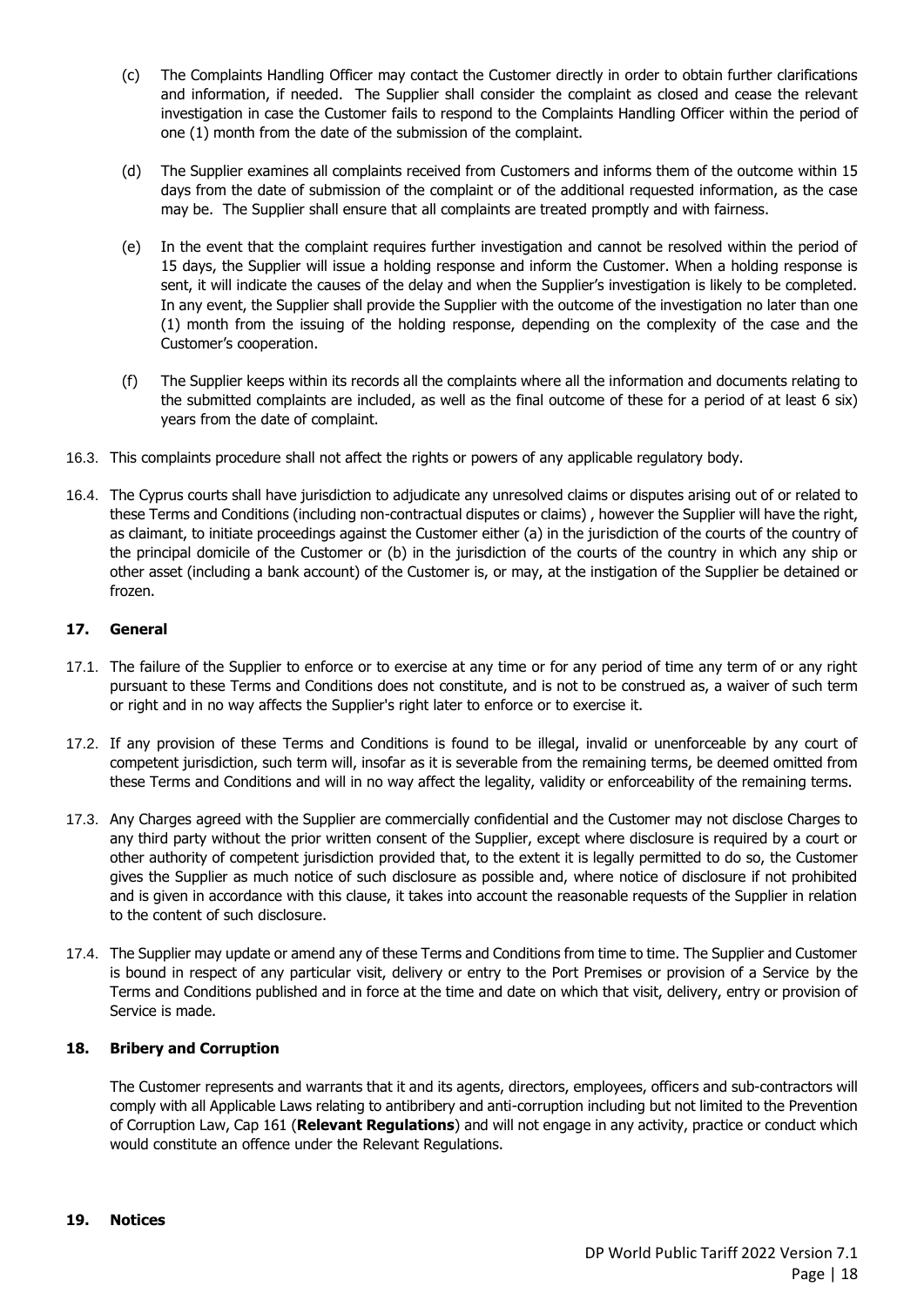- 19.1. Subject to any express provisions set out above, where any notice is required to be given or may be given under these Terms and Conditions, such notice must be given:
	- (a) in respect of the Supplier, in writing to:

#### CPA Port Manager

(b) in respect of the Customer to the registered office of the Customer or the branch or agency office of the Customer through which the Customer has dealt with the Supplier in respect of the provision of the Services.

#### **DP WORLD LIMASSOL LIMITED**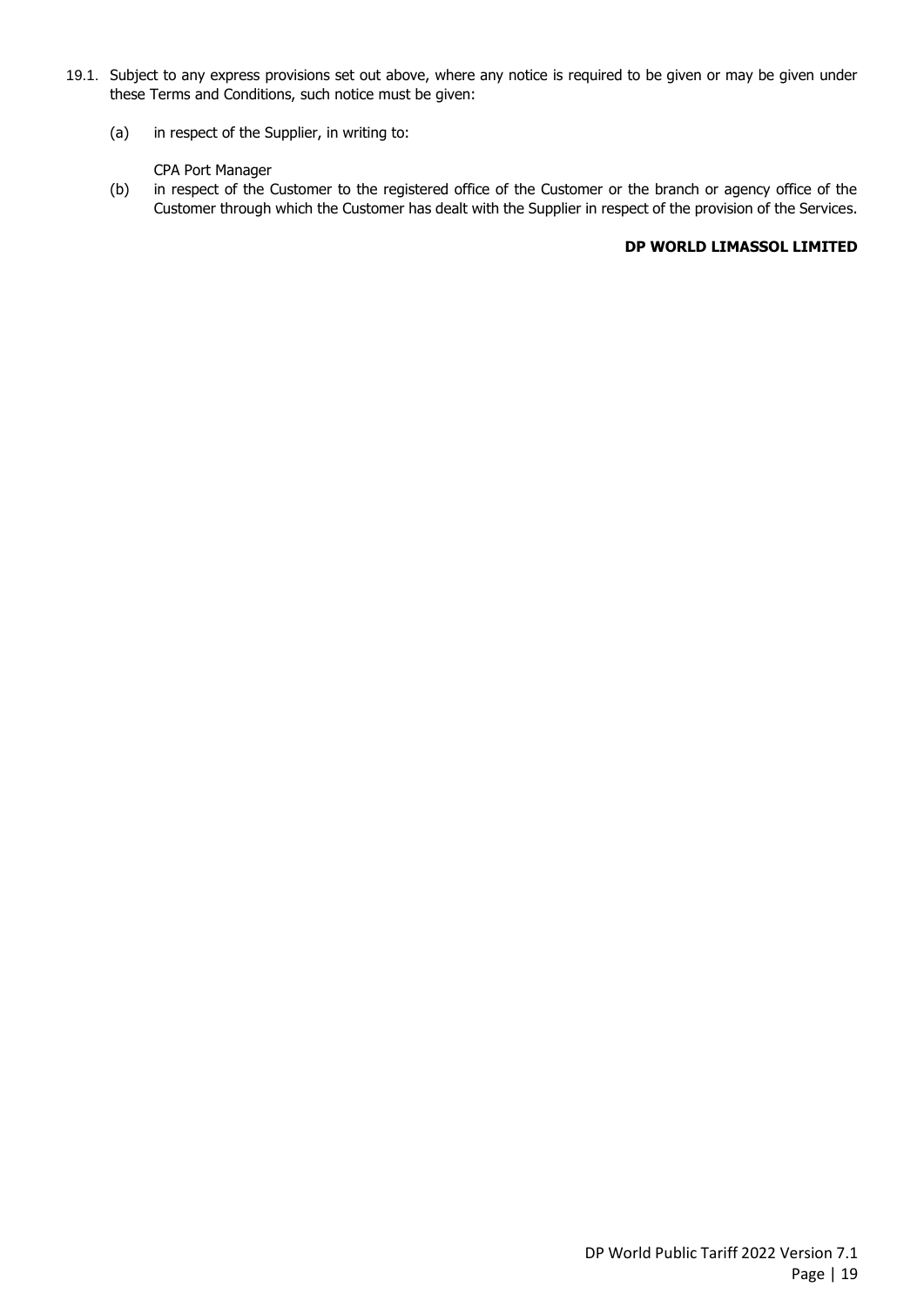# **PART 2**

# <span id="page-24-0"></span>**DP WORLD LIMASSOL LIMITED**

# **TARIFF BOOK 2022**

# **FOR THE DP WORLD LIMASSOL MULTIPURPOSE TERMINAL AT THE PORT OF LIMASSOL CYPRUS**

**March 2022**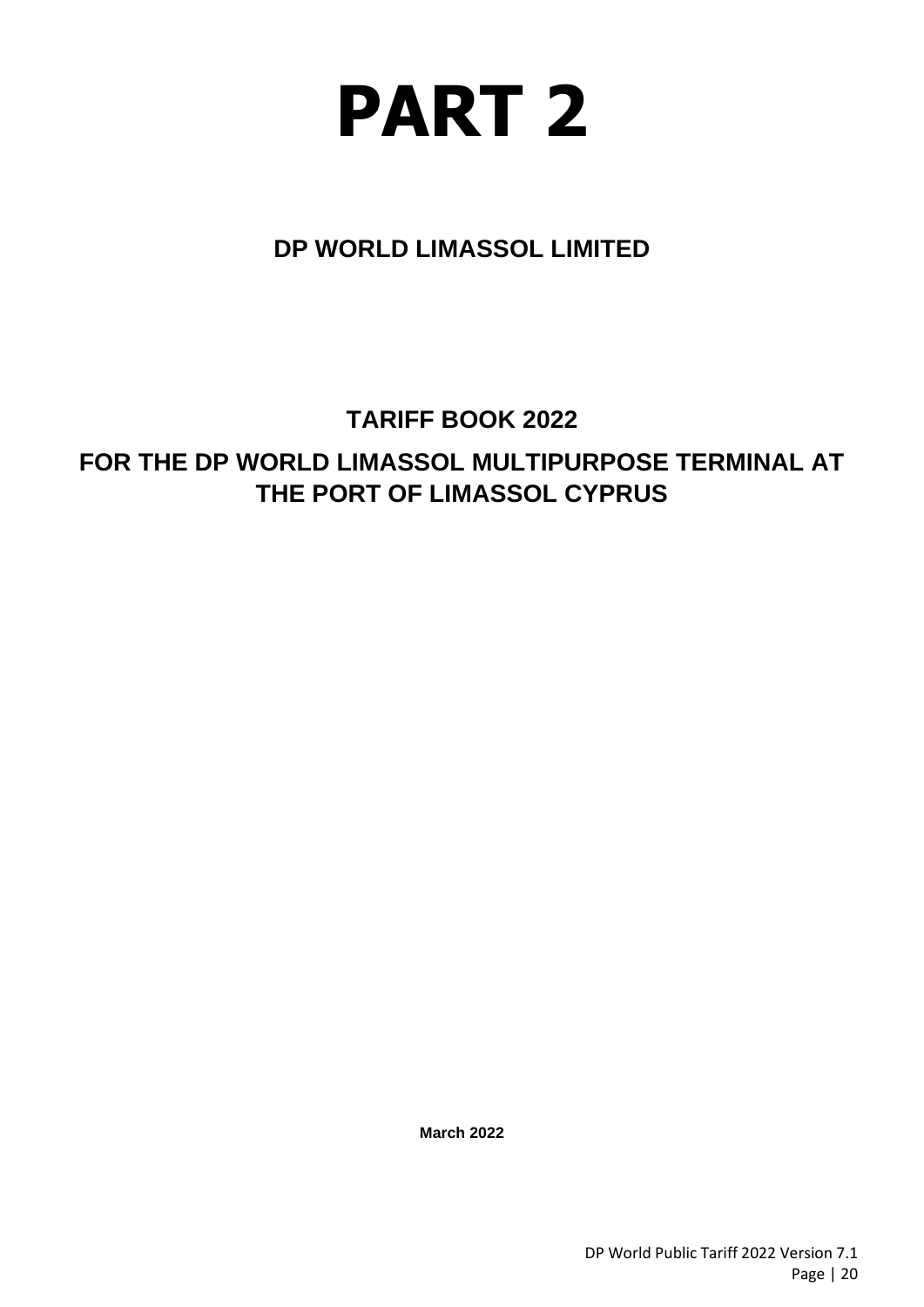#### <span id="page-25-0"></span>**1. Break-Bulk**

#### **1.1 Break Bulk Loading / Discharge**

| <b>Item</b> | <b>Description</b>                                                                                                                   | Rate $\epsilon$ |
|-------------|--------------------------------------------------------------------------------------------------------------------------------------|-----------------|
|             |                                                                                                                                      |                 |
| 1.1.1       | General cargo Direct Delivery (per tonne and pro rata for part thereof)                                                              |                 |
|             | Stevedore Charges                                                                                                                    |                 |
| 1.1.2       | a. General Cargo (per tonne and pro rata for part thereof)                                                                           | € 12.58         |
| 1.1.3       | Palletised/Unitised/Mega-bags (per tonne and pro rata for part thereof)<br>b.                                                        | € 11.37         |
|             | NOTE: rate is for pre-slung palletize/unitize cargo only. Cargo received which is<br>not pre-slung will be subject to delay charges. |                 |
| 1.1.4       | Steel plates, bars and sections (per tonne and pro rata for part thereof)<br>c.                                                      | € 9.87          |
| 1.1.5       | Use or change of lifting gear / slings/ arrangements $-$ Lumpsum each time                                                           |                 |
|             | performed                                                                                                                            | € 745.00        |
|             | Dangerous Goods of total charges                                                                                                     | $+50%$          |
| 1.1.6       | Use of Spreader                                                                                                                      | $Cost + 15%$    |
| 1.1.7       | Special cargo / Project cargo / Oversize / Overweight / Special Handling<br>* Over 25mt / 12meters length/breadth/ Critical Lift     |                 |

**\*** Charges cover exports delivered directly to Vessel's hook and or imports of which delivery is taken directly from Vessel's hook onto road transport or other mode arranged by shipper/receiver/agent and which are received onto such transport as fast as the Vessel/Port Operator can deliver. If for any reason whatsoever goods for direct delivery are landed to the quay and/or removed to the transit sheds or warehouses or stacked in the open yard, secondary Handling Charges will be applied.

#### **Break Bulk Transit**

Note 1: For Break Bulk Transit enquiries please send your enquiry to commercial department. More information is provided at the end of the document.

#### **1.2 Liquid Bulk Loading / Discharge**

| Item  | <b>Description</b>                                            | Rate per Tonne and pro<br>rata for part thereof $(\epsilon)$ |
|-------|---------------------------------------------------------------|--------------------------------------------------------------|
| 1.2.1 | Non-Dangerous Goods                                           | € 2.98                                                       |
| 1.2.2 | Dangerous Goods                                               | € 5.99                                                       |
|       | Stevedore Charges                                             |                                                              |
| 1.2.3 | General Cargo (per tonne and pro rata for part thereof)<br>a. | € 12.58                                                      |

#### **Liquid Bulk Transit / Storages / Warehouse / Yard Rental Rates**

Note 1: For Liquid Bulk Transit enquiries please send your enquiry to commercial department. More information is provided at the end of the document.

Note 2: For Liquid Bulk Storages Loading / Discharging Charges enquiries please send your enquiry to commercial department. More information is provided at the end of the document.

Note 3: For Liquid Bulk Storages Transit Charges enquiries please send your enquiry to commercial department. More information is provided at the end of the document.

Note 4: For Liquid Bulk Warehouse / Yard Rental enquiries please send your enquiry to commercial department. More information is provided at the end of the document.

#### **1.3 Break Bulk Secondary Lifting Charges**

| <b>Item</b> | <b>Description</b>                                                                            | Any discrete lift and<br>position per ton( $\epsilon$ ) |  |
|-------------|-----------------------------------------------------------------------------------------------|---------------------------------------------------------|--|
|             | Standard cargo (relates to secondary lifts for general cargo categories)                      |                                                         |  |
| 1.3.1       | Steel bars, coils, pallets, mega- bags, unitized including internal<br>transportation per ton | € 8.63                                                  |  |
| 1.3.2       | Other items/non-standard cargo types                                                          | <b>POA</b>                                              |  |
| 1.3.3       | Dangerous Cargo                                                                               | $+50%$                                                  |  |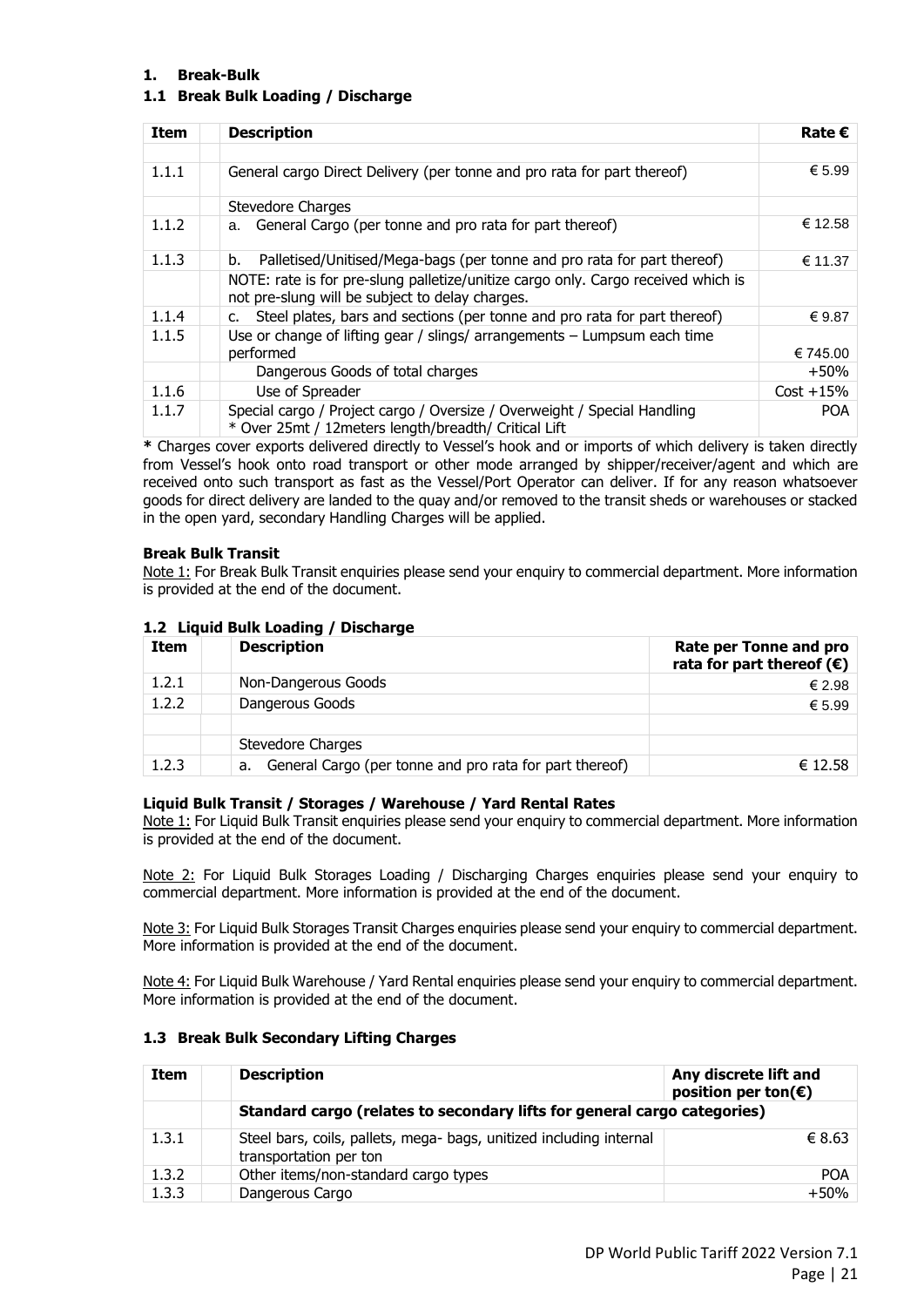#### **1.4 Break Bulk Storage Charges**

| <b>Item</b> | <b>Description</b><br>For each parcel / Unit                                                                                  | Per Tonne and<br>rounded up $(\epsilon)$<br>per day Min | <b>Dangerous</b><br>Goods<br><b>Surcharge</b> |
|-------------|-------------------------------------------------------------------------------------------------------------------------------|---------------------------------------------------------|-----------------------------------------------|
|             | All Cargo in Covered Storage (Open Storage 75% of the covered rates)                                                          | Charge 1 ton                                            |                                               |
|             | First 3 calendar days free for Import Domestic cargo except Dangerous Goods. Does not<br>apply to Direct Delivery Cargo.      |                                                         |                                               |
| 1.4.1       | $4th$ day – $7th$ day per day indivisible                                                                                     | € 3.81 per ton                                          | $+50%$                                        |
| 1.4.2       | $8th - 14th$ day per day indivisible                                                                                          | € 4.38 per ton                                          | $+50%$                                        |
| 1.4.3       | Day 15 and after per day indivisible                                                                                          | € 8.78 per ton                                          | $+50%$                                        |
|             |                                                                                                                               |                                                         |                                               |
|             | Hauliers Trailers for cargo declared as Direct<br>Delivery as per item 1.1                                                    |                                                         |                                               |
| 1.4.4       | MT haulier trailers (6hrs prior vessel arrival free)                                                                          | €15/per trailer per<br>day indivisible                  | $+50%$                                        |
| 1.4.5       | Loaded haulier trailers (trailers loaded on the same<br>day leaving the port before 18:00 same day charges<br>will not apply) | €25/per trailer per<br>day indivisible                  | $+50%$                                        |

#### **Break Bulk Storages Transit / Warehouse / Yard Rental**

Note 1: For Break Bulk Storages Transit enquiries please send your enquiry to commercial department. More information is provided at the end of the document.

Note 2: For Break Bulk Warehouse / Yard Rental enquiries please send your enquiry to commercial department. More information is provided at the end of the document.

#### **1.5 Break Bulk Vessel to Vessel Operations**

| Item  | <b>Description</b>       | <b>Royalties per Unit/Per Tonne</b><br>and Description pro rata for<br>part thereof $(\epsilon)$ |
|-------|--------------------------|--------------------------------------------------------------------------------------------------|
| 1.5.1 | Vessel to Vessel Loading | € 6.68                                                                                           |

#### **1.6 Cargo Picking/Sorting**

| <b>Item</b> | <b>Description</b>      | Rate $\boldsymbol{\epsilon}$ |
|-------------|-------------------------|------------------------------|
| 1.6.1       | Load Separation per ton | € 4.50                       |
|             |                         |                              |

CARGO PICKING/SORTING: The Cargo shall be discharged on 'as is where is' basis. In case cargo picking/sorting is required onboard the Vessel, additional charges will be applicable. Said charges will be applied to complete tonnage of mark involved (as per Manifest/Bill of Lading) and not to the amount of tonnage sorted. PICKING/SORTING TO BILL OF LADING- SUBMARKS, NUMBERS OR SIZES Goods are required to be landed to Bill of Lading. Where Bills of Lading are landed in mixed condition and require to be picked/sorted in order to meet delivery requirements, a charge will be applied against that portion of the goods requiring sorting.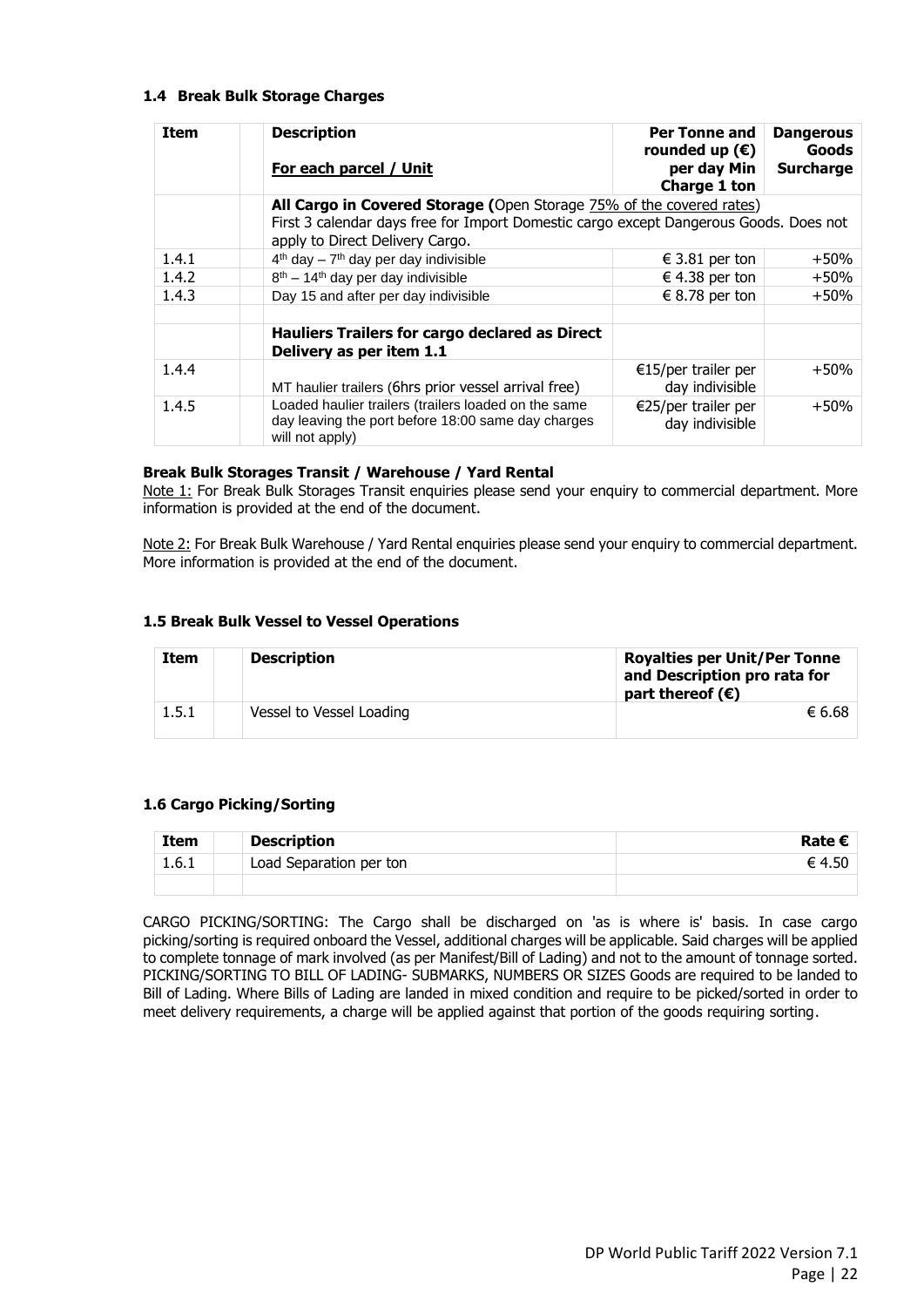# <span id="page-27-0"></span>**2. Dry Bulk**

# **2.1 Dry Bulk Non-Unitised**

| Item  | <b>Description</b>                                                                                                                                                                 | Rate $(\epsilon)$ |
|-------|------------------------------------------------------------------------------------------------------------------------------------------------------------------------------------|-------------------|
|       |                                                                                                                                                                                    |                   |
| 2.1.1 | Dry bulk (per tonne and pro rata for part thereof) $-$ (non-unitised)                                                                                                              | € 1.92            |
| 2.1.2 | Vessel loaded via Trucks Dry-Bulk - Admin/HSSE/Gate handling of trucks – per<br>truck. (Each truck must be accommodated with a weight certificate from a<br>certified weighbridge) | € 99.12           |

| <b>Item</b> | <b>Description</b>                                                                     | Rate per tonne and pro<br>rata for part thereof $(\epsilon)$ |
|-------------|----------------------------------------------------------------------------------------|--------------------------------------------------------------|
|             | Stevedoring                                                                            |                                                              |
| 2.1.3       | < 5,000 tonnes handled per shift (being any eight-hour fixed<br>period during the day) | € 5.26                                                       |
| 2.1.4       | > 5,000 tonnes handled per shift (being any eight-hour fixed<br>period during the day) | € 4.48                                                       |
| 2.1.5       | Trimming- Flattening                                                                   | € 15.91                                                      |
| 2.1.6       | Trimming - Cleaning/Sweeping                                                           | POA- Per Hour                                                |

# **2.2 Dry Bulk Non-Unitised Handling Cargo**

| <b>Item</b> | <b>Description</b>                                                                                                                    | Rate per tonne $(\epsilon)$ |
|-------------|---------------------------------------------------------------------------------------------------------------------------------------|-----------------------------|
|             | Standard cargo (relates to secondary lifts for general cargo categories)                                                              |                             |
|             | <b>Deliveries Charges</b>                                                                                                             |                             |
| 2.2.1       | Per Tonne                                                                                                                             | €9.25                       |
|             | <b>Storage Charges</b> (per tonne and description pro rate for part<br>thereof $\epsilon$ per day)                                    |                             |
|             | All Cargo in Open Storage (Covered Storage rates $+25\%$ )<br>First 3 calendar days free for Domestic Cargo Except Dangerous<br>Goods |                             |
| 2.2.2       | $4th$ -7 <sup>th</sup> Day per day indivisible                                                                                        | € 3.50                      |
| 2.2.3       | 8 <sup>th</sup> Day and each day after per day indivisible                                                                            | $\epsilon$ 5.50             |

Note 1: For Dangerous Goods a surcharge +50% will apply.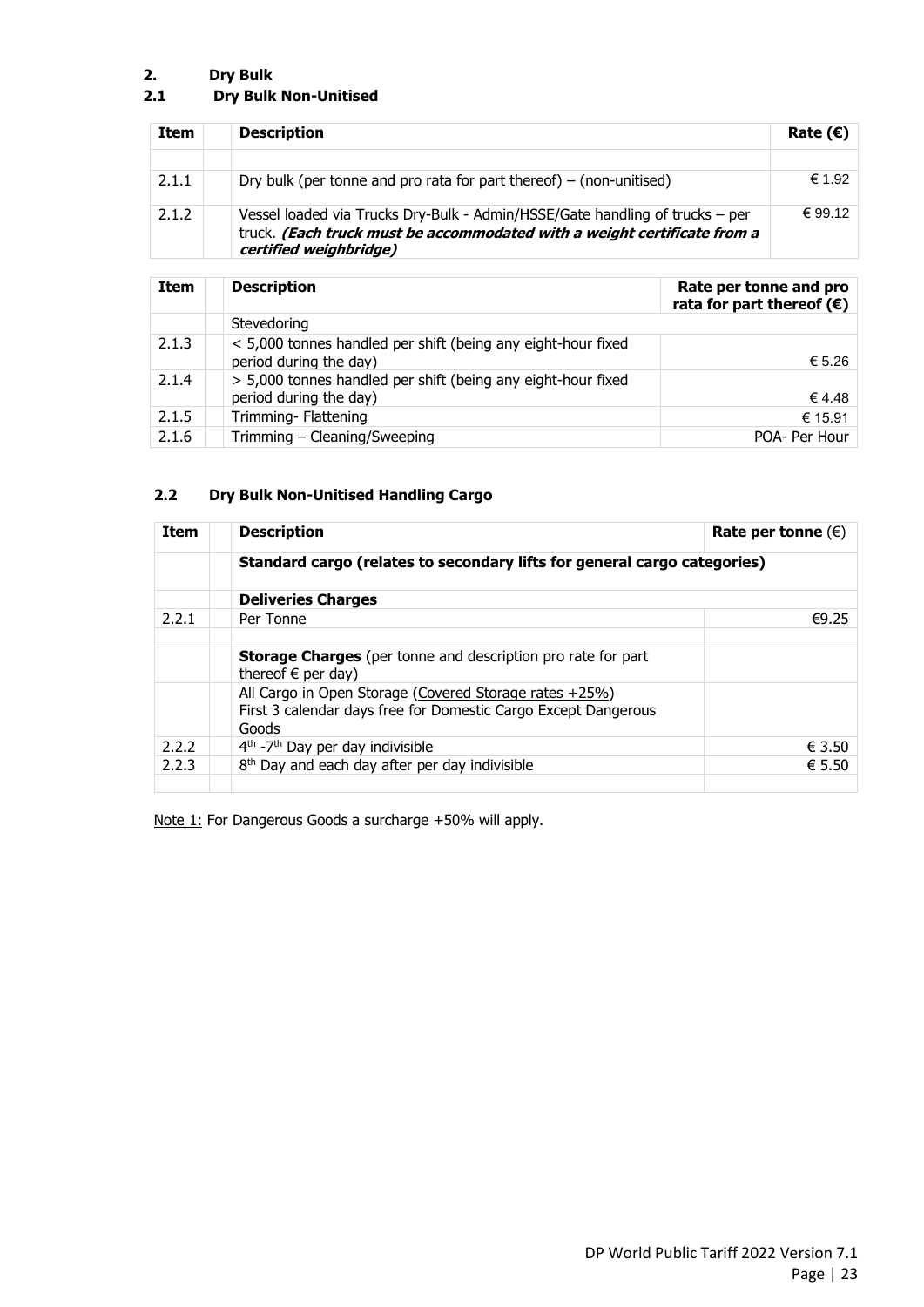#### <span id="page-28-0"></span>**3. Container Handling Tariff**

#### **3.1 Container Ship Operations**

| <b>Item</b> | <b>Description</b>                                                                                                                                                        | 20ft     | 40ft      |
|-------------|---------------------------------------------------------------------------------------------------------------------------------------------------------------------------|----------|-----------|
|             | <b>Full Container Load (FCL) Charges</b>                                                                                                                                  |          |           |
|             |                                                                                                                                                                           |          |           |
| 3.1.1       | Discharge FCL container from vessel, move container from wharf to<br>container yard (CY) and Subsequently load onto haulier's chassis.                                    | € 221.62 | € 332.44  |
| 3.1.2       | Lift FCL container from haulier's chassis to CY and subsequently move<br>container to wharf and load onto vessel.                                                         | € 221.62 | € 332.444 |
|             | <b>Less Container Load (LCL) Charges</b>                                                                                                                                  |          |           |
| 3.1.3       | Discharge LCL container from vessel, move container from wharf to CY<br>and subsequently move container to depot for unpacking and return the<br>empty container to CY.   | € 332.44 | €498.65   |
| 3.1.4       | Move MT container from CY to CFS for LCL packing, return to CY and<br>subsequently move container to wharf and load onto vessel.                                          | € 332.44 | €498.65   |
|             | <b>Empty Container (MT) Charges</b>                                                                                                                                       |          |           |
| 3.1.5       | Discharge MT Container from vessel, move container from wharf to CY and<br>subsequently load onto haulier's chassis or move to CFS for packing.                           | € 110.81 | € 166.21  |
| 3.1.6       | Lift MT container from haulier's chassis to CY and subsequently move<br>container to wharf and load onto vessel or move from CFS into storage<br>and then onto<br>Vessel. | € 110.81 | € 166.21  |
| 3.1.7       | IMDG                                                                                                                                                                      | $+50%$   | $+50%$    |
| 3.1.8       | <b>Full container of Bentonite</b>                                                                                                                                        | € 169.81 | € 242.76  |

#### **Transhipment Containers**

Note 1: For Transhipment Containers enquiries please send your enquiry to commercial department. More information is provided at the end of the document.

#### **3.2 Container Restow via Quay and Restow On-board Charges**

| Item  | <b>RESTOWS Description</b>                         | <b>SHIFT ON BOARD</b> |             | <b>RESTOW VIA QUAY</b> |             |  |
|-------|----------------------------------------------------|-----------------------|-------------|------------------------|-------------|--|
|       |                                                    | <b>20FT</b>           | <b>40FT</b> | <b>20FT</b>            | <b>40FT</b> |  |
| 3.2.1 | Full                                               | € 77.57               | € 116.35    | € 155.02               | € 155.02    |  |
| 3.2.2 | Empty                                              | € 38.79               | € 58.17     | € 77.56                | € 77.56     |  |
| 3.2.3 | Hatch Cover Movements (full cycle per hatch cover) | € 77.57               | € 77.57     | € 77.57                | € 77.57     |  |
| 3.2.4 | Lifting of Bin Racks                               | € 81.76               |             | € 113.19               |             |  |
| 3.2.5 | OOG - handled by an over height spreader           | +35%                  |             | $+35%$                 |             |  |
| 3.2.6 | OOG - handled by non-standard gear                 | $+60%$                |             | $+60%$                 |             |  |
| 3.2.7 | IMDG                                               | $+25%$                | $+25%$      | $+25%$                 | $+25%$      |  |
| 3.2.8 | Unplanned Restow (not advised prior to arrival)    | € 77.57               | € 116.85    | € 155.02               | € 232.70    |  |

#### **3.3 Container Yard Operations**

| Item  | <b>YARD MOVES - Description</b>                                             | <b>CONTAINER</b> |             |
|-------|-----------------------------------------------------------------------------|------------------|-------------|
|       |                                                                             | <b>20FT</b>      | <b>40FT</b> |
|       | Yard Moves – any extra physical yard moves due to the following: (per move) |                  |             |
|       | a. Customer request for additional services (e.g. container repair)         |                  |             |
| 3.3.1 | Loading/offloading Full container + transportation inside the port          | € 82.44          | € 123.67    |
| 3.3.2 | Loading/offloading Empty container $+$ transportation inside the port       | €41.26           | € 61.83     |
| 3.3.3 | b. Missing information or change of information for containers              | € 26.74          | € 26.74     |

DP World Public Tariff 2022 Version 7.1 Page | 24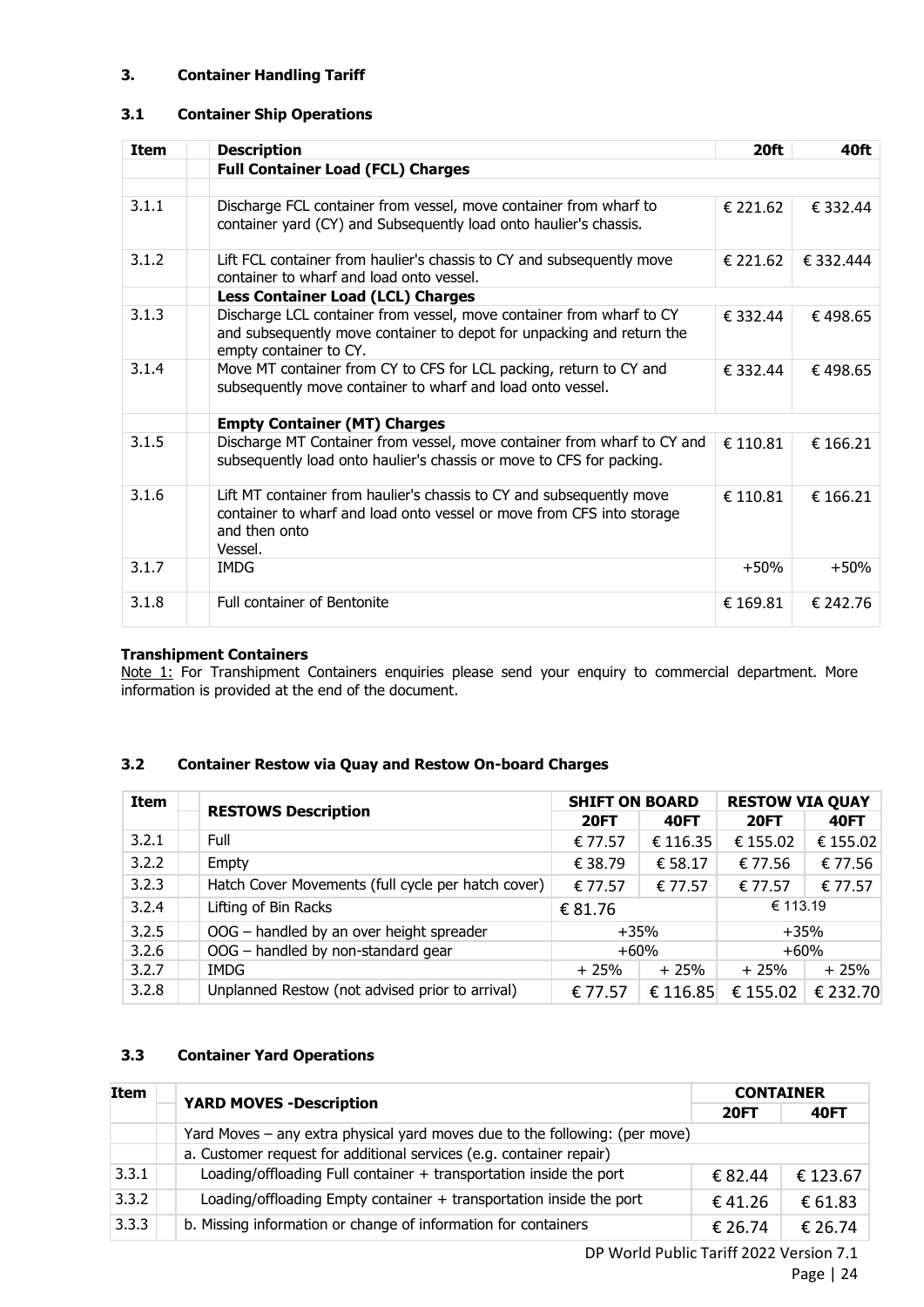| Item  | <b>YARD MOVES - Description</b>             | <b>CONTAINER</b> |             |  |
|-------|---------------------------------------------|------------------|-------------|--|
|       |                                             | <b>20FT</b>      | <b>40FT</b> |  |
| 3.3.4 | c. IMDG                                     | +50%             | $+50%$      |  |
| 3.3.5 | d. OOG – handled by an over height spreader | $+50%$           | $+50%$      |  |
| 3.3.6 | e. OOG - handled by non-standard gear       | $+60%$           | $+60%$      |  |

#### **NOTE: For Containers discharged/loaded to/from non-cellular container vessels, charges will be POA**

#### **3.4 Container Storage Charges**

Import and export FCL and MT containers shall be given 3 calendar days' free storage, in the CY, calculated from the date containers are stacked in yard to the date the containers are removed from the terminal.

A three-calendar day free storage period shall be given for all export containers calculated from the date containers are stacked in CY to the day containers are loaded onto vessel for export.

All transhipment containers shall be given three calendar days' free storage calculated from date of vessel arrival after three days, charges as per 4th day for import FCL.

Note any IMDG containers will not be subject to the first three days free, they are charged from day one at the Import or Export Full rate with the IMDG surcharge.

|        |                                                                                             | <b>CONTAINER</b> |                 |
|--------|---------------------------------------------------------------------------------------------|------------------|-----------------|
| Item   | <b>Description</b>                                                                          | <b>20 FT</b>     | 40 FT           |
|        | <b>IMPORT / EXPORT FCL charges in <math>\epsilon</math> per day</b>                         |                  |                 |
| 3.4.1  | First 3 Days (IMDG excluded)                                                                | Free             | Free            |
| 3.4.2  | Day 4                                                                                       | € 1.81           | € 2.72          |
| 3.4.3  | Day 5                                                                                       | € 3.59           | € 5.39          |
| 3.4.4  | Day 6                                                                                       | € 5.42           | $\epsilon$ 8.15 |
| 3.4.5  | Day 7                                                                                       | £7.23            | € 10.87         |
| 3.4.6  | Over 7 days per day                                                                         | € 14.52          | € 21.81         |
|        |                                                                                             |                  |                 |
|        | <b>IMPORT / EXPORT MT Container</b>                                                         |                  |                 |
| 3.4.7  | First 3 Days                                                                                | Free             | Free            |
| 3.4.8  | Day 4                                                                                       | € 0.73           | £1.18           |
| 3.4.9  | Day 5                                                                                       | € 1.80           | € 2.88          |
| 3.4.10 | Day 6                                                                                       | € 3.34           | € 5.35          |
| 3.4.11 | Day 7                                                                                       | € 4.94           | € 11.43         |
| 3.4.12 | Over 7 days per day                                                                         | € 6.02           | € 17.78         |
|        |                                                                                             |                  |                 |
|        | <b>STORAGES IMPORT / EXPORT FCL Dangerous Goods Containers</b>                              |                  |                 |
|        | Surcharge Import & Export FCL Dangerous Goods Containers -Storage fees from day one for IMO |                  |                 |
|        | classes 2, 3, 4, 5, 6, 8, 9 & subcategories.                                                |                  |                 |
| 3.4.13 | Daily 1 <sup>st</sup> Day                                                                   | € 17.11          | € 34.23         |
| 3.4.14 | Thereafter each day                                                                         | € 34.23          | € 68.43         |
|        | IMO classes 1 and 7 will only be direct delivery and will not be stored at<br>the terminal. |                  |                 |

#### **Transhipment FCL and MT Containers / Dangerous Good Containers**

Note 1: For Transhipment FCL and MT Containers enquiries please your enquiry to commercial department. More information is provided at the end of the document.

Note 2: TSHP FCL Containers Dangerous Good Containers a surcharge +50% will apply.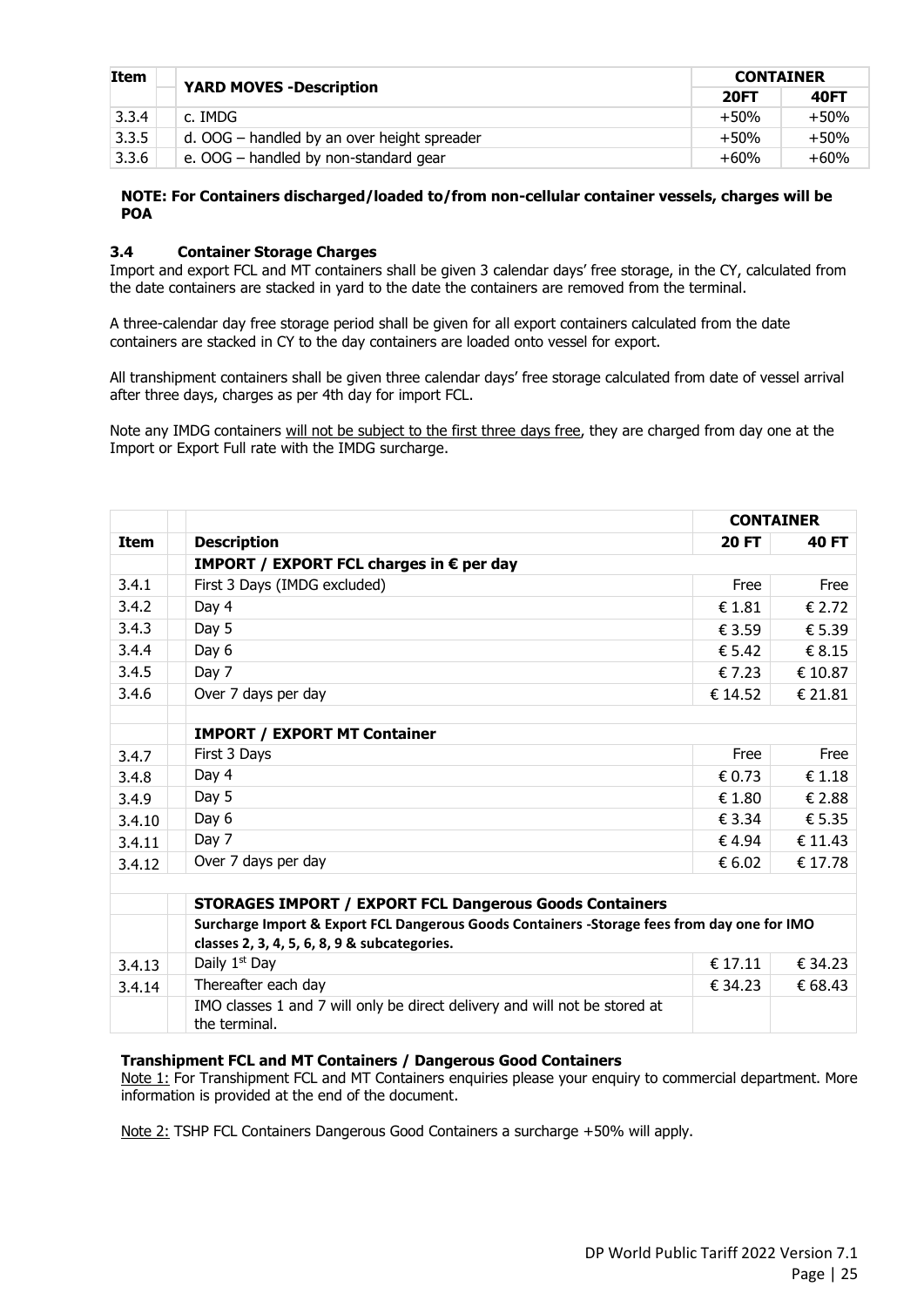### **3.5 Over-dimension (OD) Container Lifting Charges**

This charge shall be applicable to out-of-gauge containers either over height, over width, or over length lifted on or off the ship using the ship to shore crane. Consignees/forwarding agents are to arrange for their own chassis or low loaders to receive the containers at the wharf side.

|       |                    | Per Lift Rate $(\epsilon)$ |
|-------|--------------------|----------------------------|
| 3.5.1 | OOG Lifting charge | € 596.80                   |

#### **3.6 Container Other Charges**

|       |                                                                                                                                                                        | <b>20FT</b>                                          | <b>40FT</b>                                    |
|-------|------------------------------------------------------------------------------------------------------------------------------------------------------------------------|------------------------------------------------------|------------------------------------------------|
| 3.6.1 | (a) When an MT, Transhipment or FCL container is<br>received from haulier's chassis and is not shipped but subsequently<br>delivered back to haulier's chassis         | € 38.20                                              | €48.38                                         |
| 3.6.2 | (b) Movement after an import LCL container is unpacked at CFS and<br>the MT container is subsequently delivered to haulier's chassis                                   | € 40.12                                              | € 50.80                                        |
| 3.6.3 | (c) Late advice on status of container, change of status, late advice<br>for Health, Agriculture, Veterinary or Fisheries Department after<br>vessel's arrival         | € 53.48                                              | € 53.48                                        |
| 3.6.4 | (d) Movement of container from CY to examination area and back to<br>CY after Customs, Health, Agriculture, Veterinary or Fisheries<br><b>Department's examination</b> | € 60.17                                              | € 80.22                                        |
| 3.6.5 | (e) When an MT, Transhipment or FCL container is received from<br>haulier's chassis is shut-out and subsequently shipped via another<br>vessel                         | € 40.12/per<br>move<br>+vessel<br>handling<br>tariff | € 60.17/per<br>move +vessel<br>handling tariff |
| 3.6.6 | (f) Empty containers handling                                                                                                                                          | € 53.48                                              | € 73.54                                        |
| 3.6.7 | $(q)$ Any additional <b>container</b> movement not stated above shall be<br>levied an extra movement charge                                                            | € 60.17                                              | € 80.22                                        |

|        | <b>Refrigerated containers</b>                      |                                             |                               |
|--------|-----------------------------------------------------|---------------------------------------------|-------------------------------|
|        |                                                     | € Per reefer 07:00€ Per Reefer<br>23:00 hrs | 23:00-07:00 hrs               |
| 3.6.8  | Plug (per Container)                                | € 18.72                                     | € 24.72                       |
| 3.6.9  | Unplug (per Container)                              | € 18.72                                     | € 24.72                       |
| 3.6.10 | Plug / Unplug Weekend and holidays                  | € 24.97                                     | € 24.97                       |
| 3.6.11 | Monitoring & Report Equipment Malfunction (per day) | <b>POA</b>                                  | <b>POA</b>                    |
|        | <b>Electricity charges</b>                          |                                             |                               |
|        | Charges per hour, max charge per 24 hrs             | 20FT                                        | 40FT                          |
| 3.6.12 | Refrigerated Containers Supply Electrical power     | €3.11/hr max<br>€56.16/24 hrs               | €4.92/hr max<br>€96.72/24 hrs |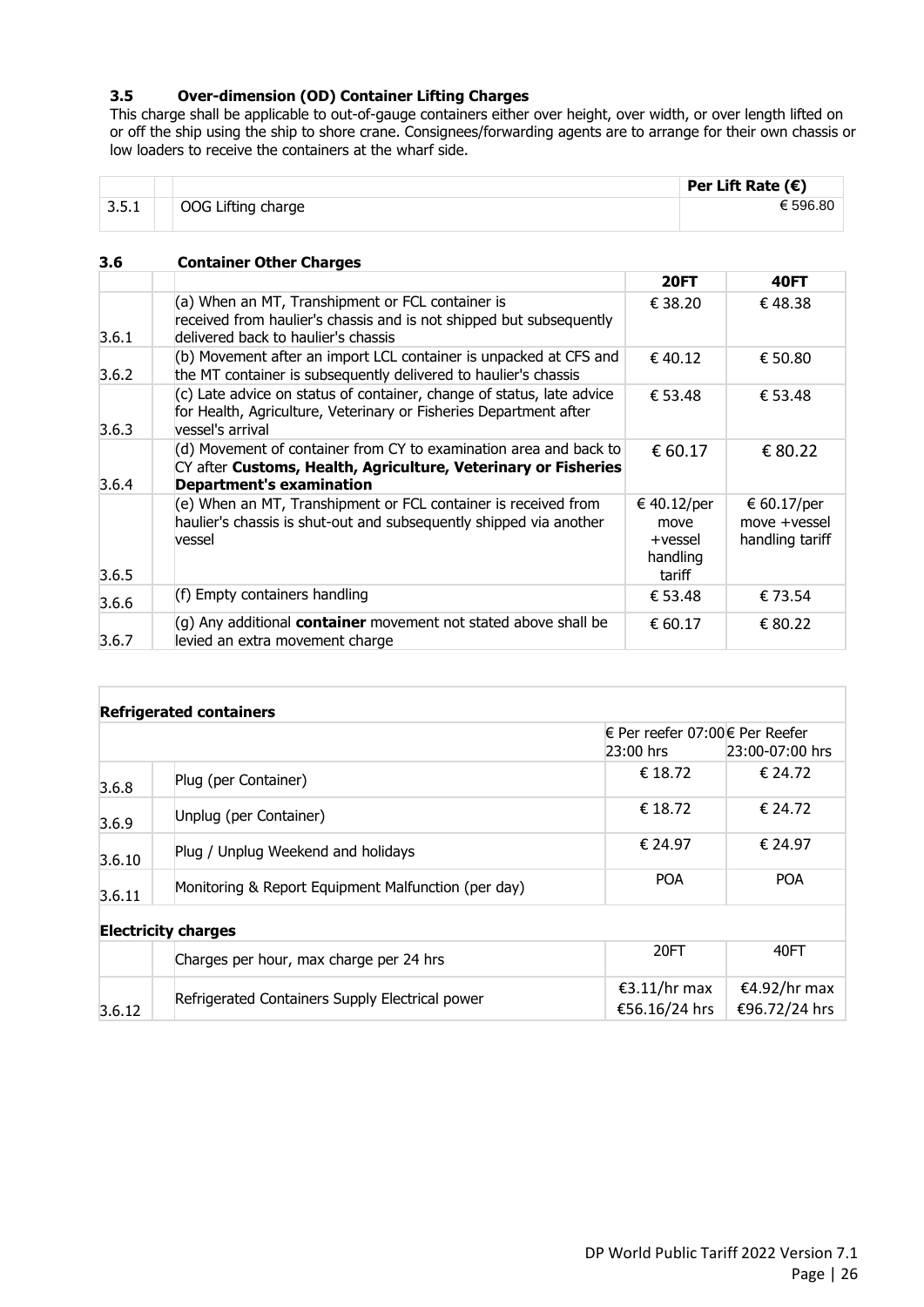## **3.7 Container Other Yard Operations**

| <b>Item</b> |        | <b>Description</b>                                                                                                                          | <b>CONTAINER</b> |             |
|-------------|--------|---------------------------------------------------------------------------------------------------------------------------------------------|------------------|-------------|
|             |        |                                                                                                                                             | <b>20FT</b>      | <b>40FT</b> |
| 3.7.1       |        | Container Line Yard allocation request                                                                                                      | € 17.49          | € 34.98     |
| 3.7.2       |        | Flat Rack Bundling - bundling flat racks to make one container                                                                              | € 33.43          | € 60.17     |
| 3.7.3       |        | Applying / Removing Labels                                                                                                                  | € 20.06          | € 20.06     |
| 3.7.4       |        | <b>Sealing Containers</b>                                                                                                                   | € 20.06          | € 20.06     |
| 3.7.5       |        | Government Inspection Services - Euro-pallet / Per hour (2.5tn $F/L + 2$<br>MSEO Max 1 hour) – after 15:30 overtime to apply as per item 16 | € 185            | € 185       |
| 3.7.6       |        | Government Inspection Services - loose cargo / Per hour (2.5tn $F/L + 2$<br>MSEO Max 1 hour) - after 15:30 overtime to apply as per item 16 | € 285            | € 285       |
|             | $\ast$ | 3.7.5 - 3.5.6 Any additional equipment and Personnel to follow item 16                                                                      |                  |             |

VGM Weigh Service subject to approval.

| <b>Item</b> | <b>Description</b>                                                             | Per Unit $\boldsymbol{\epsilon}$ |
|-------------|--------------------------------------------------------------------------------|----------------------------------|
| 3.7.8       | Provision of VGM Weigh Service - Actual Weigh                                  | <b>POA</b>                       |
| 3.7.9       | Provision of VGM Weigh Service – Administration Fee per Export Laden Container | <b>POA</b>                       |

| Item   | <b>Description</b>                                      | Per Unit $\epsilon$ |             |          |
|--------|---------------------------------------------------------|---------------------|-------------|----------|
|        |                                                         | <b>20FT</b>         | <b>40FT</b> | >40FT    |
| 3.7.10 | Internal Shunt to DPW Yard from Container Yard Operator | € 60.17             | € 80.22     | € 104.29 |
| 3.7.11 | Internal Shunt from DPW Yard to Container Yard Operator | € 60.17             | € 80.22     | € 104.29 |
| 3.7.12 | OOG - handled by an over height spreader                | $+50%$              | $+50%$      | $+50%$   |
| 3.7.13 | OOG - handled by non-standard gear                      | $+60%$              | $+60%$      | $+60%$   |

| <b>Item</b> | <b>Description</b>                                                                                                                              | Per Unit $\boldsymbol{\epsilon}$ |
|-------------|-------------------------------------------------------------------------------------------------------------------------------------------------|----------------------------------|
| 3.7.14      | Any other charges for services provided by a subcontractor and then charged to the<br>user at costs of purchasing the service $+15%$ admin fee. | $Cost + 15\%$                    |
| 3.7.15      | Any other activities not included in rates                                                                                                      | <b>POA</b>                       |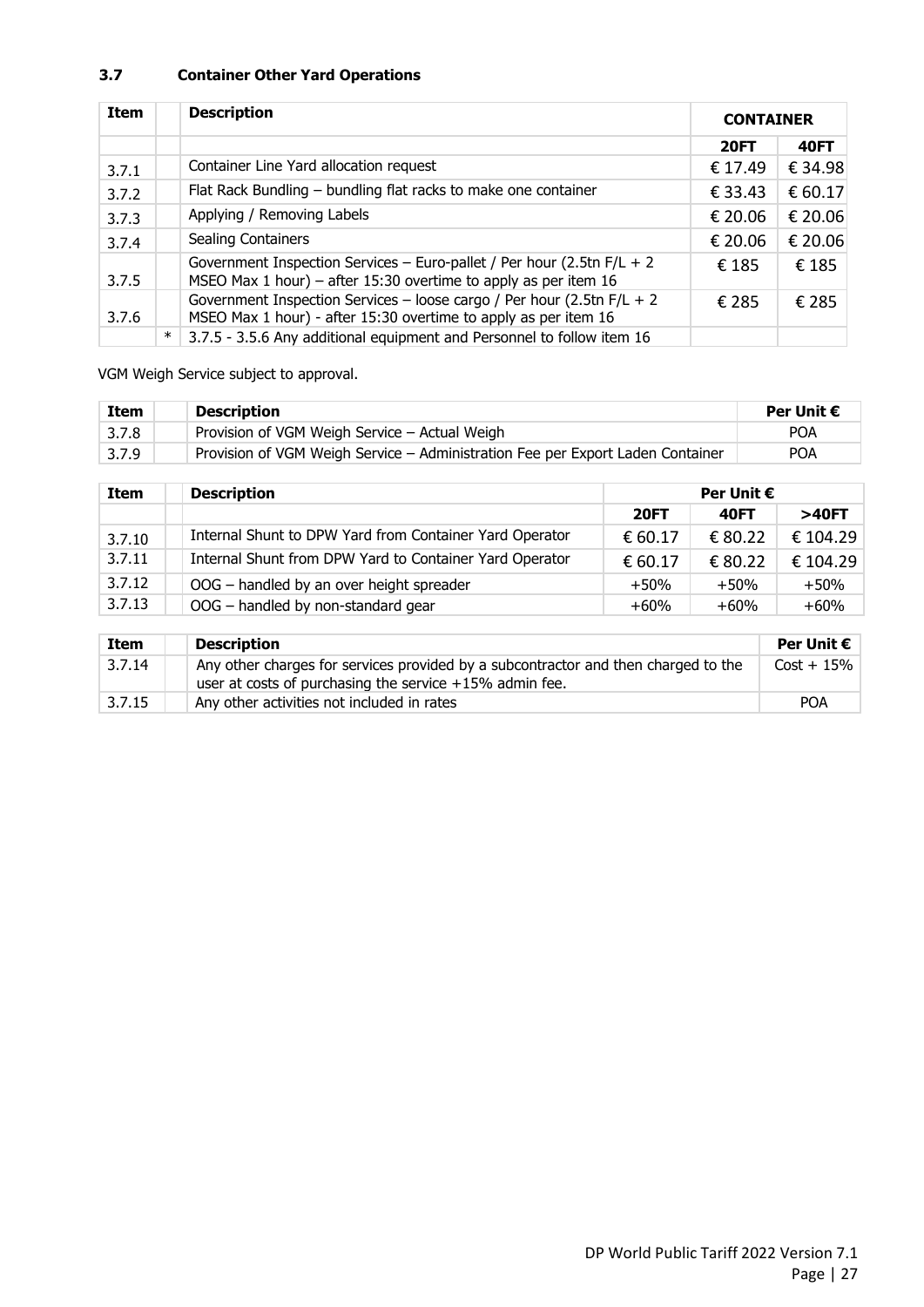#### <span id="page-32-0"></span>**4. RO-RO Dedicated Car Carrier**

|                                                                              |                                                                                                                |                                                   | Rates per Unit- in $\epsilon$                     |  |
|------------------------------------------------------------------------------|----------------------------------------------------------------------------------------------------------------|---------------------------------------------------|---------------------------------------------------|--|
| <b>Item</b>                                                                  | Load / Discharge Vehicles- Self Propelled                                                                      | Import                                            | <b>Export</b>                                     |  |
| 4.1.1                                                                        | Up to and including 2 metric Tons                                                                              | € 162.61                                          | € 162.61                                          |  |
| 4.1.2                                                                        | Over 2 and up to 5 metric Tons                                                                                 | € 226.23                                          | € 226.23                                          |  |
| 4.1.3                                                                        | Over 5 and up to 15 metric Tons                                                                                | € 276.33                                          | € 276.33                                          |  |
| 4.1.4                                                                        | Over 15 metric Tons                                                                                            | € 276.33<br>$+ \epsilon$ 3.14 per<br>every MT ton | € 276.33<br>$+ \epsilon$ 3.14 per<br>every MT ton |  |
| 4.1.5                                                                        | Pick-Up Fee                                                                                                    | € 5.83                                            | € 5.83                                            |  |
| 4.1.6                                                                        | Vehicles loaded with cargo or another vehicle (cargo and or loaded<br>vehicle to be consider on tonnage basis) | €25.00 per unit                                   | €25.00 per unit                                   |  |
| All rates applicable for all units import / export weekday, weekend, holiday |                                                                                                                |                                                   |                                                   |  |

#### **4.1 RO-RO Dedicated Car Carrier Import/Export/Transit**

\* Motor Vehicles, Cars, Personal Vehicles (including Motor Cycles, Motor Homes and Caravans)

\* Commercial, Cargo and Special Vehicles (including Trailers, Tractors, Construction Equipment)

\*Includes stevedoring

#### **Ro-Ro Dedicated Car Carrier Transit**

Note 1: For Ro-Ro Dedicated Car Carrier Transit enquiries please send your enquiry to commercial department. More information is provided at the end of the document.

#### **4.2 RO-RO Dedicated Car Carrier Special Services**

Normal RO-RO Charges stated in section 4.1 are applicable to the following:

| Item  | <b>Description</b>                                                                                                                                                                                                                                                     | Rates per Unit- in $\epsilon$ |
|-------|------------------------------------------------------------------------------------------------------------------------------------------------------------------------------------------------------------------------------------------------------------------------|-------------------------------|
|       |                                                                                                                                                                                                                                                                        |                               |
| 4.2.1 | For each call out and start of first machine due to battery deficiency                                                                                                                                                                                                 | € 50.00                       |
| 4.2.2 | Shifting of RORO Units within the ship                                                                                                                                                                                                                                 | € 18.07                       |
| 4.2.3 | Shifting of RORO Units via Quay                                                                                                                                                                                                                                        | € 36.03                       |
| 4.2.4 | Vehicles remain on quay due to mechanical/electrical failure<br>* charges to commence 6 hours after vessel sailing.<br>** In cases where vehicle is obstructing port operations and must be<br>removed from the quay with other means than self-driven any costs to be | <b>POA</b>                    |
|       | rechargeable to the receiver at cost+15%                                                                                                                                                                                                                               |                               |

#### **4.3 RO-RO Dedicated Car Carrier Storage Charges**

Domestic Cargo first 3 calendar days free. Thereafter charges apply based on the ranges stated below. Full day charge to apply irrespective of the time of pick-up.

| Import |                                   | Charges in $\epsilon$<br>per Day from<br>Day 4-5 | Charges in $\epsilon$<br>per Day from<br>Day 6-15 | Charges in $\epsilon$ per<br>Day from Day 16<br><b>Onwards</b> |
|--------|-----------------------------------|--------------------------------------------------|---------------------------------------------------|----------------------------------------------------------------|
| Item   | <b>Vehicles- Self Propelled</b>   | Import                                           | <b>Import</b>                                     | Import                                                         |
| 4.3.1  | Up to and including 2 metric Tons | $\epsilon$ 4.21                                  | € 8.43                                            | € 22.76                                                        |
| 4.3.2  | Over 2 and up to 5 metric Tons    | € 11.67                                          | € 11.67                                           | € 33.74                                                        |
| 4.3.3  | Over 5 and up to 15 metric Tons   | € 13.64                                          | € 13.64                                           | € 39.36                                                        |
| 4.3.4  | Over 15 metric Tons               | € 18.27                                          | € 18.27                                           | € 49.19                                                        |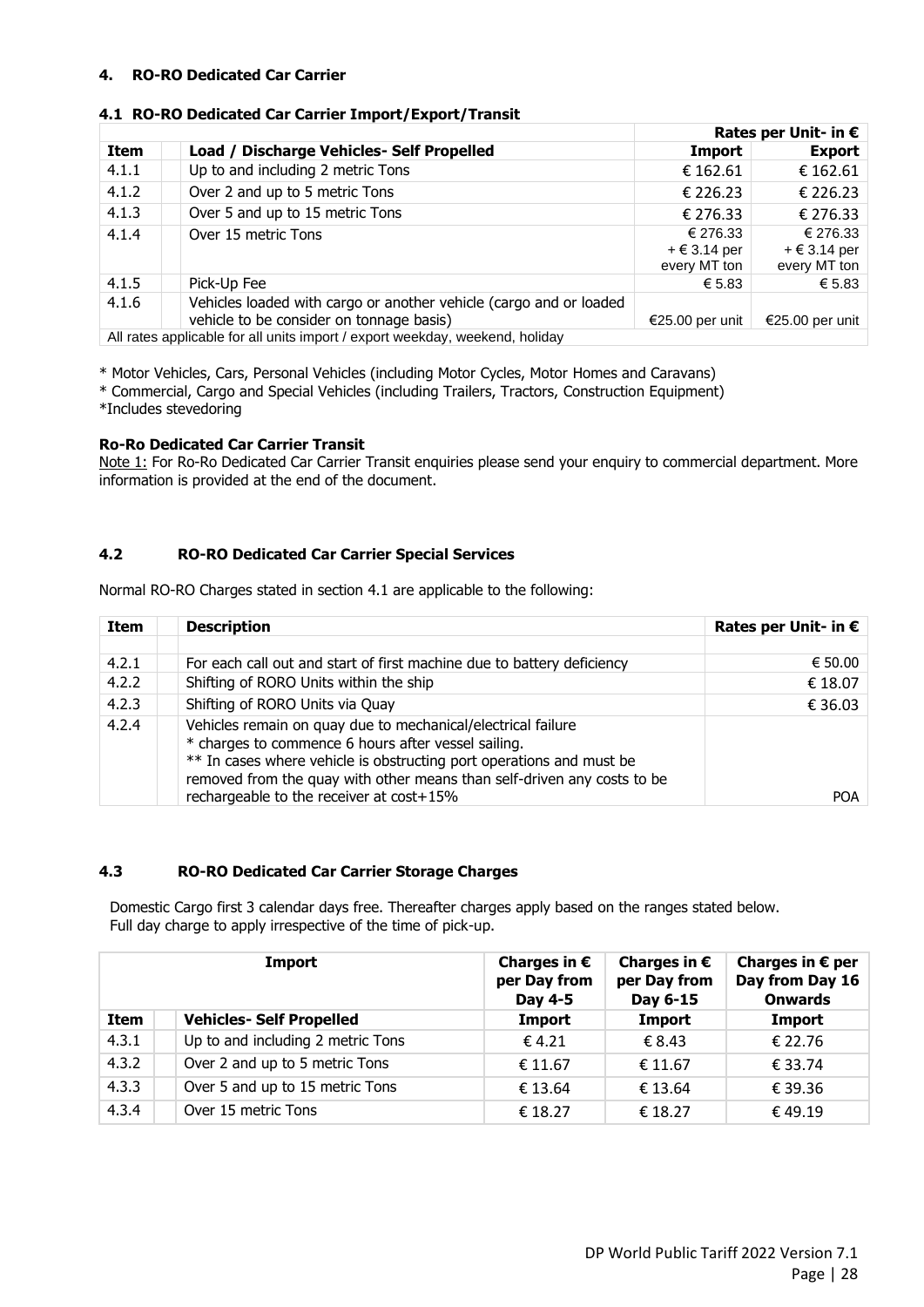|             | <b>Export</b>                          | <b>Charges in</b><br>$\epsilon$ per Day<br>from $4 - 5$ | <b>Charges</b><br>in $\epsilon$ per<br>Day from<br>$6 - 16$ | Charges in $\epsilon$ per<br>Day from Day 16<br><b>Onwards</b> | Charges in $\epsilon$<br>delivery direct<br>same day |
|-------------|----------------------------------------|---------------------------------------------------------|-------------------------------------------------------------|----------------------------------------------------------------|------------------------------------------------------|
| <b>Item</b> | <b>Export Vehicles- Self Propelled</b> |                                                         |                                                             |                                                                |                                                      |
| 4.3.5       | Up to and including 2 Metric Tons      | € 6.68                                                  | € 8.02                                                      | € 21.66                                                        | € 33.43                                              |
| 4.3.6       | Over 2 and up to 5 Metric Tons         | € 10.03                                                 | € 11.09                                                     | € 32.08                                                        | €40.12                                               |
| 4.3.7       | Over 5 and up to 15 Metric Tons        | € 13.38                                                 | € 14.79                                                     | € 37.43                                                        | € 53.48                                              |
| 4.3.8       | Over 15 Metric Tons                    | € 18.05                                                 | € 19.95                                                     | €46.80                                                         | € 60.17                                              |

#### **Transit Vehicles self-propelled**

Note 1: For Transit Vehicles self-propelled enquiries please send your enquiry to commercial department. More information is provided at the end of the document.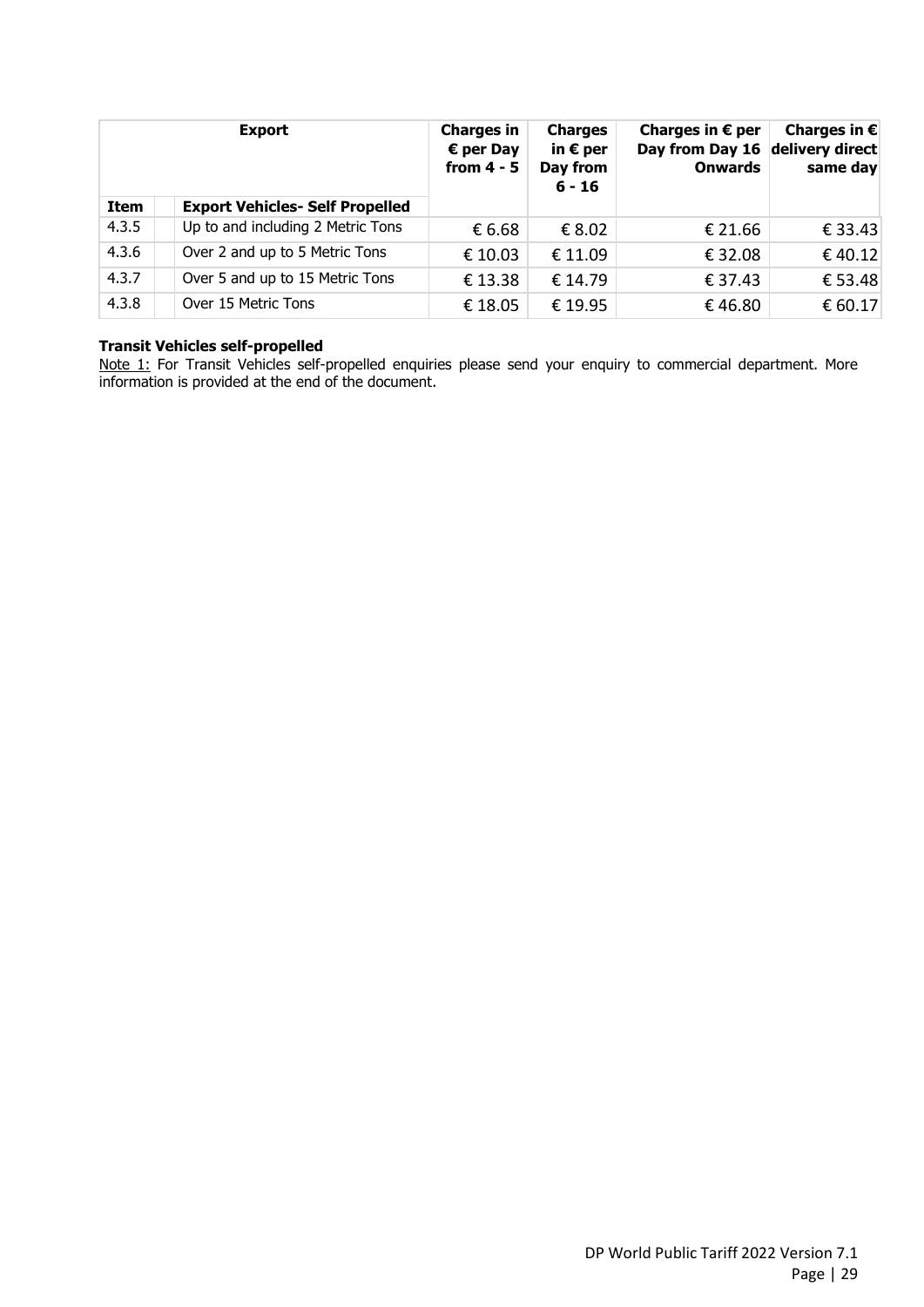<span id="page-34-0"></span>

|     | DP World Limassol Ferry Link Cyprus-Greece tariff (One-way fees) * |                            |                 |  |  |  |
|-----|--------------------------------------------------------------------|----------------------------|-----------------|--|--|--|
| 5.1 | Bicycles (per unit) one way                                        |                            | $\epsilon$ 0.00 |  |  |  |
| 5.2 | Motorbike (per unit) one way                                       |                            | € 32.49         |  |  |  |
| 5.3 | Vehicle (per unit) one way                                         | € 40.23                    |                 |  |  |  |
| 5.4 | Caravan/Bus (per unit) one way                                     |                            | € 46.41         |  |  |  |
|     | <b>Passengers</b>                                                  |                            |                 |  |  |  |
| 5.5 | Embarkation                                                        | Per passenger (Item 7.2.1) | € 15.91         |  |  |  |
| 5.6 | Disembarkation                                                     | Per passenger (Item 7.2.2) | € 15.91         |  |  |  |

#### **Conditions:**

a) Above fees are based on one-way fees (i.e., only embarkation or only disembarking) for accompanied private vehicle and limit berthing window of max 3 hours for the full operation, applied only to the successful award bidder as declared by the Deputy Ministry of Shipping.

- b) Any time after 3 hours period, to follow layover (item 8.1.4) as per DP World Limassol Public Tariff for the vessel.
- c) Driver and passengers will follow the home port DP World Limassol Public Tariff regulated Tariff-Website tariff book DP World Limassol Terms & Conditions.

#### <span id="page-34-1"></span>**6. RO-RO Multipurpose Vessel**

#### **6.1 RO-RO Multipurpose Vessel Import/Export/Transit**

| <b>Item</b>                                                                             | <b>Description</b>                       |               | Per Unit €    |  |  |
|-----------------------------------------------------------------------------------------|------------------------------------------|---------------|---------------|--|--|
|                                                                                         |                                          | <b>Import</b> | <b>Export</b> |  |  |
| 6.1.1                                                                                   | Trucks / Trailer + Cab                   | € 261.71      | € 209.28      |  |  |
| 6.1.2                                                                                   | <b>Trailer Platforms</b>                 | € 209.34      | € 209.34      |  |  |
| 6.1.3                                                                                   | <b>Reefer Trailers Full</b>              | € 209.34      | € 209.34      |  |  |
| 6.1.4                                                                                   | Reefer Trailers MT                       | € 109.72      | € 109.72      |  |  |
| 6.1.5                                                                                   | <b>MT Tilt Trailer Platforms</b>         | € 109.72      | € 109.72      |  |  |
| 6.1.6                                                                                   | Container 20FT Full on Mafi/Trailer Only | € 197.92      | € 197.92      |  |  |
| 6.1.7                                                                                   | Container 40FT Full on Mafi/Trailer Only | € 269.88      | € 269.88      |  |  |
| 6.1.8                                                                                   | Container 20FT MT on Mafi/Trailer Only   | € 110.81      | € 110.81      |  |  |
| 6.1.9                                                                                   | Container 40FT MT on Mafi/Trailer Only   | € 166.21      | € 166.21      |  |  |
| 6.1.10                                                                                  | General cargo on Mafi                    | € 269.88      | € 269.88      |  |  |
| 6.1.11                                                                                  | Boats on mafi/trailers $<$ 3 tons        | € 162.82      | € 162.82      |  |  |
| 6.1.12                                                                                  | Boats on mafi/trailers $>3$ tons         | € 348.89      | € 348.89      |  |  |
| 6.1.13                                                                                  | Motorcycles                              | € 56.65       | € 56.65       |  |  |
| 6.1.14                                                                                  | OOG Containers on Mafi/Trailers          | €415.64       |               |  |  |
| 6.1.15                                                                                  | All IMDG                                 | +50%          |               |  |  |
| All rates applicable for weekdays normal operating hours.<br>Weekends and holidays +30% |                                          |               |               |  |  |

Vehicle / cargo staging for loading within same day of loading.

Vehicle / cargo delivery within same calendar day from completion of operations.

Any additional time to be charged as storages

#### **Ro-Ro Multipurpose Vessel Transit / DPWL equipment to lift cargo**

Note 1: For Ro-Ro Multipurpose Vessel Transit enquiries please send your enquiry to commercial department. More information is provided at the end of the document.

Note 2: For TSHP FCL Containers Dangerous Good Containers a surcharge +50% will apply.

Note 3: Use of DPWL equipment to lift cargo on board vessel charged additionally per lift. For enquires please send your enquiry to commercial department. More information is provided at the end of the document.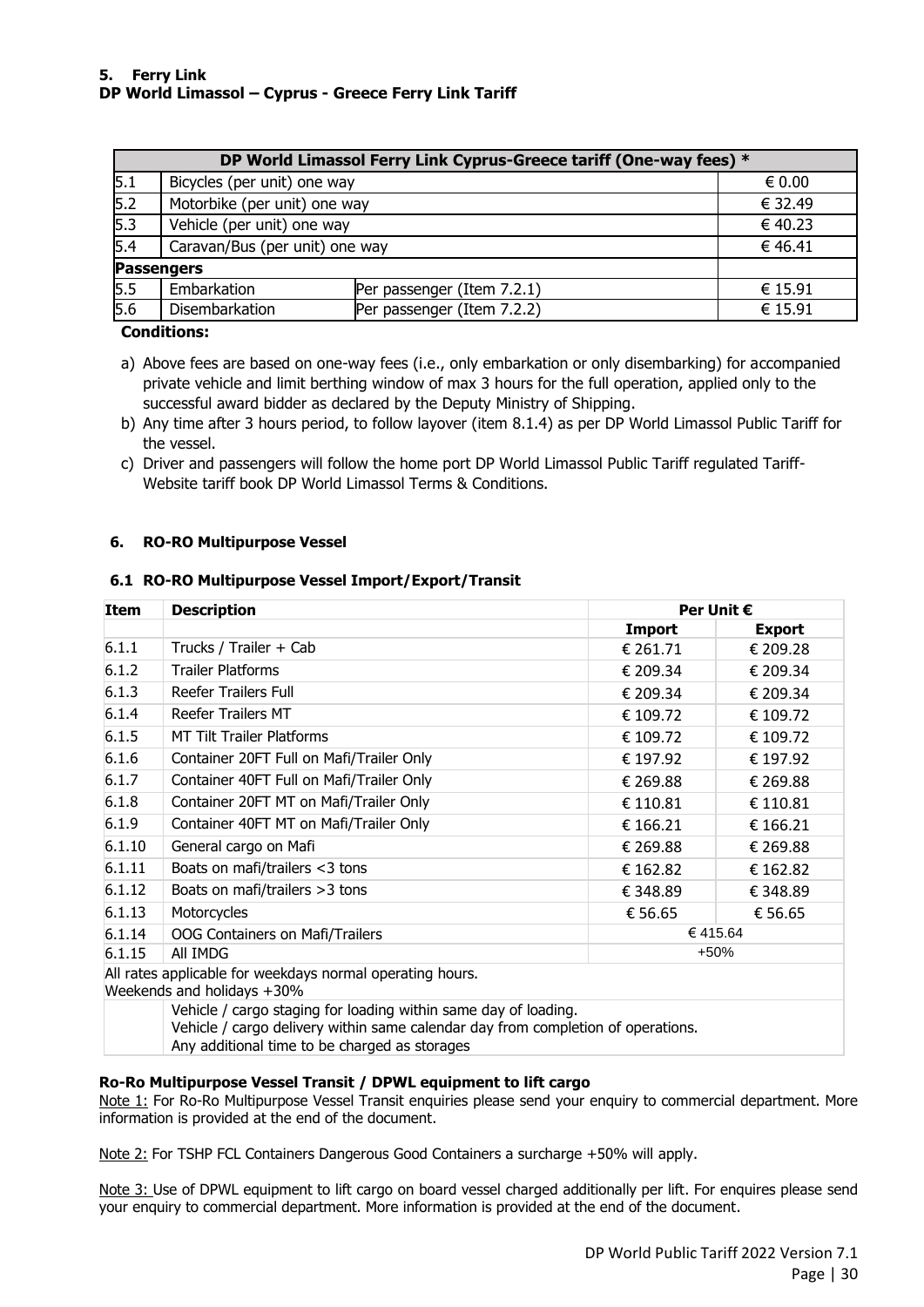| <b>Item</b> | <b>Description</b>              |                         | Per Unit $\epsilon$ |
|-------------|---------------------------------|-------------------------|---------------------|
|             |                                 | <b>Export</b><br>Import |                     |
|             | <b>Additional Moves</b>         |                         |                     |
| 6.1.16      | Yard to Haulier/Haulier to Yard | €46.83                  | €46.83              |

# **6.2 RO-RO Multipurpose Vessel Storage Charges**

| <b>Item Description</b>                                                      | <b>Per Unit Per</b><br>Day $\epsilon$ per day | <b>Dangerous</b><br>Goods<br><b>Surcharge</b> |
|------------------------------------------------------------------------------|-----------------------------------------------|-----------------------------------------------|
| All Cargo in Open Storage Platforms, Trailers, Mafi's (Covered Storage +25%) |                                               |                                               |
| 6.2.1 1st-3rd Day                                                            | € 24.44                                       | $+50%$                                        |
| 6.2.2 $4^{th}$ -6 <sup>th</sup> Day                                          | € 30.55                                       | $+50%$                                        |
| 6.2.3 $7th - 10th$ Day                                                       | € 36.66                                       | $+50%$                                        |
| $6.2.4 \, 11$ <sup>th</sup> Day and after                                    | <b>POA</b>                                    | $+50%$                                        |
| 6.2.5 Delivery surcharge after 19:00 weekdays.                               | € 30.55                                       | $+50%$                                        |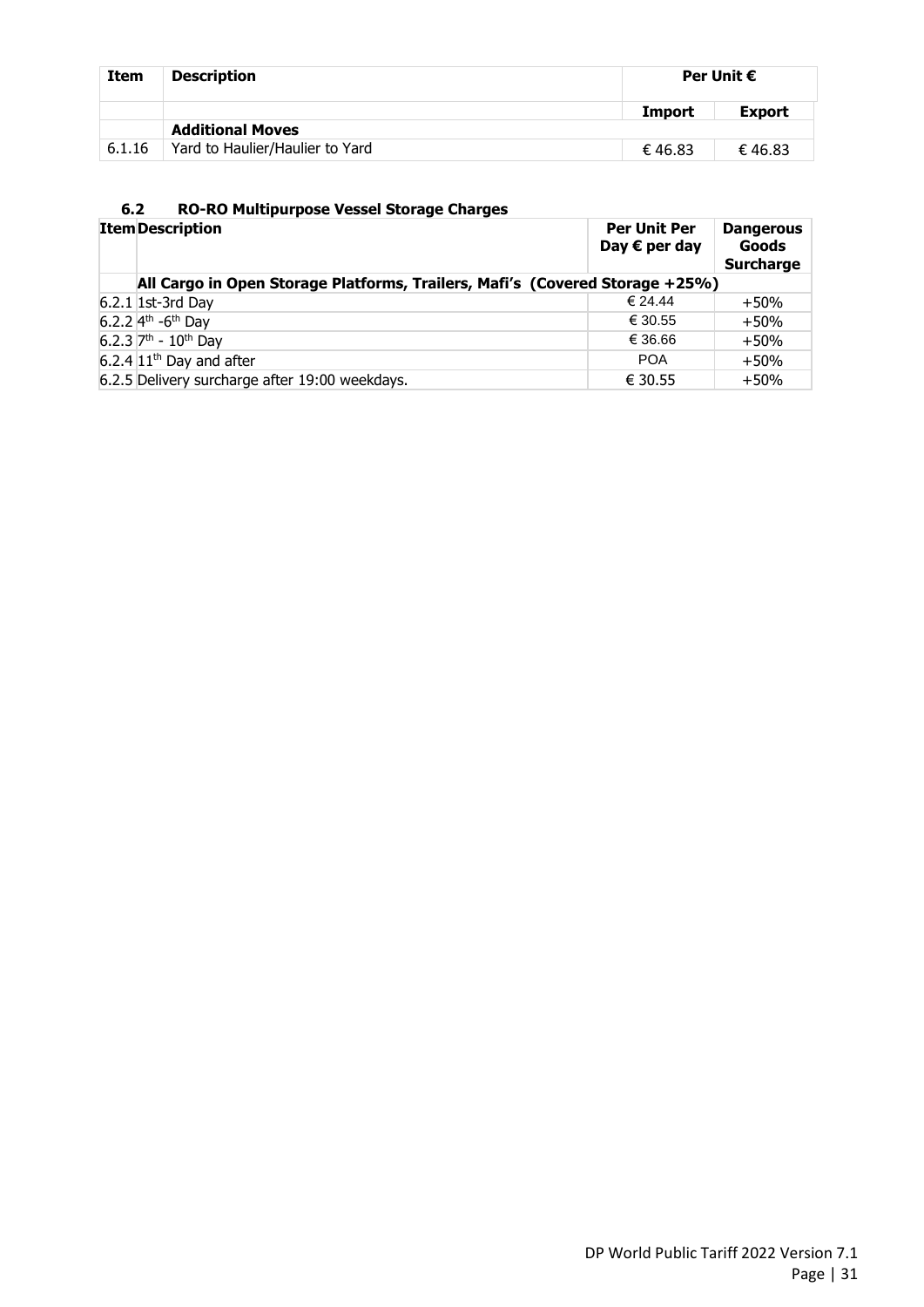#### <span id="page-36-0"></span>**7. Cruise DP World Limassol – Cruise Berthing Policy**

#### POLICY BRIEF AND PURPOSE

Policy is set to provide guidance for the berthing allocation of Cruise vessels acknowledging that Cruise vessel schedule is declared up to two (2) years in advance.

#### **SCOPE**

To provide guidance on berth allocation of cruise vessels, as well as clarity to the tariff structure relating to cruise vessels. DP World will serve more than 2 cruise vessels in one day taking into consideration cruise vessel LOA, Passenger capacity in accordance with port and terminal capacity and the following parameters.

- Guest experience that can be provided. DP World Limassol is committed to deliver a world-class experience to its customers. By enforcing this policy long waiting lines are avoided while availability and quality of transportation as all guests will be disembarking / embarking on/about the same time are ensured, among others.
- Safety of the Cruise passengers which can be accommodated through the terminal and still be provided with a guest experience that will highlight Cyprus hospitality.
- The smooth and safe operation of other parts of the port that require the berthing of ships at DP World Limassol terminals and contribute in covering the commercial needs of Cyprus' citizens and economy

#### BERTH ALLOCATION PRINCIPLES

- 1. All call requests for current and next years will be provisionally confirmed.
- 2. Terminal Operator will allocate Dedicated Cruise berth based on principles stated below (Cruise Berth Allocation Priority Order)
- 3. In case of lack of space / berth, Terminal Operator will provide alternative dates to which Cruise line or representative to laisse for alternative dates to be fixed.
- 4. Reconfirmation of the berth call required at least 6 months prior Actual Date of the call.

Cruise Berth allocation in priority order

- I. Turnaround call (Home port)
	- When two (2) cruise vessels declare the same day for turnaround call priority for the dedicated quay (east Quay) is provided to the vessel with the highest number of passengers. Second turnaround cruise vessel will be allocated another berth and internal transportation will be provided as per DPWL public terms, conditions and tariffs.
- II. Transit calls First Come, First Serve
	- A Cruise vessel is allocated the berth directly next to the Cruise terminal (East quay) when Notification is received from Cruise line or appointed agent for the vessels call including ETA and expected duration of stay on a first come first serve basis.
	- If the Cruise dedicated quay (East quay) has been allocated to another cruise vessel a different quay will be allocated and internal transportation will be provided as per DPWL public terms, conditions and tariffs.
	- If a Turnaround call is declared after east quay has been allocated to a transit vessel, DPWL will reallocate berthing and inform Cruise line and appointed agent at least 48 hrs prior arrival of transit call.
	- Cancellation of call for Cruise vessels carries no penalties in less than 15 days from the actual confirmed date of arrival carries a penalty fee as per DP World Limassol Public Tariff item.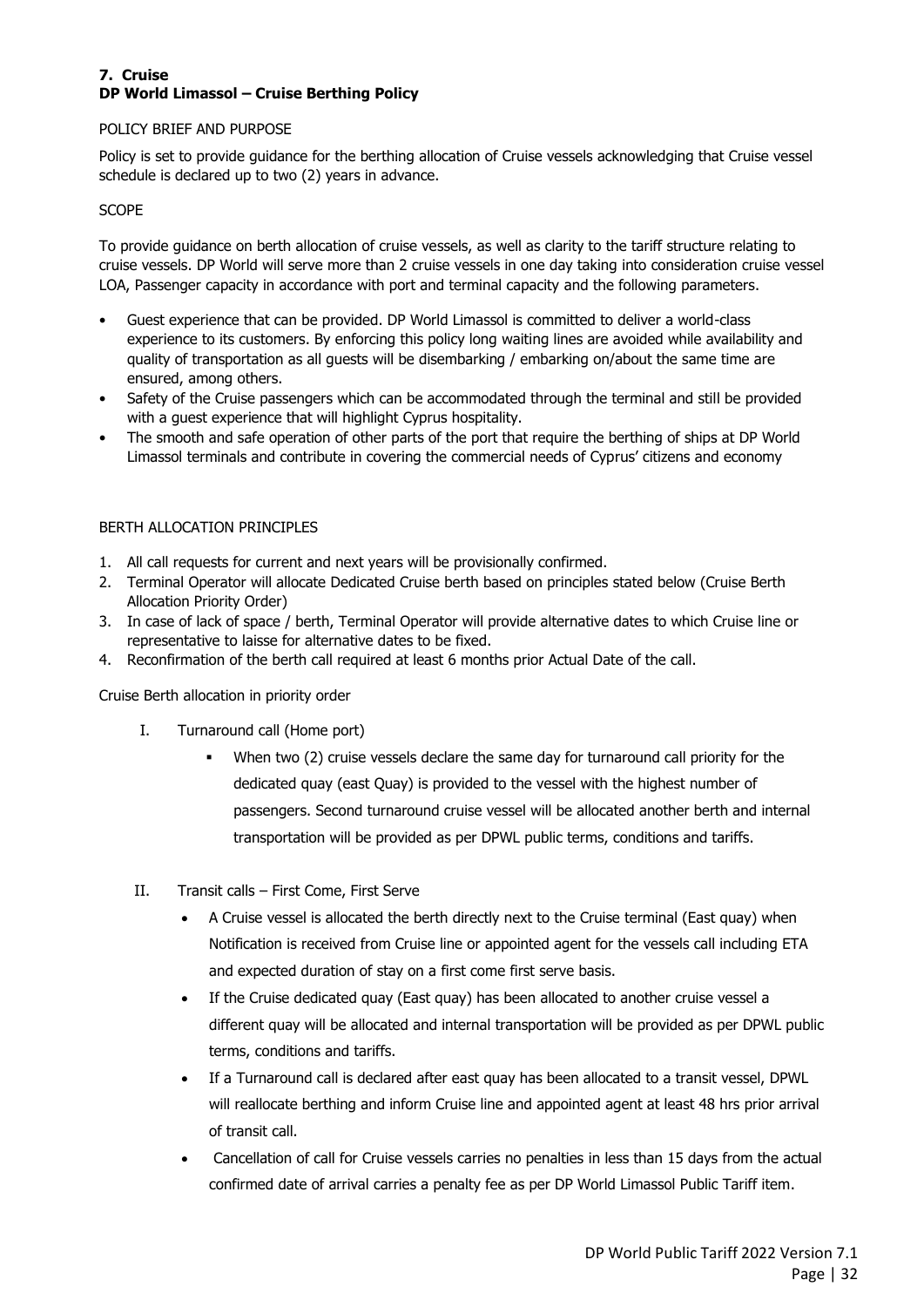**\* DPWL, upon receiving cruise vessel declaration for calling Limassol Cruise terminal will allocate berth basis the above principles and confirm such within 2 business days from the time notification is received.** 

## **7.1 Cruise Tariffs 2022- 2023**

|                    | <b>Type</b>                                                         | <b>Charge unit</b>                                                                     | Rate in €    |  |
|--------------------|---------------------------------------------------------------------|----------------------------------------------------------------------------------------|--------------|--|
| 7.1                | <b>Cruise Transit Calls</b>                                         |                                                                                        |              |  |
| 7.1.1              | Same Day Call (12 hrs port stay)                                    | Per passenger                                                                          | € 6.37       |  |
| 7.1.2              | Cancellation of confirmed booking                                   | Per cancellation less than 15 days from                                                | €950         |  |
|                    |                                                                     | the confirmed booking date                                                             |              |  |
| 7.1.3              | Overnight stay                                                      | Layover to apply after initial 12 hrs                                                  |              |  |
|                    |                                                                     | * Smaller vessels with less than 500 passengers will be charged a minimum based on 500 |              |  |
|                    | passengers applicable from 2020 onwards                             |                                                                                        |              |  |
|                    | ** Children under 8 years of age will be excepted from any charges  |                                                                                        |              |  |
| 7.2                | <b>Cruise Home port</b>                                             |                                                                                        |              |  |
| 7.2.1              | Embarkation                                                         | Per passenger including luggage<br>handling                                            | € 15.91      |  |
| 7.2.2              | Disembarkation                                                      | Per passenger including luggage<br>handling                                            | € 15.91      |  |
| 7.2.3              | Overnight stay                                                      | Layover to apply after initial 12 hrs                                                  |              |  |
| 7.2.4              | Use of Control systems for                                          | Per passenger                                                                          | €1.84        |  |
|                    | passengers and luggage                                              |                                                                                        |              |  |
|                    |                                                                     | * Smaller vessels with less than 500 passengers will be charged a minimum based on 500 |              |  |
|                    | passengers applicable from 2020 onwards                             |                                                                                        |              |  |
|                    | ** Children between ages 4 and 12 discounted at 50%                 |                                                                                        |              |  |
|                    | *** Children under 4 years of age will be excepted from any charges |                                                                                        |              |  |
|                    |                                                                     |                                                                                        |              |  |
| 7.3                | <b>Other Services</b>                                               |                                                                                        |              |  |
| $\overline{7}.3.1$ | Cruise Terminal overnight use                                       | Min Charge                                                                             | €500.00      |  |
| 7.3.2              | $(19:00 - 07:00$ next day)                                          | Rate per hour                                                                          | € 150.00     |  |
| 7.3.3              | Loading of supplies                                                 | 20' Containers or equivalent truck                                                     | €434.68      |  |
| 7.3.4              |                                                                     | 40' containers or equivalent truck                                                     | € 624.47     |  |
| 7.3.5              |                                                                     | Loose packaging (per ton)                                                              | €97.96       |  |
| 7.3.6              | Fresh Water supply                                                  | Per ton                                                                                | $Cost + 15%$ |  |
| 7.3.7              | Equipment hire                                                      | Per request                                                                            | Item 16      |  |
| 7.3.8              | Catamaran Berth                                                     | Per Pick up of Guests                                                                  | € 275.00     |  |
| 7.3.9              |                                                                     | Per Drop-off of Guests                                                                 | € 275.00     |  |
|                    |                                                                     |                                                                                        |              |  |
| 7.4                | <b>Cruise Line Turnaround Discounts</b>                             |                                                                                        |              |  |
|                    | directly                                                            | Cruise Line Discounts can be based on agreement between DPWL and Cruise Line           |              |  |
|                    |                                                                     |                                                                                        |              |  |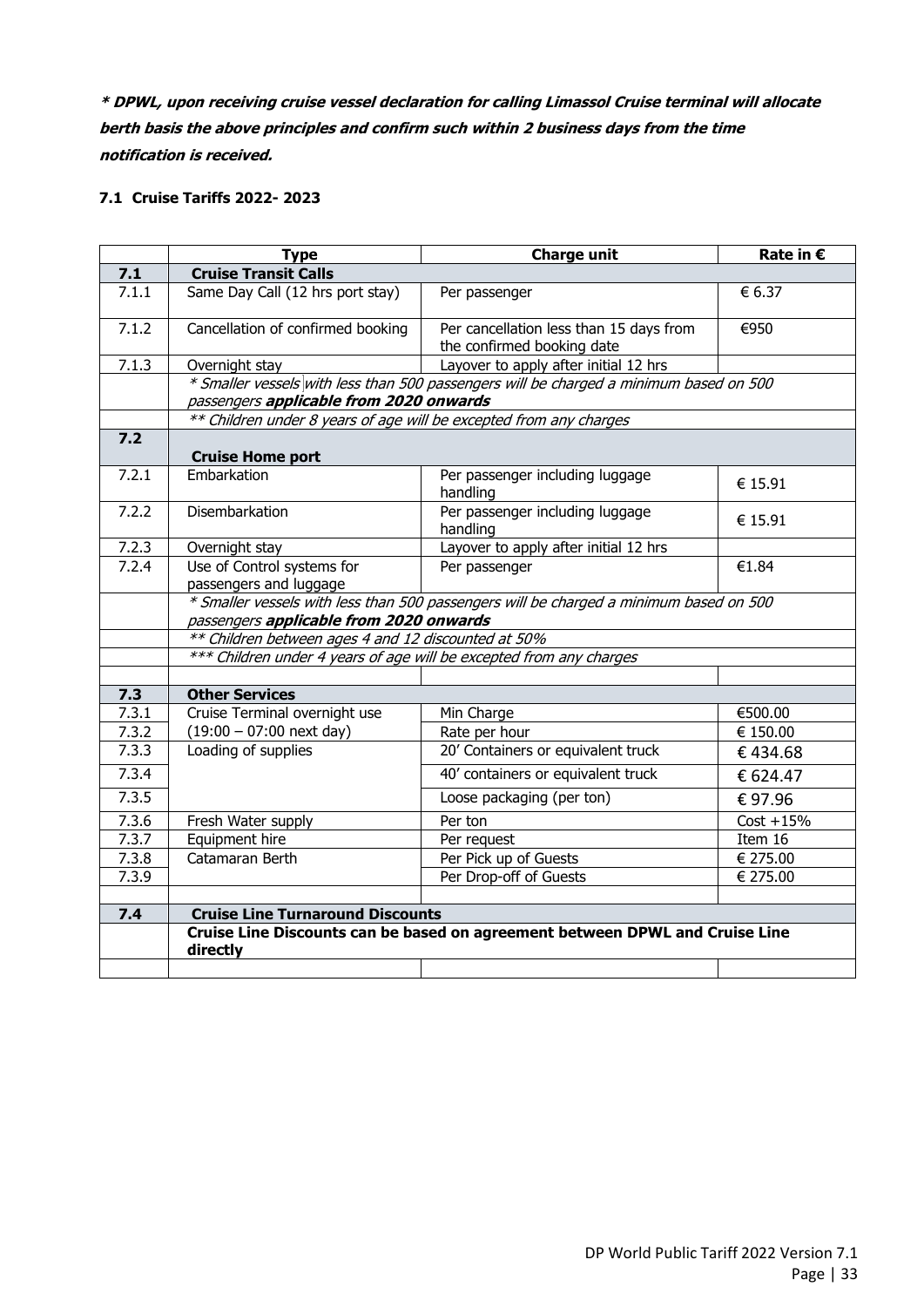#### <span id="page-38-0"></span>**8. Provision of Additional Services – All Sectors**

#### **8.1 Vessel + Quay Related**

|                                                                                                                |                                                                                                                                            | <b>Rate €</b>                                                                                                                |                                          |                                          |  |                                                                         |
|----------------------------------------------------------------------------------------------------------------|--------------------------------------------------------------------------------------------------------------------------------------------|------------------------------------------------------------------------------------------------------------------------------|------------------------------------------|------------------------------------------|--|-------------------------------------------------------------------------|
| <b>Item</b>                                                                                                    | <b>Description</b>                                                                                                                         | 24 <hrs<48<br>before arrival</hrs<48<br>                                                                                     | 12 <hrs<24<br>before arrival</hrs<24<br> |                                          |  | Less than 12 hrs                                                        |
| 8.1.1                                                                                                          | <b>Vessel Cancellation</b>                                                                                                                 | € 500 Lumpsum                                                                                                                | € 1,000                                  |                                          |  | € 1,500 Lumpsum + any                                                   |
|                                                                                                                | Charges                                                                                                                                    |                                                                                                                              | Lumpsum + any                            |                                          |  | cost incurred at cost +15%                                              |
|                                                                                                                |                                                                                                                                            |                                                                                                                              | cost incurred at                         |                                          |  | admin fee                                                               |
|                                                                                                                |                                                                                                                                            |                                                                                                                              | cost +15% admin                          |                                          |  |                                                                         |
|                                                                                                                |                                                                                                                                            |                                                                                                                              | fee                                      |                                          |  |                                                                         |
|                                                                                                                | Note: Cancellation charges estimate and final rate subject actual gang's cancelation costs including stevedores                            |                                                                                                                              |                                          |                                          |  |                                                                         |
|                                                                                                                |                                                                                                                                            |                                                                                                                              |                                          |                                          |  |                                                                         |
| 8.1.2                                                                                                          | Vessel related delays                                                                                                                      | € 2,539.50 per                                                                                                               |                                          |                                          |  | Applicable in operational delays resulted from                          |
|                                                                                                                |                                                                                                                                            | hour                                                                                                                         |                                          |                                          |  | vessel including berthing delays when schedule to                       |
|                                                                                                                |                                                                                                                                            |                                                                                                                              |                                          |                                          |  | commence at start of the shift                                          |
| 8.1.3                                                                                                          |                                                                                                                                            |                                                                                                                              |                                          |                                          |  |                                                                         |
|                                                                                                                | Vessel Late Departure                                                                                                                      | Over 2 hr delay to sail Layover charge will apply /pro rata                                                                  |                                          |                                          |  |                                                                         |
| 8.1.4                                                                                                          | Layover Charge*                                                                                                                            | €32.77 per m length of quay occupied by the vessel for every 24 hours<br>period and pro rata for part thereof may be charged |                                          |                                          |  |                                                                         |
|                                                                                                                | Note: Double-Banked vessels layover to be at 50% of the publish rate.<br>STS operation within port Layover to apply to vessel on the quay. |                                                                                                                              |                                          |                                          |  |                                                                         |
| 8.1.5                                                                                                          | Cancellation of berth<br>booking for Layover fees                                                                                          | 48 <hrs<120<br>before arrival</hrs<120<br>                                                                                   |                                          | 12 <hrs<48<br>before arrival</hrs<48<br> |  | Less than 12 hrs                                                        |
|                                                                                                                |                                                                                                                                            | € 500                                                                                                                        | €1,000                                   |                                          |  | € 1,500                                                                 |
|                                                                                                                | 8.2 Navy Vessels - Layover                                                                                                                 |                                                                                                                              |                                          |                                          |  |                                                                         |
| 8.2.1                                                                                                          | Layover Charge per m                                                                                                                       | Day 1                                                                                                                        | € 18.71                                  | /m/day                                   |  |                                                                         |
| 8.2.2                                                                                                          | length of quay occupied by                                                                                                                 | Day 2                                                                                                                        | € 21.39                                  | /m/day                                   |  |                                                                         |
| 8.2.3                                                                                                          | the vessel for every 24 hours<br>period and pro rata for part                                                                              | Day 3                                                                                                                        | € 23.66                                  | /m/day                                   |  |                                                                         |
| 8.2.4                                                                                                          | thereof                                                                                                                                    | Day 4 and above                                                                                                              | € 32.77                                  | /m/day                                   |  |                                                                         |
| 8.2.5                                                                                                          | Security Area on Quay                                                                                                                      | hours period and pro rata for part thereof                                                                                   |                                          |                                          |  | €22.01 per m length plus width of additional area occupied for every 24 |
| 8.2.6                                                                                                          | <b>Concrete Barriers</b><br>Mob/Demob                                                                                                      | € 794.39 Lumpsum + € 4.27/meter length per day                                                                               |                                          |                                          |  |                                                                         |
| 8.2.7                                                                                                          | shore side (pod 4)                                                                                                                         | Use of Terminal for access to $\epsilon$ 825/ day / indivisible (on hourly basis / night charges)                            |                                          |                                          |  |                                                                         |
| * Container security wall will be charged on actual usage and availability of containers. Container charges as |                                                                                                                                            |                                                                                                                              |                                          |                                          |  |                                                                         |
|                                                                                                                | per section 3, container rental charges per full day basis.                                                                                |                                                                                                                              |                                          |                                          |  |                                                                         |
|                                                                                                                | 8.3 In port Shuttle                                                                                                                        |                                                                                                                              |                                          |                                          |  |                                                                         |
| 8.3.1                                                                                                          | Internal Shuttle from quay to Vessel Agent to arrange. Royalty Fee of €75/day to apply<br>main gate                                        |                                                                                                                              |                                          |                                          |  |                                                                         |

#### **\*Layover charge for vessel not handling cargo (charge by the terminal operator to the ship)** Layover charges will apply to vessels:

- 1. Vessels without any cargo operation
- 2. Vessels under cargo operation alongside a quay for a period in excess of 24 hours without handling cargo a layover charge per meter length of quay occupied by the vessel for every 24 hours period and pro rata for part thereof may be charged.

Period of 24 hrs will be calculated including all vessel stoppages and weather stoppages. The total period minus the accumulated 24hrs will be consider as layover.

For Vessels layover after completion of operation first 2 hours after completion of operation will not be counted as layover.

The length of quay occupied will be calculated on the basis of the LOA or total length of the ship or total length of quay occupied based on security zone (whichever is the greater) plus the beam of the ship. Should any additional security or safety zone be required to ensure the safety or security of the vessel and the port, the perimeter of this safety zone will be taken as the length of quay occupied and charged.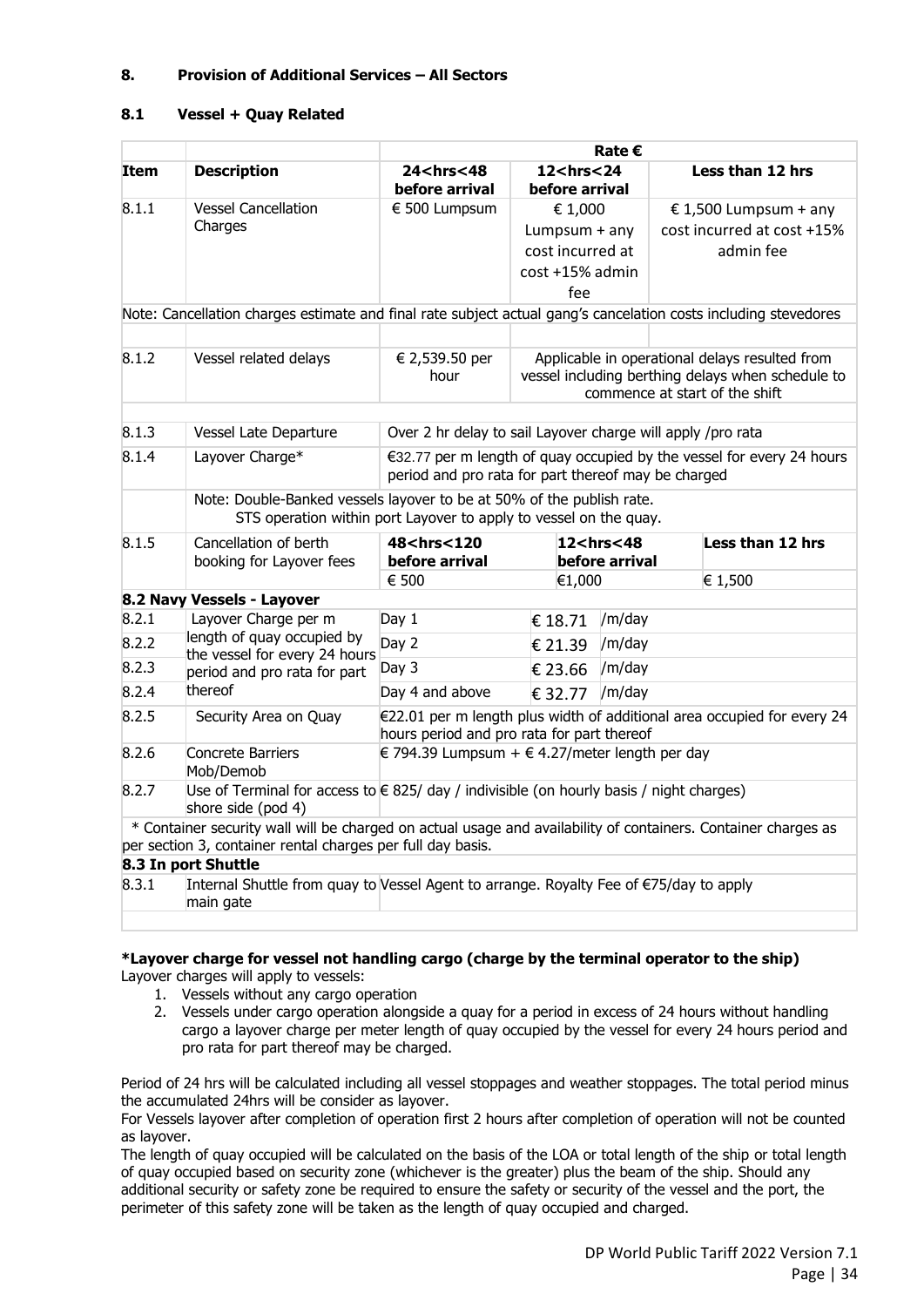#### <span id="page-39-0"></span>**9. Administration**

| Item | <b>Description</b>                                             | Rate $\epsilon$ |
|------|----------------------------------------------------------------|-----------------|
| 9.1  | Change of Information                                          | € 18.37         |
| 9.2  | Port Access Cards + Security Clearance per User First Issue    | <b>POA</b>      |
| 9.3  | Port Access Cards + Security Clearance per User Second + Issue | <b>POA</b>      |
| 9.4  | Provision of Supplies Licence                                  | <b>POA</b>      |
| 9.5  | Invoicing Processing Fee Electronic (Per Invoice)              | € 0             |
| 9.6  | Change of Invoice Admin fee (Per Invoice)                      | € 14.85         |
| 9.7  | Invoicing Processing Fee Physical Copy per Sheet               | € 8.65          |
| 9.8  | Vessel Crew Change Embarkation                                 | € 6.80          |
| 9.9  | Vessel Crew Change Disembarkation                              | € 6.80          |
| 9.10 | Digital Security Fee - Percentage per total invoice amount     | 0.50%           |

#### <span id="page-39-1"></span>**10. ISPS per Sector Summary**

| Item | <b>Description</b>                                       | Rate $\boldsymbol{\epsilon}$ |
|------|----------------------------------------------------------|------------------------------|
| 10.1 | Per vessel up to 24hrs continues port stay               | € 550                        |
| 10.2 | Additional per 24hrs port stay indivisible               | € 145                        |
| 10.3 | ISPS for crew change and supply boats (lunches) per call | € 75.80                      |
|      |                                                          |                              |

#### <span id="page-39-2"></span>**11. Yard Related Charges**

| Item | <b>Description</b>                                        | Rate $\epsilon$                            |
|------|-----------------------------------------------------------|--------------------------------------------|
|      | <b>Yard operations Overtime:</b>                          |                                            |
| 11.1 | Delivery of Vehicles after 17:00,                         | € 26.20 per unit for<br>up to 15 tons      |
| 11.2 | Cargo Pick up after 19:00 - Container per unit            | € 50                                       |
| 11.3 | Cargo Pick up after 19:00 - Loose, GC, pallet - per truck | € 65                                       |
|      | <b>Truck Trailers remaining in Port</b>                   |                                            |
| 11.4 | Empty Trailers remain in port area                        | € 15.00 per trailer<br>per day indivisible |
| 11.5 | Loaded Trailers remaining in port area                    | € 25.00 per trailer<br>per day indivisible |
|      | Main Gate – Integrate Overtime per request                |                                            |
| 11.6 | Gate overtime per hour                                    | € 103.88                                   |
| 11.7 | Heavy or OOG Lift planning Fee - Per lift Operation       | €550                                       |

Gate Opening Hours: 07:00 – 19:00. For any deliveries for after Gate opening hours a 24 hrs prior notice must be send to the port operator.

Heavy lift to be considered any lift over 35tns.

OOG lift considered lift of cargo which exceeding the standard dimensions of a container or a trailer platform or a lowbed trailer by length, width, weight or height.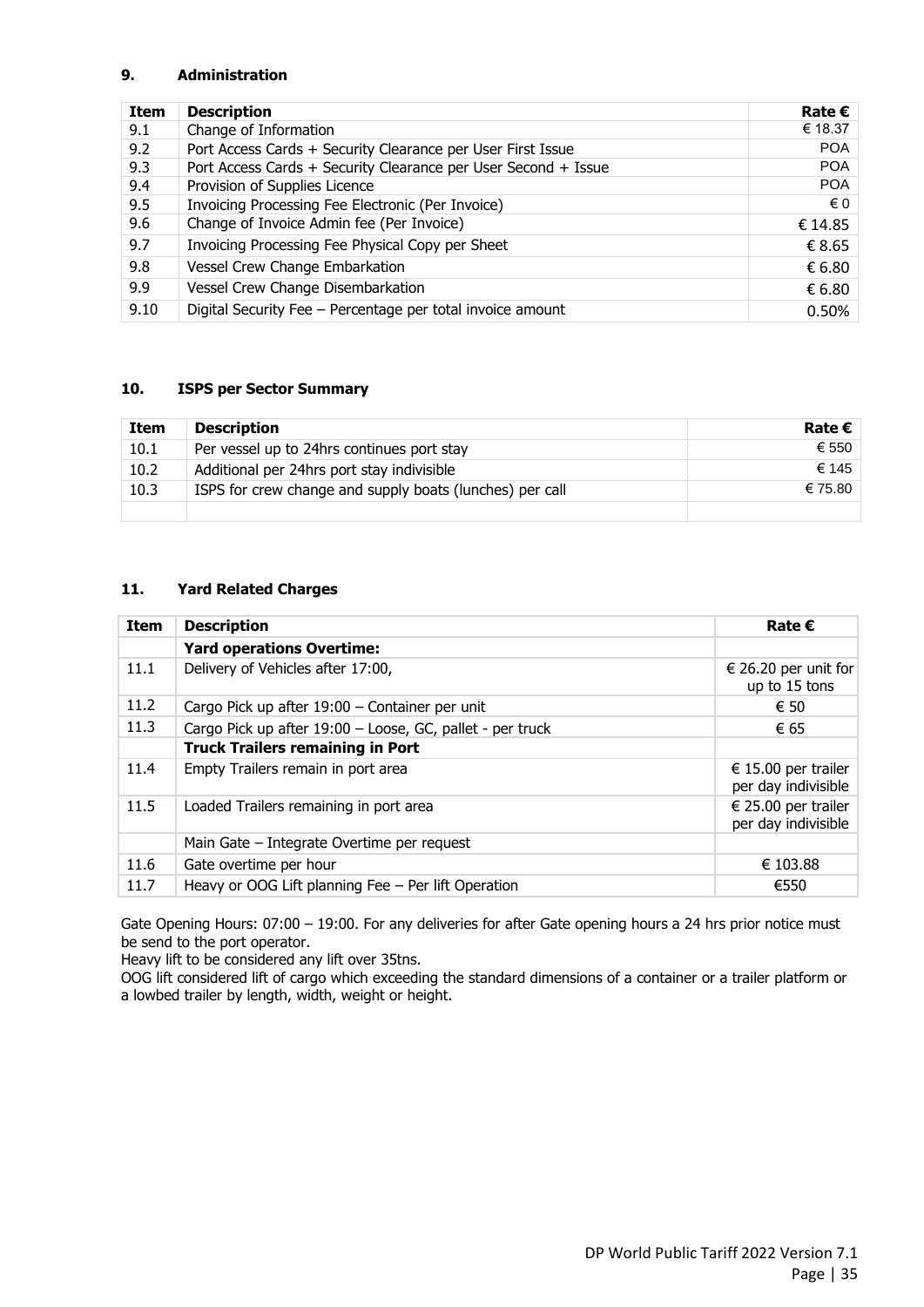#### <span id="page-40-0"></span>**12. Fuel Bunkering**

Licencing bunker companies will be Euro 1,000 per year.

| Item | <b>Description</b>                                                                | Rate $\boldsymbol{\epsilon}$ |
|------|-----------------------------------------------------------------------------------|------------------------------|
|      | Provision of fuel from tanker vehicle on the quay direct to visiting vessel (non- | € 92.46 Per                  |
|      | bunker)                                                                           | vehicle                      |

#### <span id="page-40-1"></span>**13. Water Provision**

| Item | Description                                                                  | Rate $\boldsymbol{\epsilon}$ |
|------|------------------------------------------------------------------------------|------------------------------|
| 13.1 | Provision of water from tanker vehicle on the quay direct to visiting vessel | € 68.02 per<br>vehicle       |
| 13.2 | Provision of water via quay facilities                                       | $Cost + 15\%$                |

#### <span id="page-40-2"></span>**14. Waste Collection**

| Item | <b>Description</b>                           | Rate $\epsilon$                             |
|------|----------------------------------------------|---------------------------------------------|
| 14.1 | Waste Collection from Vessel                 | $Cost + 15\%$                               |
| 14.2 | Waste Collection from given area within Port | $Cost + \epsilon 67.35$ per garbage<br>skip |

# <span id="page-40-3"></span>**15. Licenced Areas/Premises**

Please note, subject to availability and feasibility DPW Limassol will also offer licenced areas for the customer to conduct its business.

| <b>Item</b> | <b>Description</b>                                | Rate $\epsilon$ |
|-------------|---------------------------------------------------|-----------------|
| 15.1        | Dedicated Area                                    | <b>POA</b>      |
| 15.2        | Environmental fee per month where applicable      | € 2,755.03      |
| 15.3        | Trench maintenance fee per month where applicable | € 2,020.36      |
| 15.4        | Utilities (Water, Electricity, internet, other)   |                 |
| 15.5        | <b>Installation per Metter</b>                    | € 612.23        |
| 15.6        | Admin fee per month per utility                   | € 25.00         |
| 15.7        | Consumption                                       | Actual $+15%$   |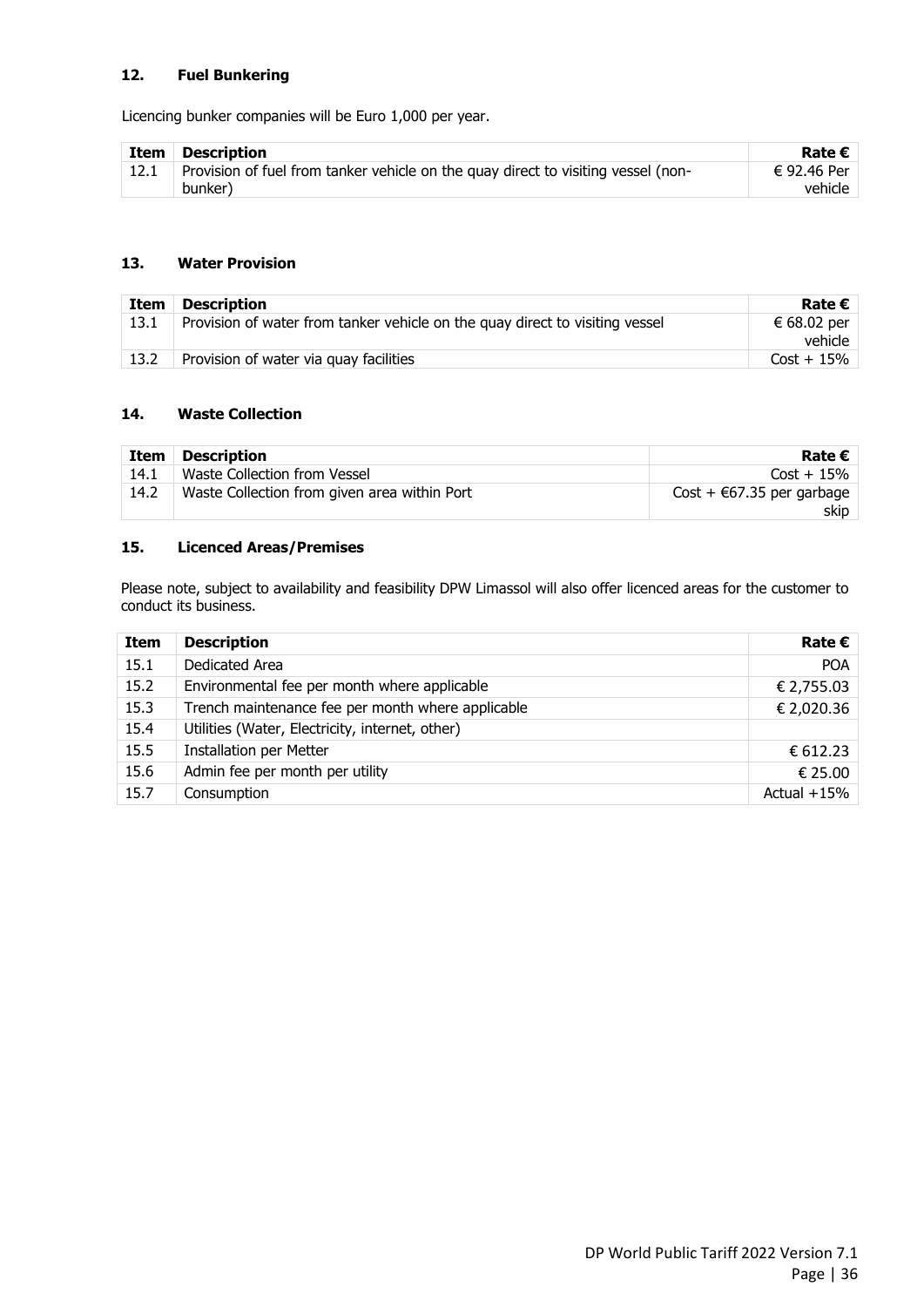#### <span id="page-41-0"></span>**16. Equipment / Labour charges**

#### Please note, subject to availability

#### **All equipment rates applicable 07:30 – 15:30. Any time after 15:30 +25% overtime will be applicable of the rate. Weekend / Holidays +50% of the rate**

| <b>Item</b> | <b>Description</b>                                                                                                               |                                                   |  |        | Rate $\epsilon$ |
|-------------|----------------------------------------------------------------------------------------------------------------------------------|---------------------------------------------------|--|--------|-----------------|
| 16.1        | 2.5tn Forklift per hour                                                                                                          |                                                   |  |        | €99.18          |
| 16.2        | 3.5tn Forklift per hour                                                                                                          |                                                   |  |        | € 104.08        |
| 16.3        | 5tn Forklift per hour                                                                                                            |                                                   |  |        | € 111.43        |
| 16.4        | 7tn Forklift per hour                                                                                                            |                                                   |  |        | € 122.45        |
| 16.5        | 8tn Forklift per hour                                                                                                            |                                                   |  |        | € 123.92        |
| 16.6        | 14tn Forklift per hour                                                                                                           |                                                   |  |        | € 153.06        |
| 16.7        | 20tn Forklift per hour                                                                                                           |                                                   |  |        | € 171.42        |
| 16.8        | 37tn Forklift per hour                                                                                                           |                                                   |  |        | € 210.61        |
| 16.9        | Reach Stacker per hour                                                                                                           |                                                   |  |        | € 210.61        |
| 16.10       | 5-ton Telescopic Forklift per hour                                                                                               |                                                   |  |        | € 177.55        |
| 16.11       | Telescopic Crane 100tn per hour                                                                                                  |                                                   |  |        | € 195.91        |
| 16.12       | ITV (Internal Transfer Vehicle) per hour                                                                                         | € 136.53                                          |  |        |                 |
| 16.13       | Trailer / Chassis with xx tons per hour                                                                                          | € 13.47                                           |  |        |                 |
| 16.14       | Fenders Mobilization or Demobilization (per pair)                                                                                | €428.56                                           |  |        |                 |
| 16.15       | Fenders (each fender per calendar day)                                                                                           | € 241.22                                          |  |        |                 |
| 16.16       |                                                                                                                                  | Gangway Mobilization or Demobilization            |  |        | € 350.00        |
| 16.17       |                                                                                                                                  | Mobile Harbour Crane per hour (yard operations) * |  |        | € 865.45        |
|             | * Minimum charge of 2 hours                                                                                                      |                                                   |  |        |                 |
| 16.18       | Security Guard per guard per hour                                                                                                | € 32.15                                           |  |        |                 |
| 16.19       | Consumables used (shackles, chains, slings, etc) per operation per item -<br>damaged consumables will be charged at $cost + 15%$ |                                                   |  |        | €40.00          |
| 16.20       | Man basket hire per hour                                                                                                         |                                                   |  | €97.96 |                 |
|             | MSEO (Multi-<br>Rate Per Hour<br>2 <sup>nd</sup> /Night Shift<br>Weekends                                                        |                                                   |  |        | Holidays        |
| 16.21       | Skilled Equipment<br>€ 80.51<br>$+100%$<br>$+50%$<br>Operator)                                                                   |                                                   |  |        | $+100%$         |
|             |                                                                                                                                  |                                                   |  |        |                 |

NOTE: Subject to DPWL approval, royalties will be applicable when using vessel gear for loading/discharging of stores, spares. DPWL fenders are unavailable or unsuitable subcontractor rates +15% will apply.

\*Cancelations of Equipment and Labour bookings for less than 12hours carry a penalty of 50% of the expected arrangements.

\*\* For equipment usage, anytime over and above 10 minutes of the hour, will be considered as full hour and charges for full hour will apply.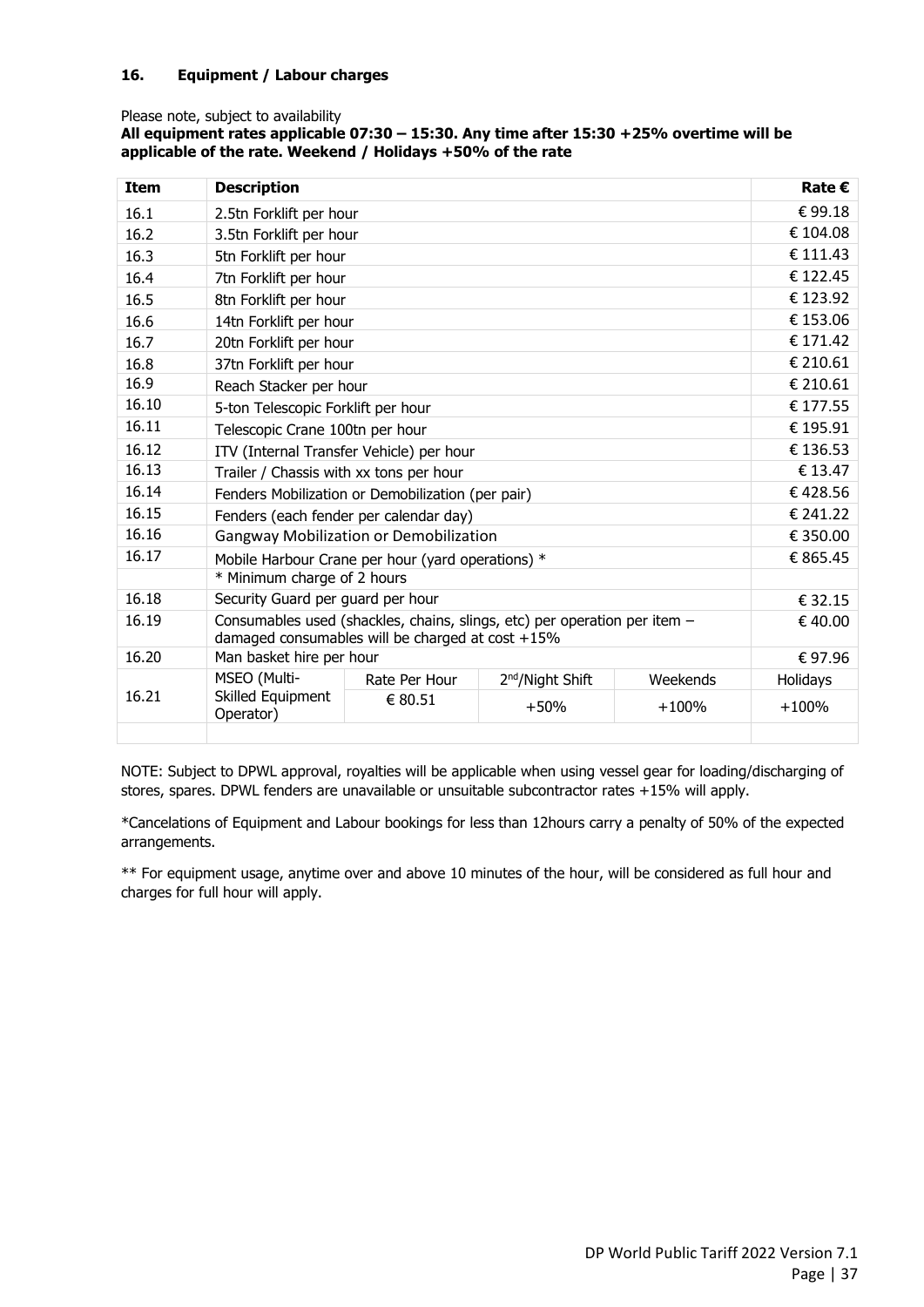#### <span id="page-42-0"></span>**17. Energy Tariff**

| <b>Item</b>                                           | <b>Description</b>                                                                                                                                                                         | Rate $€$ per<br>shift | Weekend,<br><b>Holidays</b>             |  |
|-------------------------------------------------------|--------------------------------------------------------------------------------------------------------------------------------------------------------------------------------------------|-----------------------|-----------------------------------------|--|
| 17.1                                                  | 1 to 19.99 tonnes                                                                                                                                                                          |                       |                                         |  |
|                                                       | <b>General Port Charges</b>                                                                                                                                                                | € 2,184.79            | +50% night shift,<br>weekends, Holidays |  |
|                                                       | Stevedoring and equipment                                                                                                                                                                  | € 6,215.13            | +50% night shift,<br>weekends, Holidays |  |
|                                                       | Subject to DPWL approval, operation performed with vessels own gear up to 20% reduction on stevedoring<br>equipment rate                                                                   |                       |                                         |  |
| 17.2                                                  | 20 to 149.99 tonnes                                                                                                                                                                        |                       |                                         |  |
|                                                       | <b>General Port Charges</b>                                                                                                                                                                | € 3,361.10            | +50% night shift,<br>weekends, Holidays |  |
|                                                       | Stevedoring and equipment                                                                                                                                                                  | €9,102.49             | +50% night shift,<br>weekends, Holidays |  |
|                                                       | Subject to DPWL approval, operation performed with vessels own gear up to 20% reduction on stevedoring<br>equipment rate                                                                   |                       |                                         |  |
| 17.3                                                  | 150 to 399.99 tonnes                                                                                                                                                                       |                       |                                         |  |
|                                                       | <b>General Port Charges</b>                                                                                                                                                                | € 6,532.49            | +50% night shift,<br>weekends, Holidays |  |
|                                                       | Stevedoring and equipment                                                                                                                                                                  | € 18,709.80           | +50% night shift,<br>weekends, Holidays |  |
|                                                       | Subject to DPWL approval, operation performed with vessels own gear up to 20% reduction on stevedoring<br>equipment rate                                                                   |                       |                                         |  |
| 17.4                                                  | 400 to 699.99 tonnes                                                                                                                                                                       |                       |                                         |  |
|                                                       | <b>General Port Charges</b>                                                                                                                                                                | € 8,497.66            | +50% night shift,<br>weekends, Holidays |  |
|                                                       | Stevedoring and equipment                                                                                                                                                                  | € 24,666.21           | +50% night shift,<br>weekends, Holidays |  |
|                                                       | Subject to DPWL approval, operation performed with vessels own gear up to 20% reduction on stevedoring<br>equipment rate                                                                   |                       |                                         |  |
|                                                       | Specialized equipment at cost +15%.                                                                                                                                                        |                       |                                         |  |
|                                                       | * For over 699.99 tonnes same scale to be applied for the balance.                                                                                                                         |                       |                                         |  |
|                                                       | ** Rates do not include port internal transportation, specialized spreaders and any other equipment.                                                                                       |                       |                                         |  |
| 17.5                                                  | Internal transportation, per ton (excluding secondary lifting at<br>the storage area) for standardise cargo.<br>* Oversize, overweight, special handling Internal<br>Transportation at POA | € 3.53                | +50% night shift,<br>weekends, Holidays |  |
| 17.6                                                  | Special Cargo / Project Cargo / Oversize / Overweight / Special<br>Handling<br>* Over 25mt / 12meters length/breadth/ Critical Lift                                                        | <b>POA</b>            | <b>POA</b>                              |  |
|                                                       | DPWL reserve the right subject to operation which is to be reviewed on a case-by-case basis, any<br>additional labour and or equipment needed to be charged separately.                    |                       |                                         |  |
| 17.7                                                  |                                                                                                                                                                                            | Per Lift              | €550                                    |  |
|                                                       | Heavy or OOG Lift planning Fee                                                                                                                                                             | Operation             |                                         |  |
|                                                       | Heavy lift to be considered any lift over 35tns.                                                                                                                                           |                       |                                         |  |
|                                                       | OOG lift considered lift of cargo which exceeding the standard dimensions of a container or a trailer platform or                                                                          |                       |                                         |  |
| a lowbed trailer by length, width, weight, or height. |                                                                                                                                                                                            |                       |                                         |  |

#### <span id="page-42-1"></span>**18. Other**

| 18.1 | Any other charges for services provided by a subcontractor and then charged to the | $Cost + 15\%$ |
|------|------------------------------------------------------------------------------------|---------------|
|      | user by the terminal operator at costs of purchasing the service +15% admin fees.  |               |

For enquiries, please send your enquiry to [dpwl.commercial@dpworld.com](mailto:dpwl.commercial@dpworld.com)

Enquiries should be made direct to the Commercial team at the Port:

- 1. Overview of Business Need (s)
	- (Sector/Storage type- covered, non-covered/provision of offices/utility connections/total area required)
- 2. Volume Forecast and type of business
- 3. Timelines for Business Need
- 4. Additional Requirements

End of Document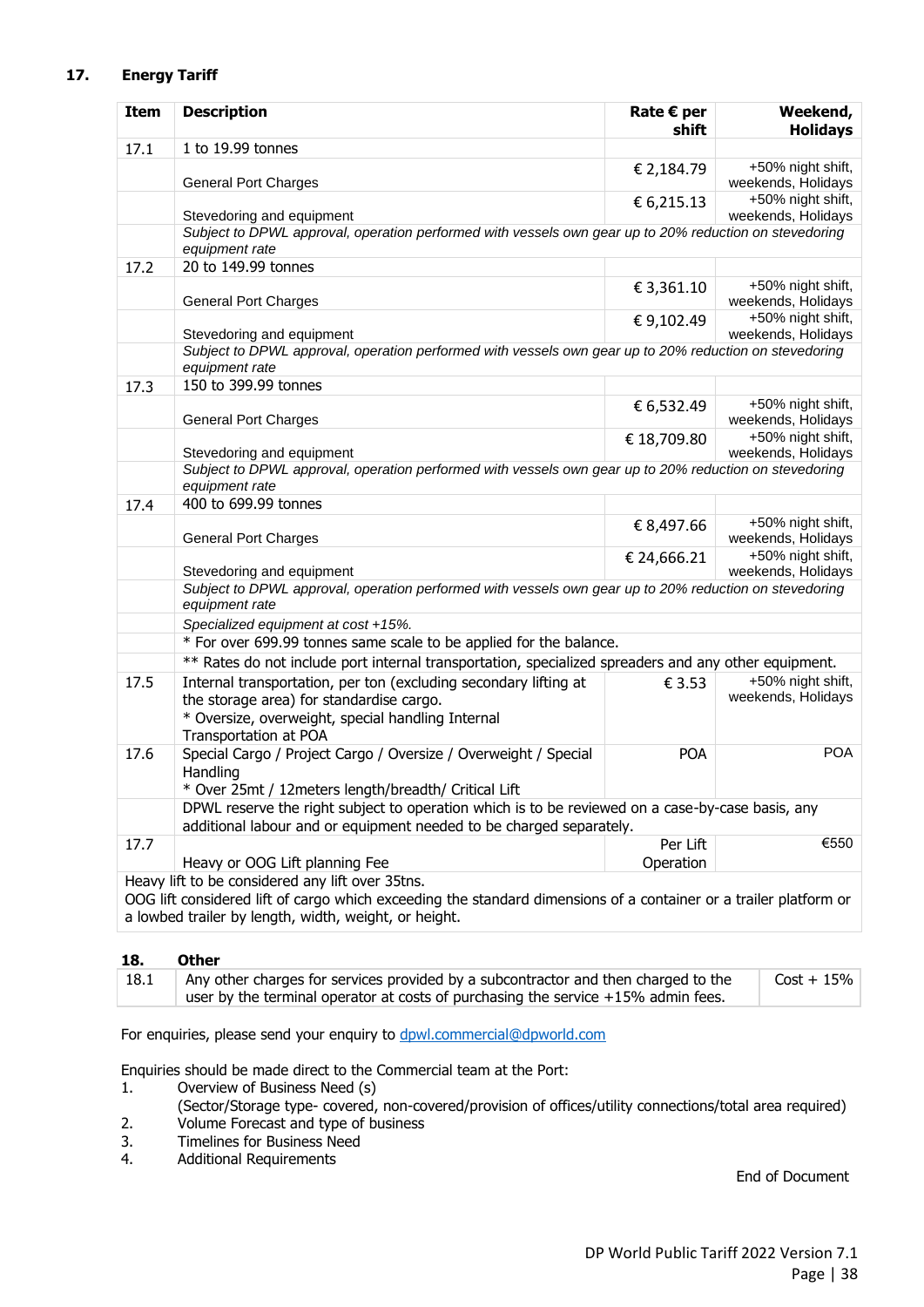

# EUROGATE Container Terminal Limassol Limited

# TARIFFS

Effective from 1<sup>st</sup> March 2022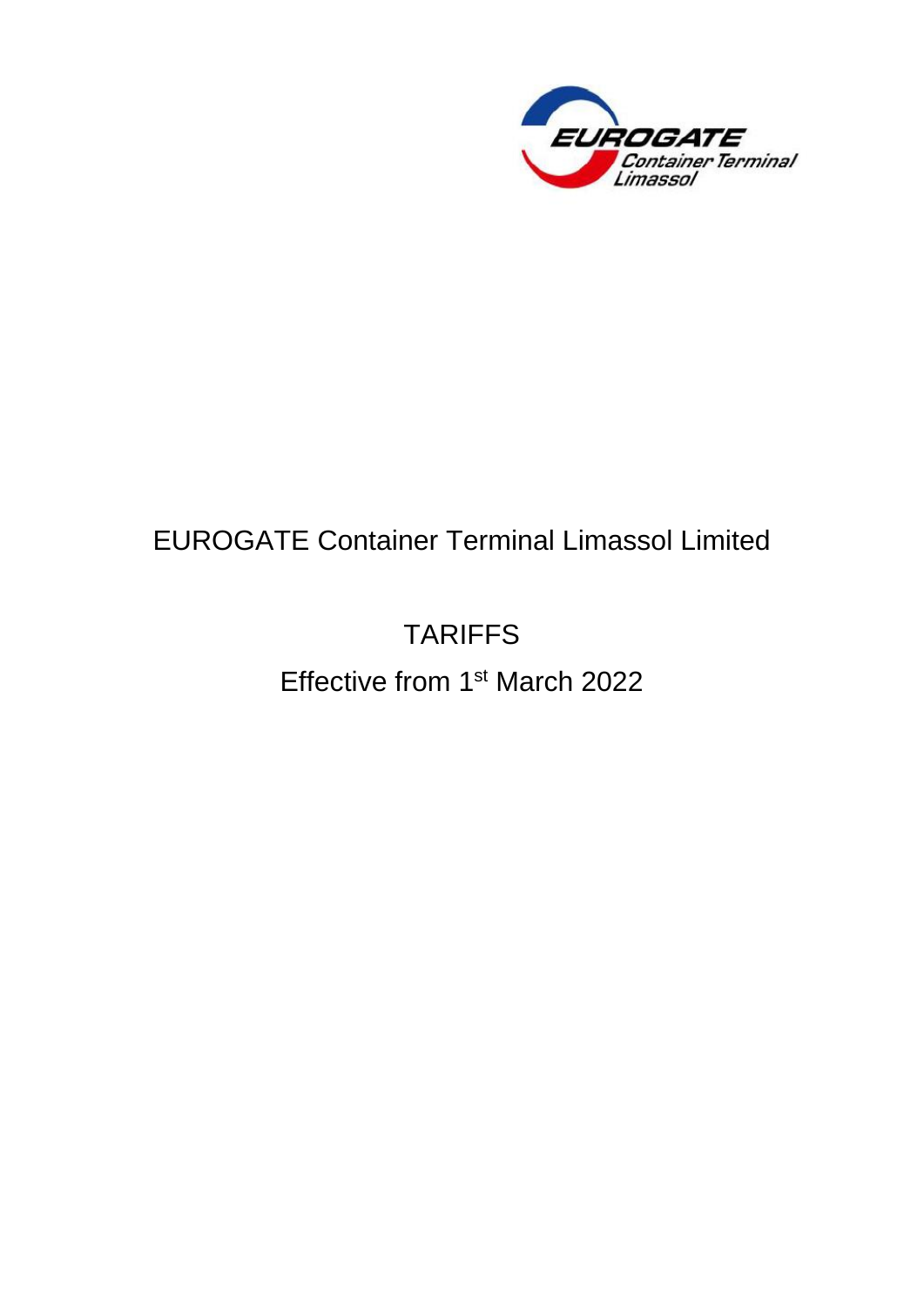

# 1. **PRIMARY CONTAINER HANDLING TARIFF**

|           | <b>Terminal Handling Charges</b>                                                                                                                                                                                                                                  | 20' Container | 40' or over 40'<br><b>Container</b> |  |
|-----------|-------------------------------------------------------------------------------------------------------------------------------------------------------------------------------------------------------------------------------------------------------------------|---------------|-------------------------------------|--|
|           | <b>Full Container Load (FCL) Charges</b>                                                                                                                                                                                                                          |               |                                     |  |
| <b>OR</b> | Discharge FCL container from vessel, move<br>container from wharf to container yard (CY)<br>and subsequently load onto haulier's chassis.<br>Lift FCL container from haulier's chassis to<br>CY and subsequently move container to<br>wharf and load onto vessel. | 217.63 EUR    | 333.99 EUR                          |  |
|           | <b>Empty Container (MT) Charges</b>                                                                                                                                                                                                                               |               |                                     |  |
| <b>OR</b> | Discharge MT Container from vessel, move<br>container from wharf to CY and subsequently<br>load onto haulier's chassis<br>lift MT container from haulier's chassis to CY<br>and subsequently move container to wharf<br>and load onto vessel                      | 101.26 EUR    | 159.45 EUR                          |  |
|           | FCL Container Load (FCL) Charges - Bentonite, Recycled Paper, Recycled Plastic,                                                                                                                                                                                   |               |                                     |  |
|           | <b>Umber, Plaster Only</b>                                                                                                                                                                                                                                        |               |                                     |  |
| <b>OR</b> | Discharge FCL container from vessel, move<br>container from wharf to container yard (CY)<br>and subsequently load onto haulier's chassis.                                                                                                                         | 201.99 EUR    | EUR 302.99                          |  |
|           | Lift FCL container from haulier's chassis to<br>CY and subsequently move container to<br>wharf and load onto vessel.                                                                                                                                              |               |                                     |  |

| <b>Transhipment Container (FCL and MT Transhipment Container)</b><br>Pure transhipment no packing/unpacking                                                                                      |            |            |  |
|--------------------------------------------------------------------------------------------------------------------------------------------------------------------------------------------------|------------|------------|--|
| Discharge transhipment container from 1 <sup>st</sup> vessel and<br>move container from wharf to CY and move<br>transhipment container from CY to wharf and load<br>onto 2 <sup>nd</sup> vessel. | 249.90 EUR | 333.99 EUR |  |

Transhipment containers have to be pre-notified for entitlement to rates: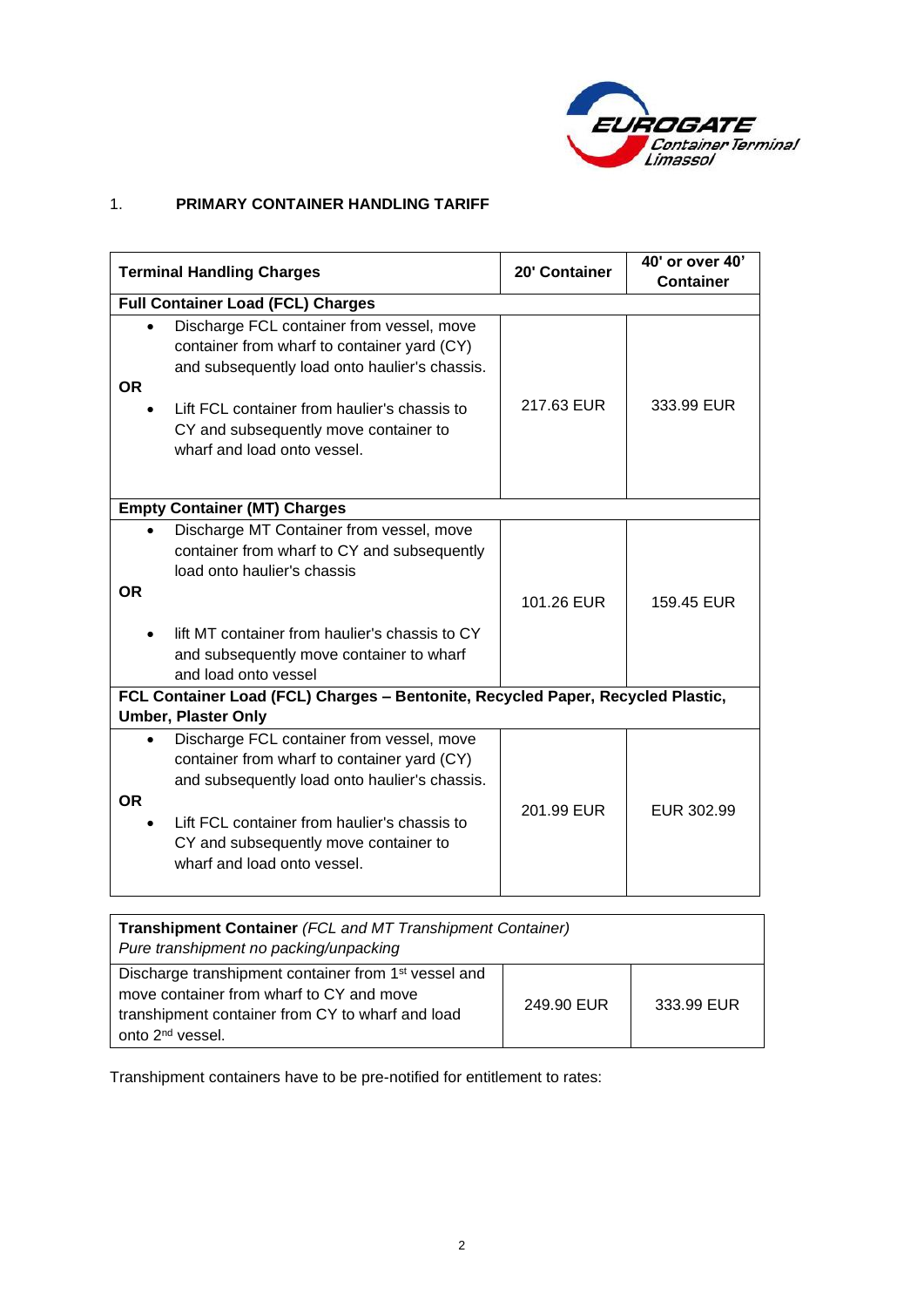

#### 2. **EXCEPTIONS AND EXTRAS**

#### 2.1 **Dangerous Goods Surcharge for classes 1.1, 1.2, 1.3, 1.4, 1.5, 1.6 & 7 only for extra safety measures**

| <b>Description</b>                                                                                             | 20' Container | 40' or over 40' Container |
|----------------------------------------------------------------------------------------------------------------|---------------|---------------------------|
| Dangerous Goods Import /<br><b>Export FCL Containers</b><br><b>Hazardous Class</b>                             | 125.80 EUR    | 125.80 EUR                |
| <b>Transhipment of Dangerous</b><br><b>Goods FCL Containers</b><br>Hazardous Class (On Board<br>Shifting Only) | 125.80 EUR    | 125.80 EUR                |

An additional surcharge will be imposed for IMO containers Class 1.1 (Mass explosion Hazard), 1.2 (Explosives with Projection Hazard) and 7 (Radioactive Substances) due to use of qualified handling personnel. The charge will be calculated based on the expenditure for utilizing these personnel over the specific period.

#### 2.1.2 **Dangerous Goods Surcharge for classes 2.1 (UN 1049, UN 1001), 2.3 (UN 1017, UN 1005), 5.1 & 5.2 (UN 2880,UN 1748, UN 3487, UN 2468, UN 3149), 6 (UN 3293, UN 2078, UN 1689)**

| <b>Description</b>                                                                                             | 20' Container | 40' or over 40' Container |
|----------------------------------------------------------------------------------------------------------------|---------------|---------------------------|
| Dangerous Goods Import /<br><b>Export FCL Containers</b><br><b>Hazardous Class</b>                             | 18.87 EUR     | 37.74 EUR                 |
| <b>Transhipment of Dangerous</b><br><b>Goods FCL Containers</b><br>Hazardous Class (On Board<br>Shifting Only) | 18.87 EUR     | 37.74 EUR                 |

#### 2.2 **Storage Charges**

#### 2.2.1 **General**

- Import and export FCL containers shall be given 4 days' free storage, and MT containers 4 days of free storage in the CY, calculated from the date containers are stacked in yard to the date the containers are removed from the yard.
- All transhipment containers shall be given 4 days free storage calculated from date containers are stacked in yard to the date the containers are loaded. After the after 4th day, storage charges will be similar to the charges for FCL containers.

#### 2.2.2 **FCL and MT Container**

|                       | 20' Container | 40' Container | <b>Over 40' Container</b> |
|-----------------------|---------------|---------------|---------------------------|
| <b>FCL Containers</b> |               |               |                           |
| First 4 days          | Free          | Free          | Free                      |
| $5th - 6th$ day       | 7.55 EUR      | 15.10 EUR     | 22.65 EUR                 |
| 7th day               | 15.10 EUR     | 30.20 EUR     | 45.30 EUR                 |
| 8th day               | 22.64 EUR     | 45.28 EUR     | 67.92 EUR                 |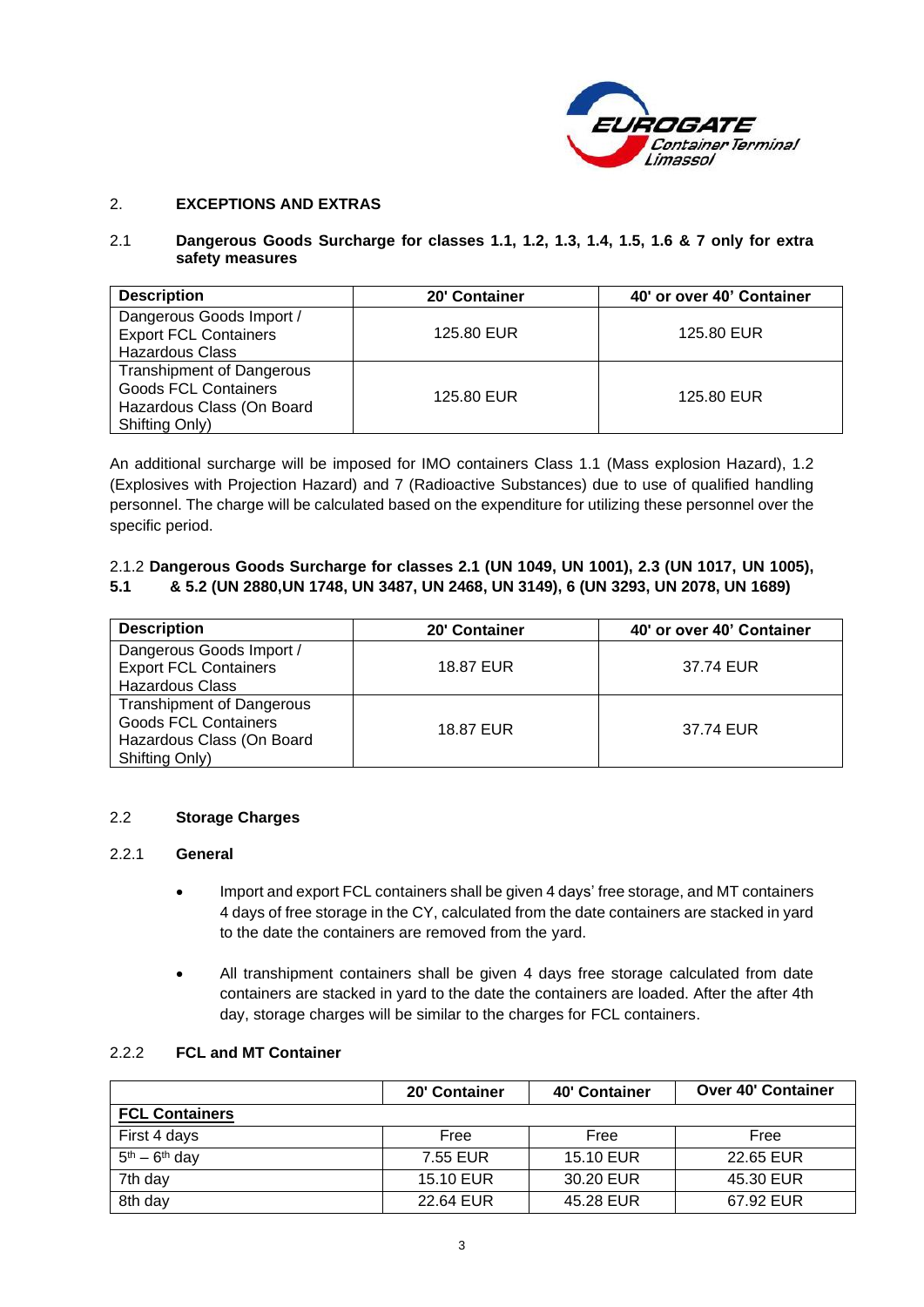

| From the 9th day on          | 30.19 EUR | 60.38 EUR | 90.57 EUR |
|------------------------------|-----------|-----------|-----------|
| <b>MT Containers</b>         |           |           |           |
| First 4 days                 | Free      | Free      | Free      |
| $5th$ - 14 <sup>th</sup> day | 2.52 EUR  | 5.04 EUR  | 7.56 EUR  |
| From the $15th$ day onwards  | 6.29 EUR  | 12.58 EUR | 18.87 EUR |

#### 2.3 **Surcharge Import & Export FCL Dangerous Goods Containers -Storage fees from day one for IMO classes 2, 3, 4, 5, 6, 8, 9 & subcategories. No IMO surcharge fee will apply on a Sunday.**

| No. of Days                       | 20' Container | 40' or over 40' Container |
|-----------------------------------|---------------|---------------------------|
| Daily 1 <sup>st</sup> Day         | 18.87 EUR     | 37.74 EUR                 |
| Daily 2 <sup>nd</sup> Day onwards | 37.74 EUR     | 75.48 EUR                 |

**IMO classes mentioned in sections 2.1 & 2.1.2 of this tariff book will only be direct delivery and will not be stored at the terminal.**

#### 2.4 **Miscellaneous Charges**

| <b>Description</b>                                    | 20' Container    | 40' or over 40'  |
|-------------------------------------------------------|------------------|------------------|
|                                                       |                  | <b>Container</b> |
| REEFER CHARGES IMPORT/EXPORT CONTAINERS               |                  |                  |
| <b>Reefer Charges by CTL</b>                          |                  |                  |
| (a) Electricity charge (Per Hour)                     | 2.52 EUR/Hour up | 4.40 EUR/Hour up |
|                                                       | to a Maximum     | to a Maximum     |
|                                                       | Amount of 50.4   | Amount of 88     |
|                                                       | EUR/24 Hours     | EUR/24 Hours     |
|                                                       |                  |                  |
| The below services are subcontracted to a third party |                  |                  |
| a) Plugging/unplugging                                | See Appendix 1   |                  |
| b) Daily monitoring of reefers per day                | See Appendix 1   |                  |
| c) Pre-trip inspection                                | See Appendix 1   |                  |

|            | <b>OTHER CHARGES</b>                                                                                                                   | 20' Container | 40' or over 40'<br><b>Container</b> |
|------------|----------------------------------------------------------------------------------------------------------------------------------------|---------------|-------------------------------------|
| $(a)$ (i)  | When an MT container is received from haulier's<br>chassis and is not shipped but subsequently<br>delivered back to haulier's chassis  | 50.32 EUR     | 69.19 EUR                           |
| $(a)$ (ii) | When an FCL container is received from haulier's<br>chassis and is not shipped but subsequently<br>delivered back to haulier's chassis | 100.64 EUR    | 100.64 EUR                          |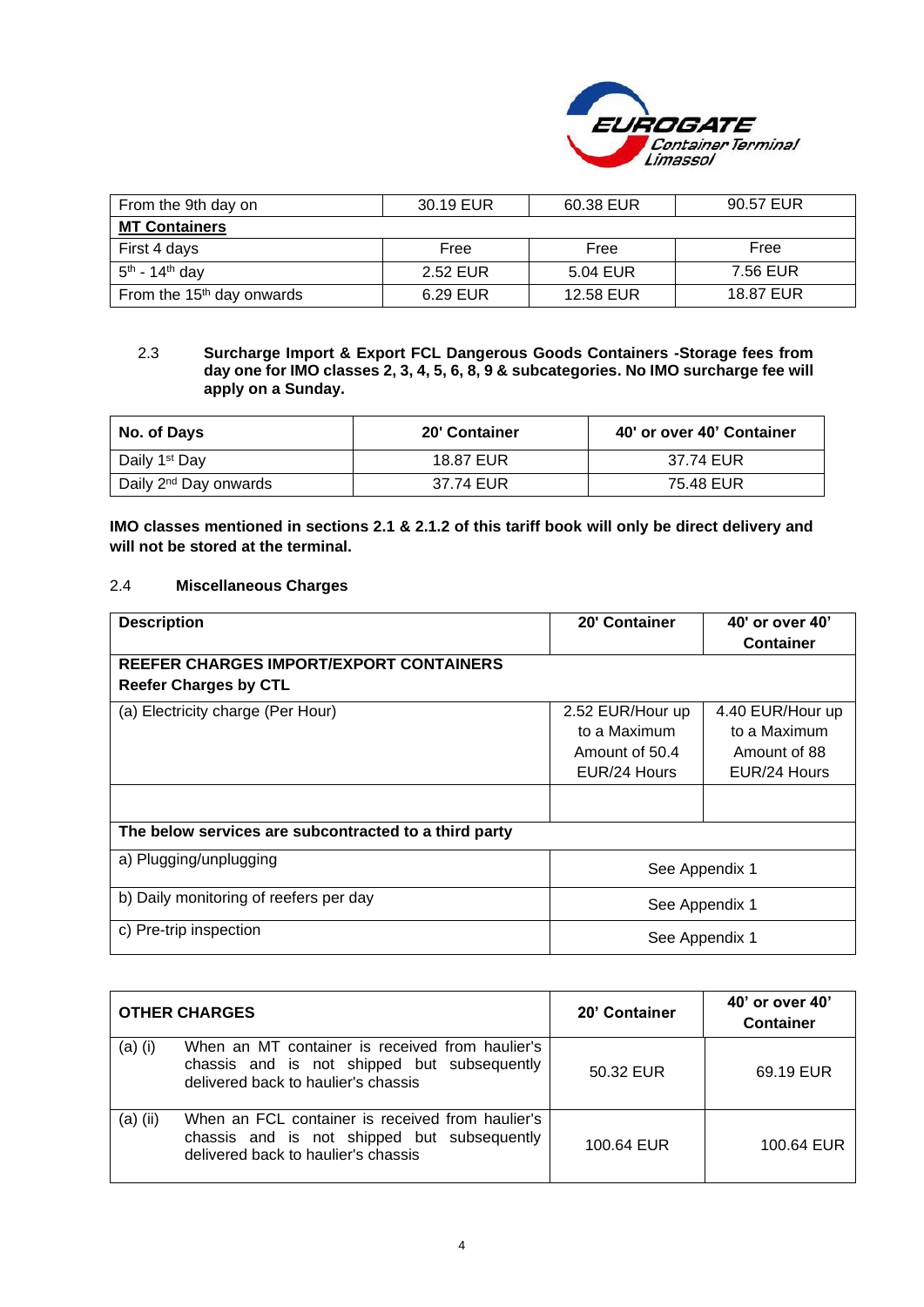

| (b) | Late advice on status of container, change of status,<br>late advise for Health, Agriculture, Veterinary or<br>Fisheries Department after receiving of a container | 100.64 EUR                           | 100.64 EUR                           |
|-----|--------------------------------------------------------------------------------------------------------------------------------------------------------------------|--------------------------------------|--------------------------------------|
| (c) | Movement of container from CY to examination area<br>and back to CY after Customs, Health, Agriculture,<br>Veterinary or Fisheries Department's examination        | 42 EUR - Service<br>is Subcontracted | 42 EUR - Service<br>is Subcontracted |
| (d) | When an MT or FCL container is received from<br>haulier's chassis is shut-out and subsequently<br>shipped via another vessel                                       | 100.64 EUR                           | 100.64 EUR                           |
| (e) | Any additional container movement not stated above<br>shall be levied an extra movement charge                                                                     | 100.64 EUR                           | 100.64 EUR                           |

#### 2.5 **On Board Shifting Charges**

| <b>Description</b>                                                              | <b>Per Unit Rate</b> |
|---------------------------------------------------------------------------------|----------------------|
| Hatch Covers and Lids/ Bin Racks<br>$1_{\cdot}$                                 |                      |
| (a)<br>Lifting of hatch covers and lids, Opening and Closing                    | 226.44 EUR           |
| (b)<br>Lifting of Bin Racks (Per Lift)                                          | 113.22 EUR           |
| (c)<br>Lifting of Hatch covers/Lids/Bin Racks with Special Equipment (Per Lift) | 226.44 EUR           |
| 2.<br>Containers                                                                |                      |
| (a)<br>Landing and subsequently reshipping 20' or 40' container on same vessel  | 211.34 EUR           |
| (b)<br>Landing and subsequently reshipping any other container on same vessel   | 211.34 EUR           |
| (c)<br>Shifting of container from one location of the vessel to another         | 105.67 EUR           |

#### 2.6 **Over-dimension (OD) Container Lifting Charges**

This charge shall be applicable to out-of-gauge containers either over height, over width, or over length lifted on or off the ship. Upon Terminal request consignees/forwarding agents are to arrange for their own chassis or low loaders to receive the containers at the wharf side. Any OD/Damaged/Non-ISO container requiring special equipment to discharge/load will be charged at double the price of the primary container-handling tariff. Any OD/Damaged/Non-ISO container requiring special equipment (trailer chassis etc.) for the horizontal movement in the yard will also be charged at double the price of the primary container-handling tariff. Any OD containers that do not require use of special equipment will be charged at the same rate as the primary container-handling tariff for a normal container of same size.

#### 2.7 **Lifting Charges for Containers with Break Bulk Cargoes**

The charges for handling containers with Break Bulk Cargoes are to be quoted separately by the Company. Customers are requested to send their queries to the Company's commercial and shift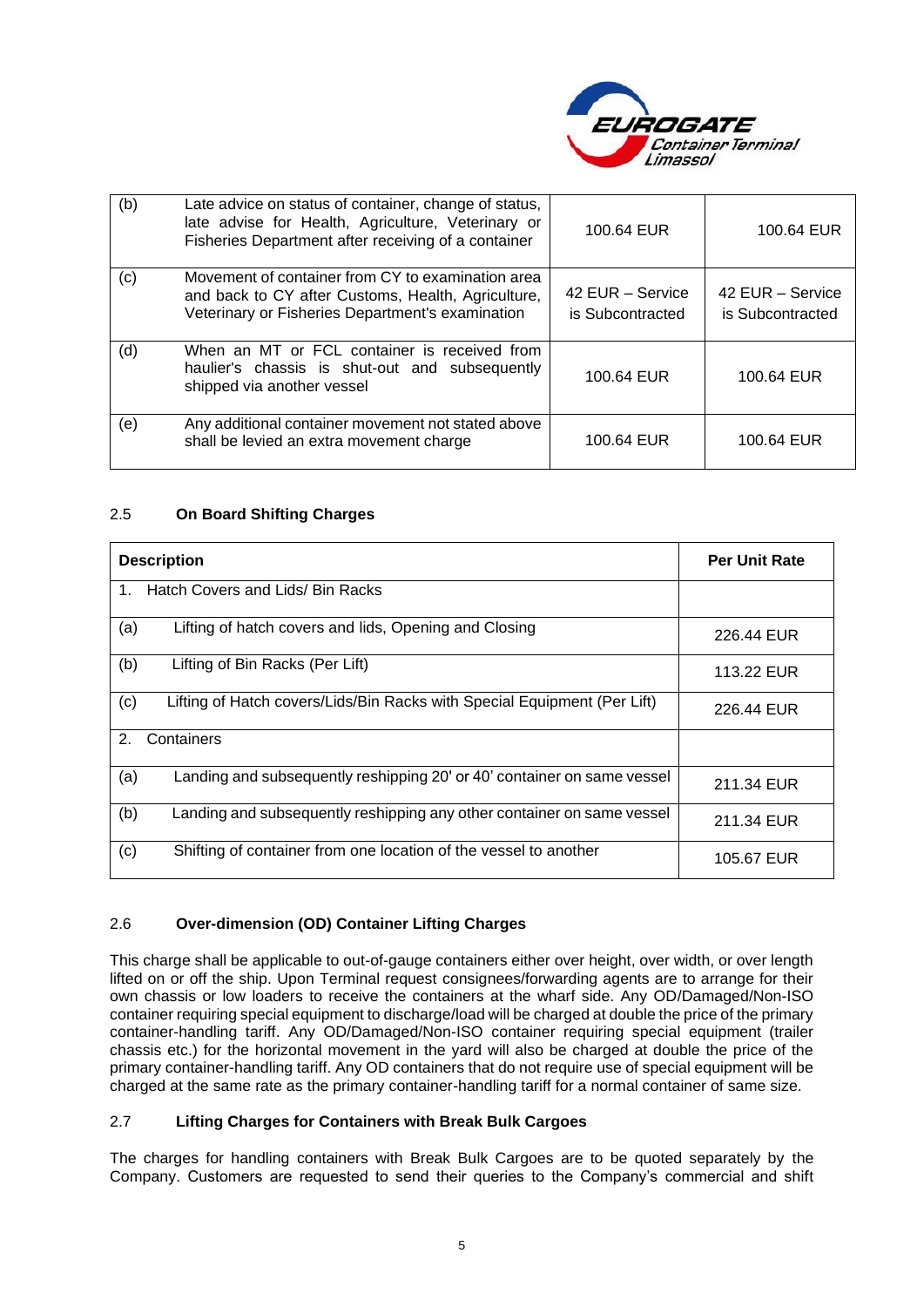

management departments clearly outlining the dimensions, nature and weight of the cargo. The Company reserves the right to refuse the handling of such cargoes for safety reasons and late notices.

#### 2.8 **Other Charges**

| ISPS Charge - 20' Container<br>$(a)$ (i)                          | 5.03 EUR per Full Local Container/MT                |
|-------------------------------------------------------------------|-----------------------------------------------------|
|                                                                   | <b>Containers Free</b>                              |
| $(a)$ (ii)<br>ISPS Charge - 40' or over 40' Container             | 7.55 EUR per Full Local Container/MT                |
|                                                                   | <b>Containers Free</b>                              |
| (a) (iii) ISPS Charge - Vessel's that do not have                 |                                                     |
| any cargo operations Only                                         | <b>POA</b>                                          |
| (b) Fast Truck Service Fee                                        |                                                     |
|                                                                   | 4.71 EUR per Full Local Container/MT Containers     |
|                                                                   | Free                                                |
| Vessel Idle Time<br>(c)                                           | One-hour free time allowed for terminal gangs'      |
|                                                                   | idleness. Further idle time shall be charged as per |
|                                                                   | below rates                                         |
| (c) (i) Charge per Crane Gang - Weekday's                         | EUR 644.80/Hour                                     |
| (c) (ii) Charge per Crane Gang - Weekends                         | EUR 1,075.00/Hour                                   |
| Vessel Late Arrival - Charge per Crane<br>$(d)$ (i)               |                                                     |
| Weekday's                                                         | <b>EUR 644.80/Hour</b>                              |
|                                                                   |                                                     |
| $(id)$ (ii)<br>Vessel Late Arrival - Charge per Crane<br>Weekends | EUR 1,075.00/Hour                                   |
|                                                                   |                                                     |
| (e) (i) Cancellation fee (ship does not arrive) - Notice          | charged as per total expenditure incurred by        |
| given less than 12 hours from ETA                                 | <b>EUROGATE</b>                                     |
|                                                                   |                                                     |
| (f)<br>Overtime Charges                                           | <b>POA</b>                                          |
| Vessel Layover Charge*<br>(g)                                     | <b>POA</b>                                          |
|                                                                   |                                                     |
| (h)<br>Container Sealing / Labelling at the Gate                  | <b>53 EUR</b>                                       |
| Container Re-Sealing at the Quay after<br>(i)                     |                                                     |
| <b>Customs Instructions</b>                                       | <b>15 EUR</b>                                       |
|                                                                   |                                                     |
| Container Sealing / Labelling in the Yard<br>(j)                  | <b>108 EUR</b>                                      |
| (k)<br>Manual Data Entry; Other                                   | EUR 20 per data entry                               |
| Surcharge for Stuffing/Destuffing Overweight                      |                                                     |
| (1)<br>Containers**                                               | 297.18 EUR per container                            |
|                                                                   |                                                     |
| (m) Any other activities not included in the above                | <b>POA</b>                                          |
|                                                                   |                                                     |

• The Vessel Layover charge shall apply only to any vessel berthed at a Quay that does not have any loading/discharge operations. The length of quay occupied will be calculated based on the LOA of the ship. Should any additional security or safety zone be required to ensure the safety or security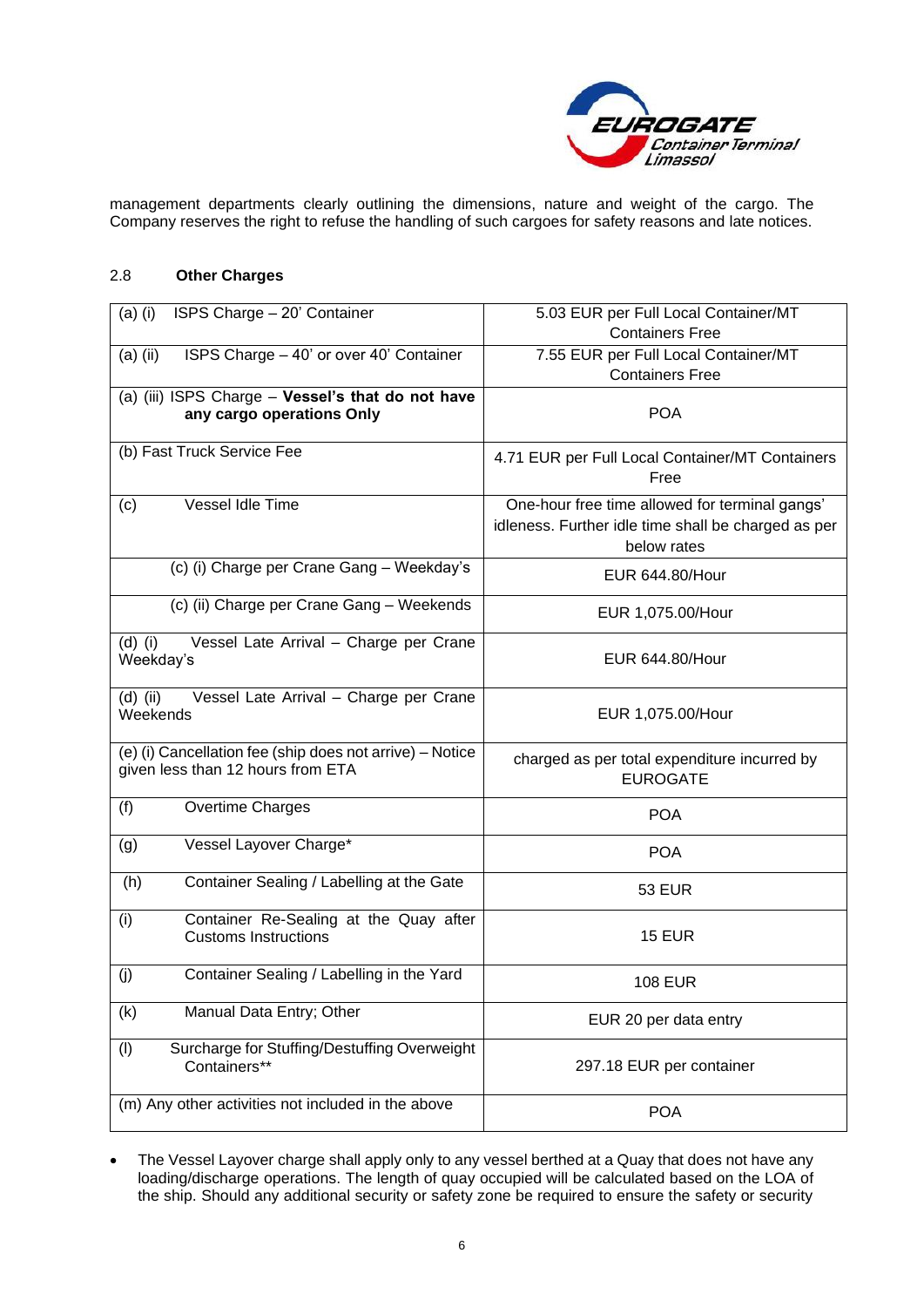

of the vessel and the port, the diameter of this safety zone will be taken as the length of quay occupied and charged.

The surcharge relates to the handling and destuffing of overweight containers to enable their safe transport by truck as per the regulations of the Department of Road Transport. The service includes moving the container to a designated area in the yard, destuffing a portion of the cargo and loading it to second vehicle utilized by the cargo owner.

#### 3. **PAYMENT TERMS**

- 3.1 All invoices must be paid within 10 calendar days after date of invoice. Invoice amounts which are in dispute shall not uphold payment of the not disputed invoice amounts. EUROGATE Container Terminal Limassol Limited reserves the right to charge an interest of 4 percent per year on invoice amounts where no payment is received timely on agreed bank accounts without the necessity to send a reminder.
- 3.2 If the customer decides to pay the outstanding amount to a third party, the customer will only be discharged from the obligations, if the outstanding is received timely in full on the agreed bank account.
- 3.3 In the event of delay in payment of invoices by the customer, and without prejudice to the claim for interest, EUROGATE Container Terminal Limassol Limited shall be entitled to request a cash payment in advance for each and every subsequent containership arriving at its quay equal to the estimated billing for the port call until all the outstanding, in capital and interest, have been fully paid by the customer.
- 3.4 Unless specifically stated otherwise, all amounts payable stated in this schedule of rates are exclusive of value added tax and any other duty or tax, which shall be applied as prescribed by law.
- 4. Other:
- 4.1 The above Charges shall be subject to periodical review by EUROGATE.